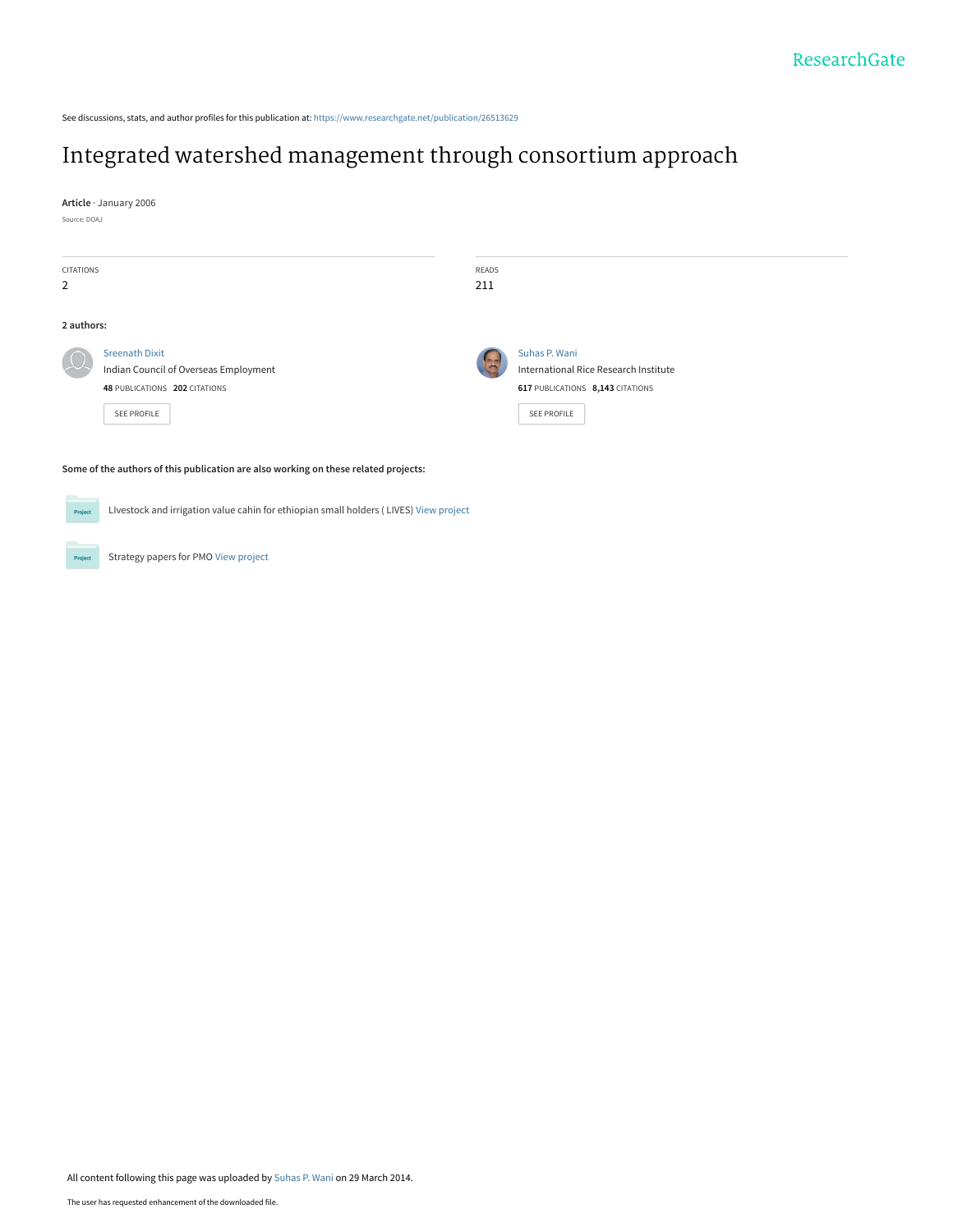# **Integrated Watershed Management through Consortium Approach**

Dixit, Sreenath and Wani, SP. 2003. Integrated watershed management through consortium approach: Team building for watershed consortium. Global Theme 3: Water, Soil and Agrodiversity Management for Ecosystem Resilience. Report no. 6. Patancheru 502 324, Andhra Pradesh, India: International Crops Research Institute for the Semi-Arid Tropics. 52 pp.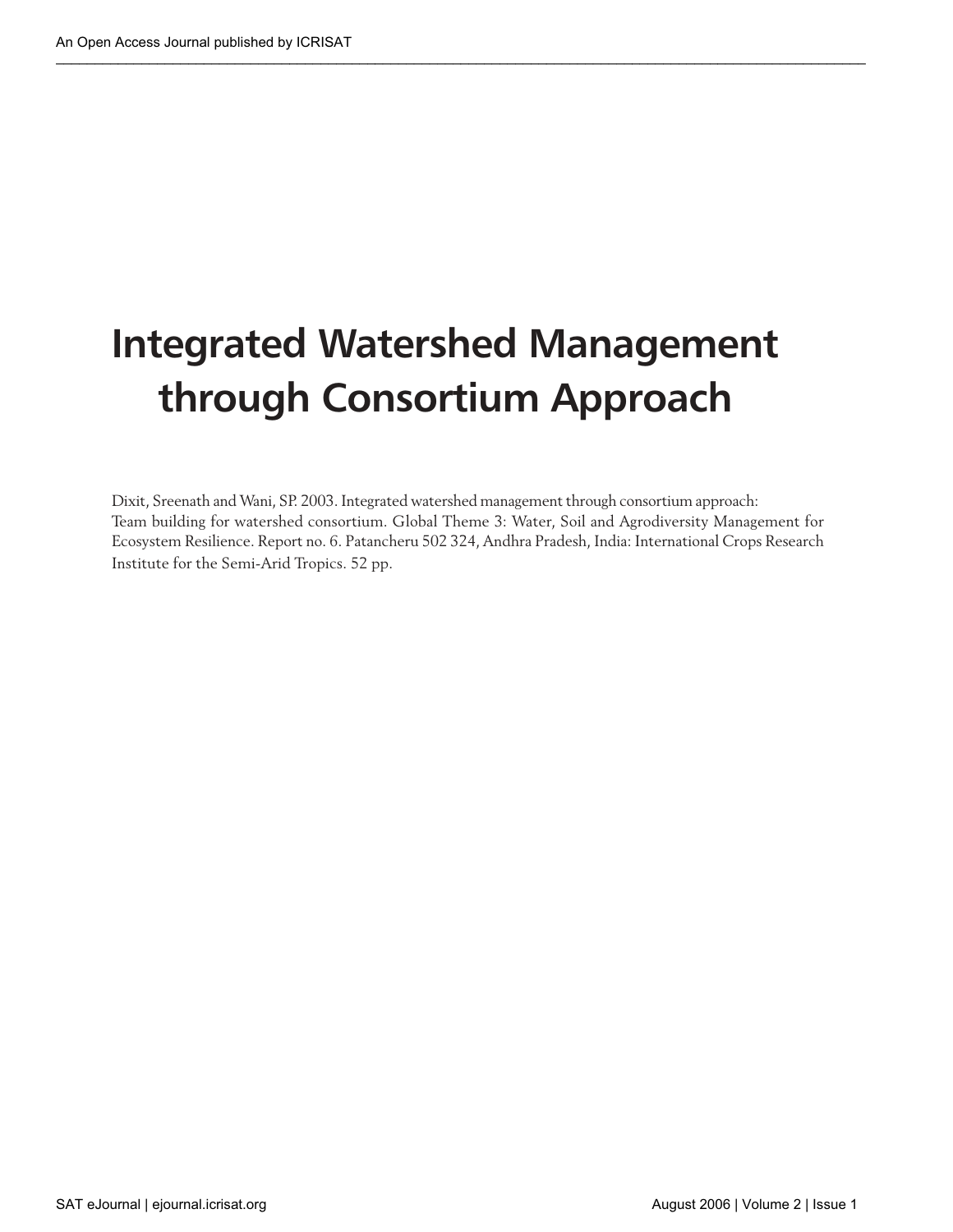# **Executive Summary**

Watersheds are widely accepted as appropriate geophysical entities for natural resource management in the semi-arid tropics. Management of natural resources on watershed basis is a complex process involving several disciplines and institutions. It has been long debated about how to achieve convergence of various disciplines and institutions at watershed level. It is indeed challenging to bring together various agencies that have their own strengths, limitations, and styles of functioning, and form a consortium to deliver goods to the rural poor.

ICRISAT took up this challenge of converging various agencies at watershed level by putting together a consortium of organizations – national and state agricultural research institutions, government departments, non-governmental organizations, farmers' organizations, and women's self-help groups – for effective delivery at watershed level. The basic characteristic of an effective consortium is the common vision of the project goal. The consortium partners must make conscious efforts to develop the vision of the set goal. The partners of the consortium should deliberate and discuss the objectives of the mission, know their roles and responsibilities, and develop a sense of belonging with their fellow partners.

Developing a common vision of the project outcome is very critical particularly when the project is being up-scaled from ten nucleus watersheds to 40 satellite watersheds. It involved taking the institutions into confidence by holding a series of consultations. Once the organizations agreed to work in consortium mode each organization nominated team members to represent their organization on the consortium.

The team building exercise started with the core team in the first round and spiraled up further to include the entire network of consortium partners in the fourth round. The project objectives were reinforced at all the levels and across all the partner-organizations of the consortium. The learnings that occurred at one level were reinforced at the next level and built into the process. The workshops adopted the principles of openness and complementarity to get the best out of the strengths of consortium partners. The proceedings of different levels of team building workshops and the outputs are documented in this report for use of research and development workers for analysis and use in similar contexts. Besides, it also details the learnings that accrued alongside.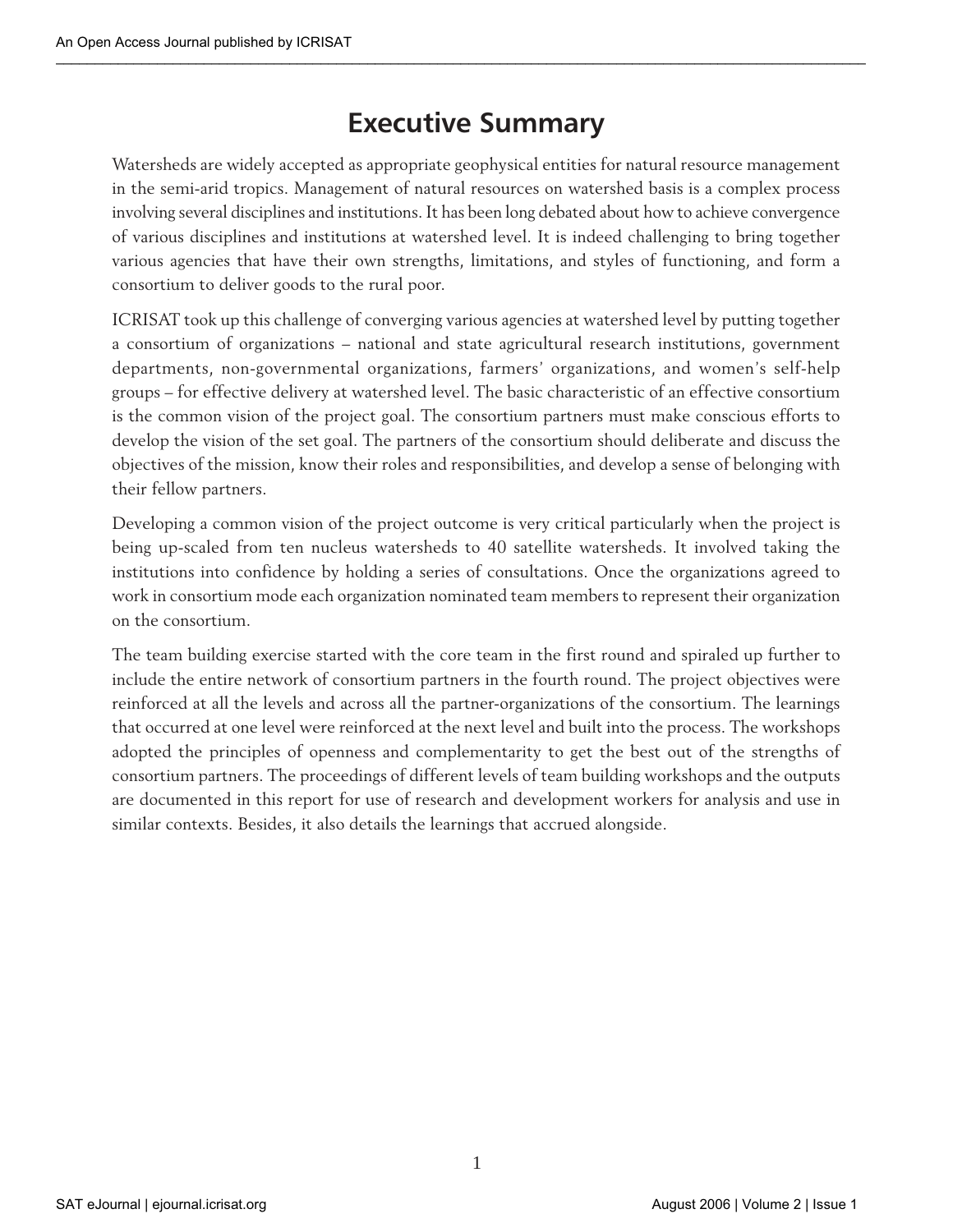# **Team Building for Integrated Watershed Management through Consortium Approach**

### **Introduction**

Natural resource management (NRM) in rainfed areas is very complex and arduous. Earlier, NRM in rainfed areas connoted soil and water conservation by putting up bunds and harvesting runoff. However, efficient use of stored moisture or building up soil fertility was not given due emphasis (Singh 1998, Wani et al. 2002a). The program had a target oriented approach and laid emphasis on physical structures. Moreover, these activities were carried out by one or two organizations without much coordination among each other and in a top-down approach. There was hardly any involvement of the stakeholders in planning, implementation, and maintenance. Hence, such efforts did not make headway in impacting the livelihoods of the rural poor in the rainfed areas (Farrington and Lobo 1997, Joshi et al. 2000, Dixit et al. 2001, Wani 2002).

Over the years, many lessons have been learned by researchers and development functionaries on ways to involve the communities to manage the natural resources for sustainable rural livelihoods. One of the major learnings is that unless there is some tangible benefit for the community, people's participation will not come forth (Olson 1971). To enhance community participation it was necessary to show tangible impact of the soil and water conservation practices. Participatory on-farm watershed projects spent considerable time and resources to evolve ways and means to show desirable tangible benefits and ensure people's participation. This involved the expertise of a range of different organizations including research centers, development departments, training institutions, community-based organizations, and civil society organizations. The strengths of different participating organizations can be gainfully utilized by their convergence at watershed level to harness the synergy. The Asian Development Bank (ADB)-funded project developed and evaluated an innovative farmer participatory on-farm watershed management. The consortium of various research, development, and extension organizations involving researchers, civil society members, government departments of the State, and policy makers provided a very good backstopping to non-government organizations (NGOs), and farmers for sustainable outcome from NRM interventions (Wani et al. 2002b).

The United Kingdom's Department for International Development (DFID)-funded project of the Andhra Pradesh Rural Livelihoods Programme (APRLP) is technically supported by a consortium led by ICRISAT. It has adopted this approach on a larger scale for the first time and attempted to put together a consortium of organizations – national and state agricultural research institutions, government development departments, NGOs, women's self-help groups (SHGs) – for effective convergence at watershed level.

The basic characteristic of an effective consortium is the common vision of a shared goal. The consortium partners must make conscious efforts to develop the vision of the set goal. The partners of the consortium should deliberate and discuss the objectives of the mission, know their roles and responsibilities, and develop a sense of belonging with their fellow partners.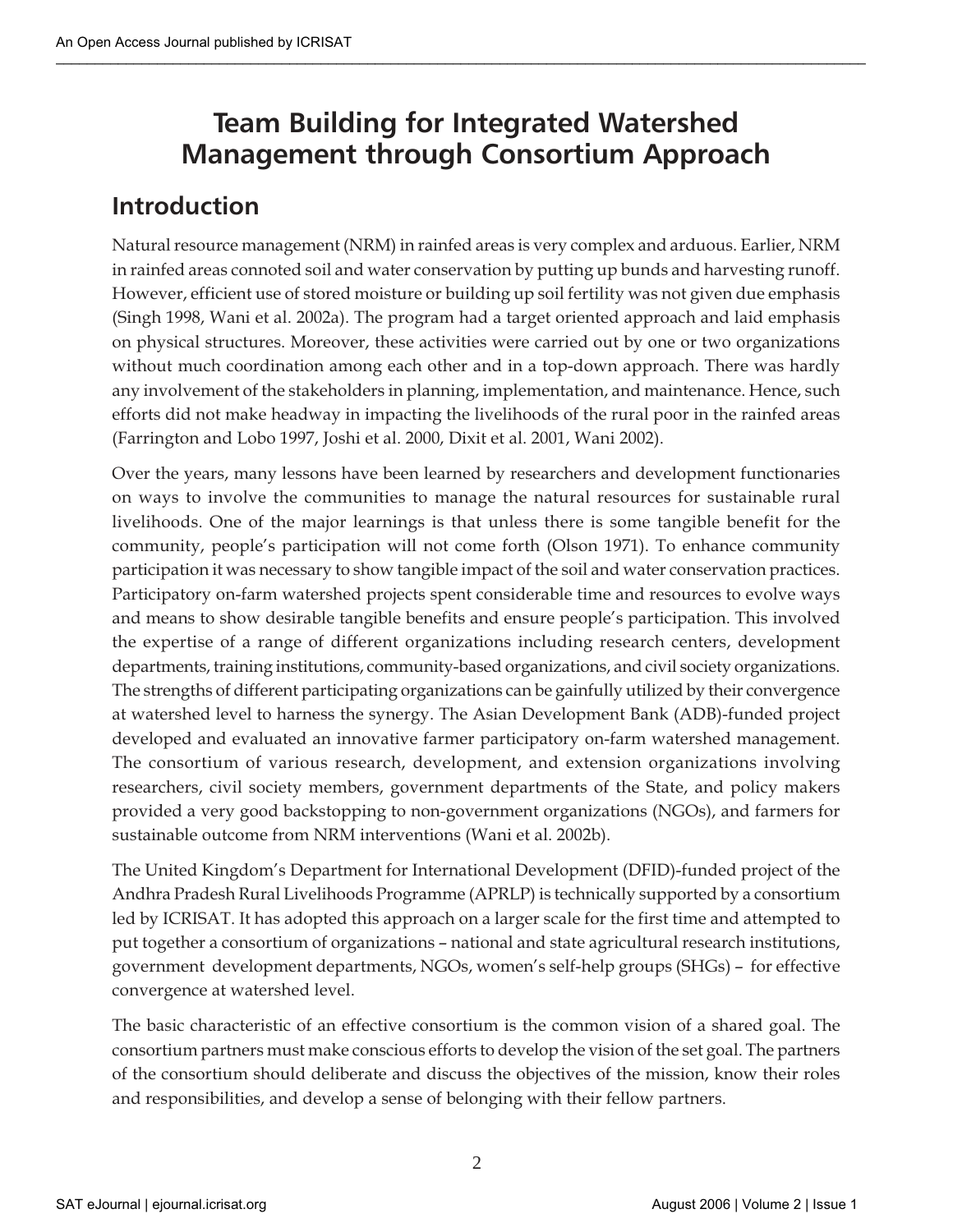### **Strategy**

The ICRISAT-led consortium is to provide technical backstopping to the DFID-APRLP to scale up the benefits of holistic watershed management approach through convergence for improving the livelihoods of the rural poor. Ten nucleus watersheds and 40 satellite watersheds in Mahbubnagar, Kurnool, and Nalgonda districts are selected to develop the strategy for up scaling. Considering the number of consortium partners involved it was essential to build a team of partners/individuals to work together.

- The fist step to build the team involved discussions with heads of organizations and two workshops detailing the project objectives and strategy.
- Once the organizations agreed to work in consortium mode each organization nominated team members to work for the project.

These partners bring with them their strengths (individual as well as organizational), styles of functioning, limitations, and behavioral and attitudinal patterns. It was essential to build rapport among team members and also to initiate the process of team building.

The team building exercise started with the core team in the first round and spiraled up further to include the entire network of consortium partners in the fourth round using the cascade approach. The first round included the core group of scientists at ICRISAT; the second included the entire ICRISAT Watershed Team along with the core group. In the third round, the national agricultural research system (NARS) partners including National Remote Sensing Agency (NRSA) joined. The fourth round consisted of the entire network of government and NGOs including all those who participated in the previous rounds of team building exercise. Thus, the project objectives were reinforced at all the levels and across all the partner organizations of the consortium.

The broad objectives of the team building workshops were:

- Bring about a common vision of the APRLP watershed development program among consortium partners.
- Inculcate a team spirit among the members to achieve the goal of sustainable NRM for improved rural livelihoods.
- Develop an understanding of and appreciation for the efforts and initiatives taken up by various teams.
- Discuss and develop action plans for desired impact.
- Develop a combined strategy to up scale the impact to the neighboring watersheds.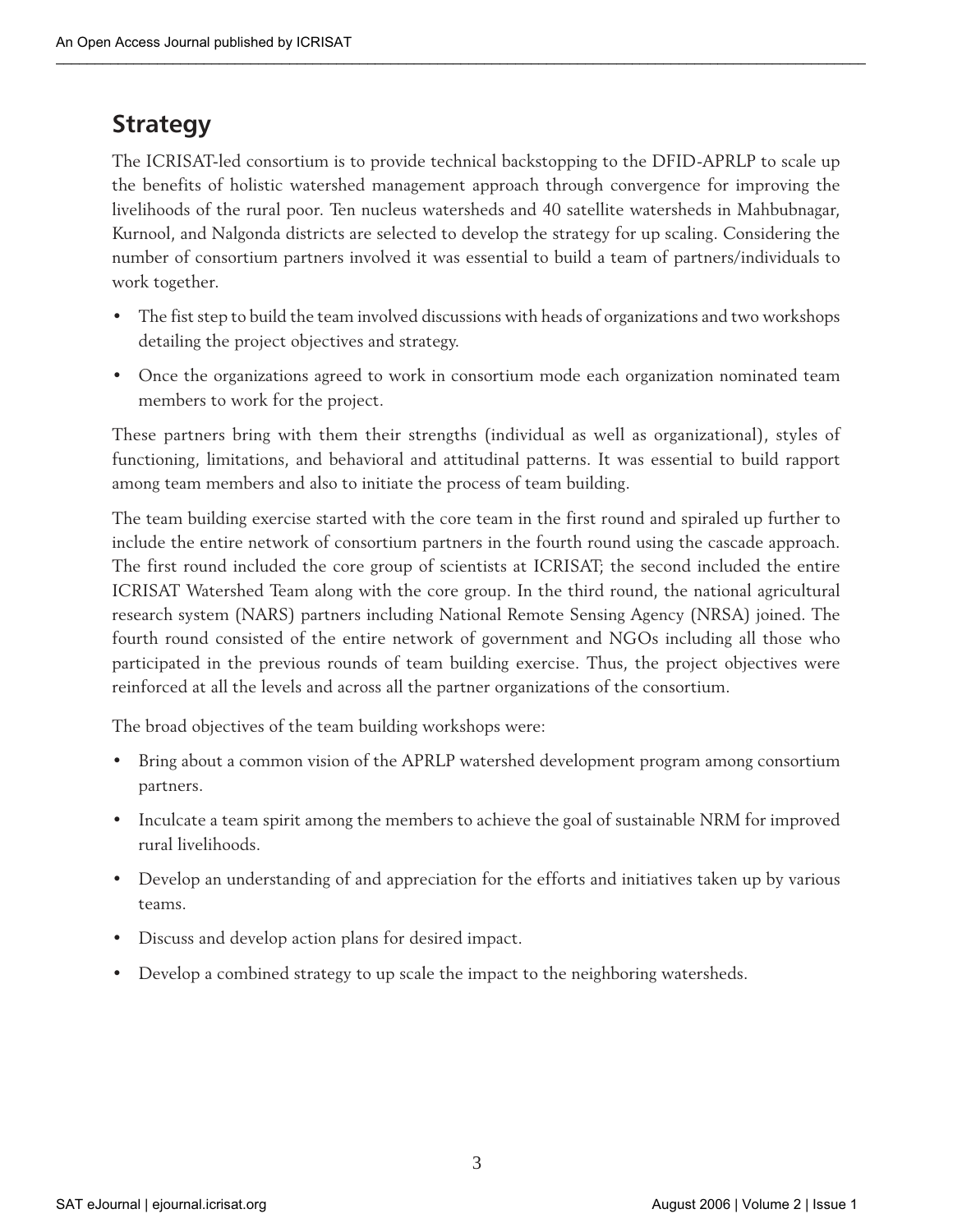# **Team Building Level 1**

### **Background**

A meeting was organized for the core members of ICRISAT watershed team to discuss the modalities of the proposed watershed team-building workshop with the partners of the APRLP Watershed Consortium. The list of core watershed team members and the details of the workshop program are enclosed in Appendixes 1a and 1b. The overall goal of the Team Building Level 1 Workshop was to develop a common understanding of the project and build an effective team for meeting the objectives of the project. The specific objectives were:

- Develop a common vision of the APRLP watershed program.
- Develop the project management structure and terms of references (TORs) for different positions.
- Inculcate team spirit among the members and discuss and develop action plans for the ensuing crop season 2003.

### **Summary of the proceedings**

SP Wani welcomed the Core Team members and presented a brief report on the background of watershed development projects at ICRISAT. The Tata and APRLP watersheds in Madhya Pradesh, Rajasthan, and Andhra Pradesh are making steady progress since their inception. SP Wani urged the members to keep the good work going with additional vigor as these states are experiencing severe drought. He highlighted the importance of team building and elements involved in the process. The points that emerged during the discussions that followed are summarized below.

### **Team building**

- Teamwork for NRM was first initiated in BW 7 watershed research in the erstwhile NRM Program at ICRISAT, Patancheru in 1995 and was further strengthened under the ADB-funded watershed project. It is all the more important to harness the synergy at this juncture when many projects are being implemented with various partners both within and outside ICRISAT.
- Team building is very crucial to the success of multidisciplinary research projects.
- Team members need to be proactive and 'risk taking' for a better team output.
- Members need to be committed to the team goal and stretch the capacity of each team member.
- The strengths of the members should be identified and their limitations should be accommodated to harness the synergy.
- Experiences should be exchanged so that the project team can learn from others' mistakes and build on their strengths.

### **Organization and management**

• Terms of Reference (TOR) for Team Member, Activity Coordinator, and Site Coordinator were discussed and finalized (Appendix 1c). TORs can be modified from time to time based on learnings that accrue during the course of the project.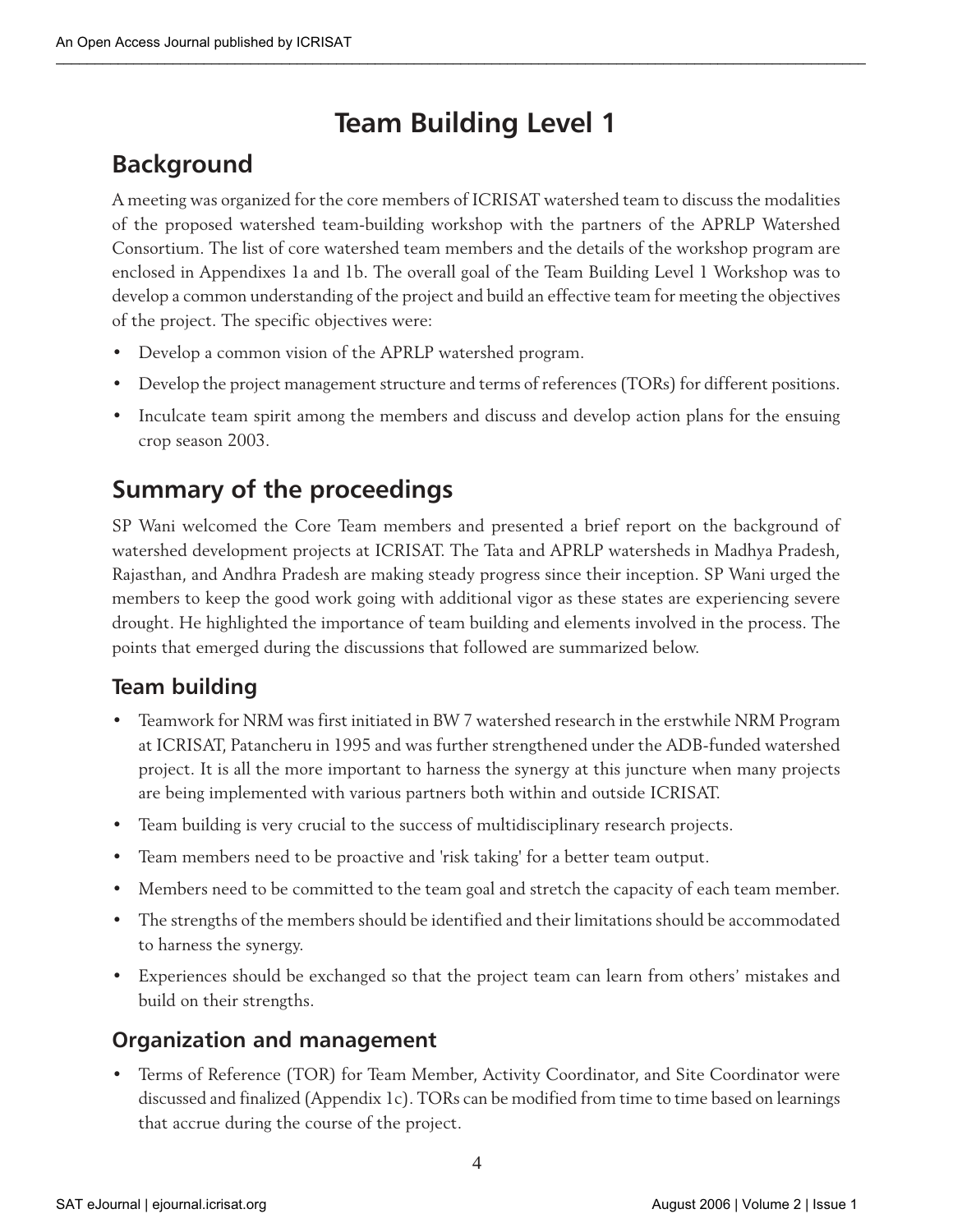- Three organization and management structures were presented and discussed at length. Organization structure # 2 was accepted with a few modifications (Appendix 1d).
- Site Coordinator will facilitate execution of all the planned activities as per the agreed work plans together with project implementing agency (PIA)/NARS partners and collaborating agencies.
- Activity Coordinator will be responsible for planning, execution/monitoring, and reporting of his/her area of expertise and responsible to the Project Coordinator.
- It was made clear that the roles and responsibilities are limited to facilitate discharge of various functions by team members and are not administrative.
- Project Reporting Cell will facilitate compilation of reports and proposals and conducting of workshops and meetings.
- Organization and management of team activity needs efficient and organized communication. A good communication network needs to be put in place by compiling email and telephone addresses of all the members.
- To improve the effectiveness of the teamwork, it was suggested that members might try and adopt direct communication wherever appropriate and needed. They should be flexible but follow an organized approach.

### **Strategy for building nucleus watersheds**

The activity coordinators made presentations. Work plan for kharif 2003 was discussed and operational plans were finalized. The summary of the discussions is as follows:

• Characterization of watersheds

Piara Singh (biophysical) and Bekele Shiferaw (socioeconomics) will coordinate the activity.

- Geo-positioning of all nucleus watersheds needs to be completed soon.
- Biophysical and socioeconomic characterization of nucleus and satellite watersheds will be initiated soon.
- Data on agro-ecological potential should be generated to determine yield gaps.
- Integrated rainwater management

Prabhakar Pathak is the activity coordinator.

- Issues of groundwater utilization and mechanism and monitoring of conjunctive use need to be addressed.
- All nucleus watersheds to be equipped with runoff and soil loss gauging stations.
- Usage of hydrological data to guide farmers for developing sustainable management of water and soil resources.
- Simple systems to estimate the level of recharge in wells to be worked out for short- and longterm use.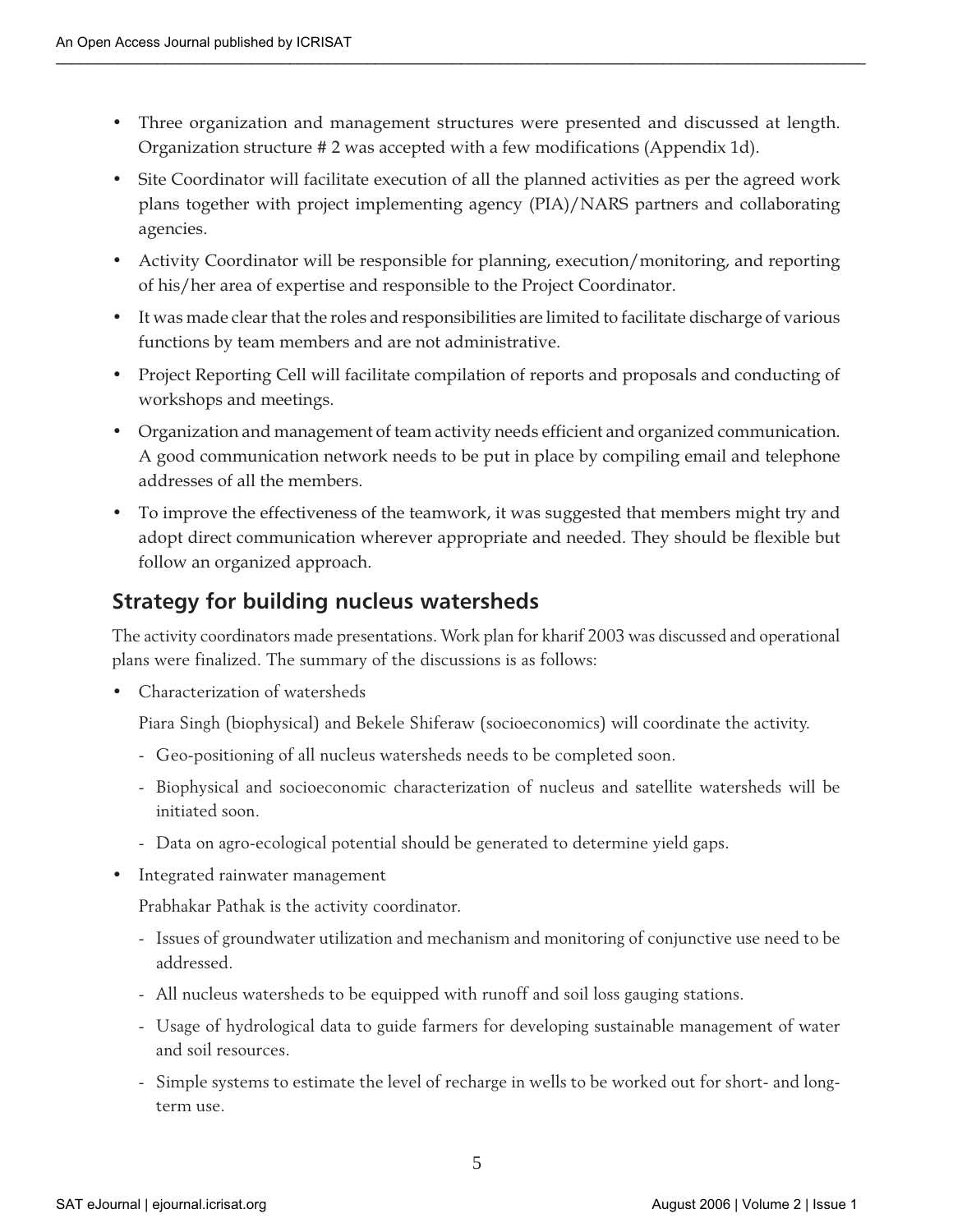- Collaboration with National Geophysical Research Institute (NGRI) and International Water Management Institute (IWMI) is needed on groundwater recharge.
- Water sharing and demand need to be worked out in Kothapally and Lalatora watersheds in India.
- Integrated nutrient management

TJ Rego and SP Wani will coordinate the activity.

- Soil sampling in all the satellite watersheds should be taken up on priority and analysis of results will be communicated to farmers soon.
- A methodology for representative soil sampling of watersheds should be developed.
- Micronutrient studies should be continued to understand residual effects.
- Quantification of biological nitrogen fixation (BNF) in different legume-based cropping systems should be undertaken.
- Crop intensification and diversification

A Ramakrishna will coordinate the activity.

- Crop productivity vis-à-vis water-use efficiency and crop diversification should be studied.
- Diversification across the watersheds or within the watershed need to be compared.
- How and which watershed interventions increase cropping systems productivity and trade off need to be examined.
- Crop intensification and diversification should have clear goals and aim to increase incomes and stability.
- Integrated pest and disease management

GV Ranga Rao is the activity coordinator.

- Strategic monitoring and experiments will be conducted in nucleus watersheds.
- Scaling up in satellite watersheds through technology dissemination and capacity building will be undertaken.
- One watershed each in the 3 districts will be made a model integrated pest management (IPM) watershed and learning spot.
- Forewarning of pest incidence and control measures should be provided.
- Neem seed collection campaign will be undertaken to promote use of biopesticides in IPM.
- Monitoring and impact assessment
	- B Shiferaw and SP Wani will coordinate the activity.
	- Socioeconomic and biophysical data will be collected in all the nucleus watersheds.
	- Available secondary data from various watersheds will be used.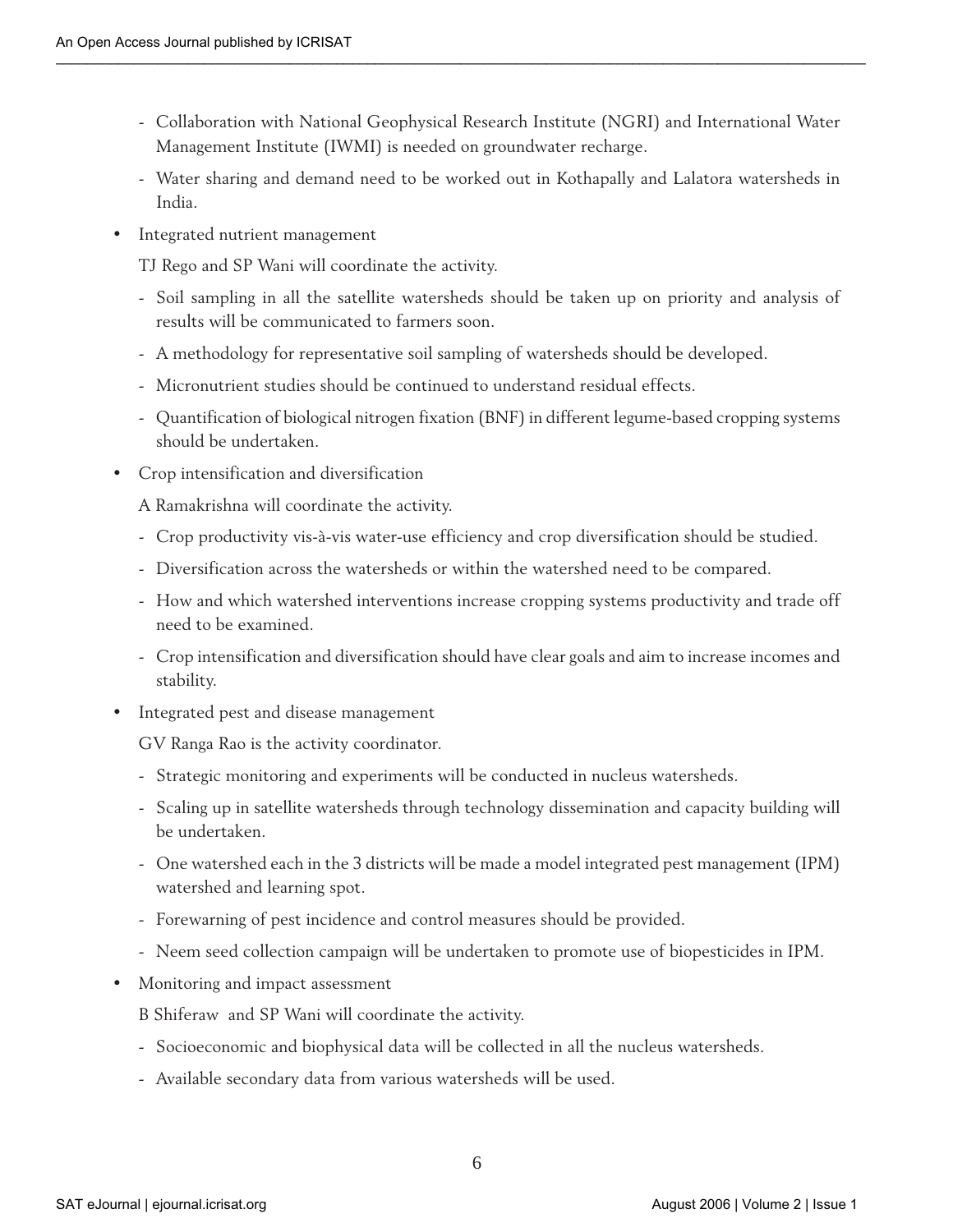- Detailed baseline and final data sets will be generated.
- Procedures for monitoring of biophysical data will be finalized.
- Income generation activities and livelihood strategies
	- SP Wani and A Ramakrishna will coordinate this activity.
	- Livelihood options through NRM will be developed.
	- Options for quick income generation will be explored.
	- Village-based seed bank systems will be initiated.
	- Diversification with medicinal and aromatic plants and linking producers with commercial organizations for marketing will be initiated.
	- Crop-livestock interactions, breed development, and nutrition will be studied.
	- Processing and value addition for income generation for non-farm groups will be facilitated.
- Capacity building

SP Wani, TJ Rego, and A Ramakrishna will coordinate the activity.

- ICRISAT will provide technical backstopping and nucleus watersheds will be used as sites of learning.
- Training of trainers to build trainers' capacity will be organized.
- There will be convergence with other organizations for capacity building.
- Training schedules for various activities will be developed well in advance for logistics, roles, and responsibilities.
- Strategic research

SP Wani, TJ Rego, and Piara Singh will coordinate the activity.

- Simulation models to predict yields, cropping systems, and agroecological potential will be used.
- Coping strategies for drought management will be studied.
- The impact of climate change on climate variability will be assessed.
- Water budgeting at watershed level will be undertaken.
- Geographic information system (GIS)-based model for development and management of watersheds will be developed.
- Strategic research in carbon (C) sequestration, community participation to increase C sequestration, and C simulation studies will be conducted.
- Emphasis will be laid on measures to overcome biological constraints.
- Nutrient budgeting will be done to identify and reduce the gap between potential and actual BNF.
- Visiting scientists or research scholars will be hired, if needed.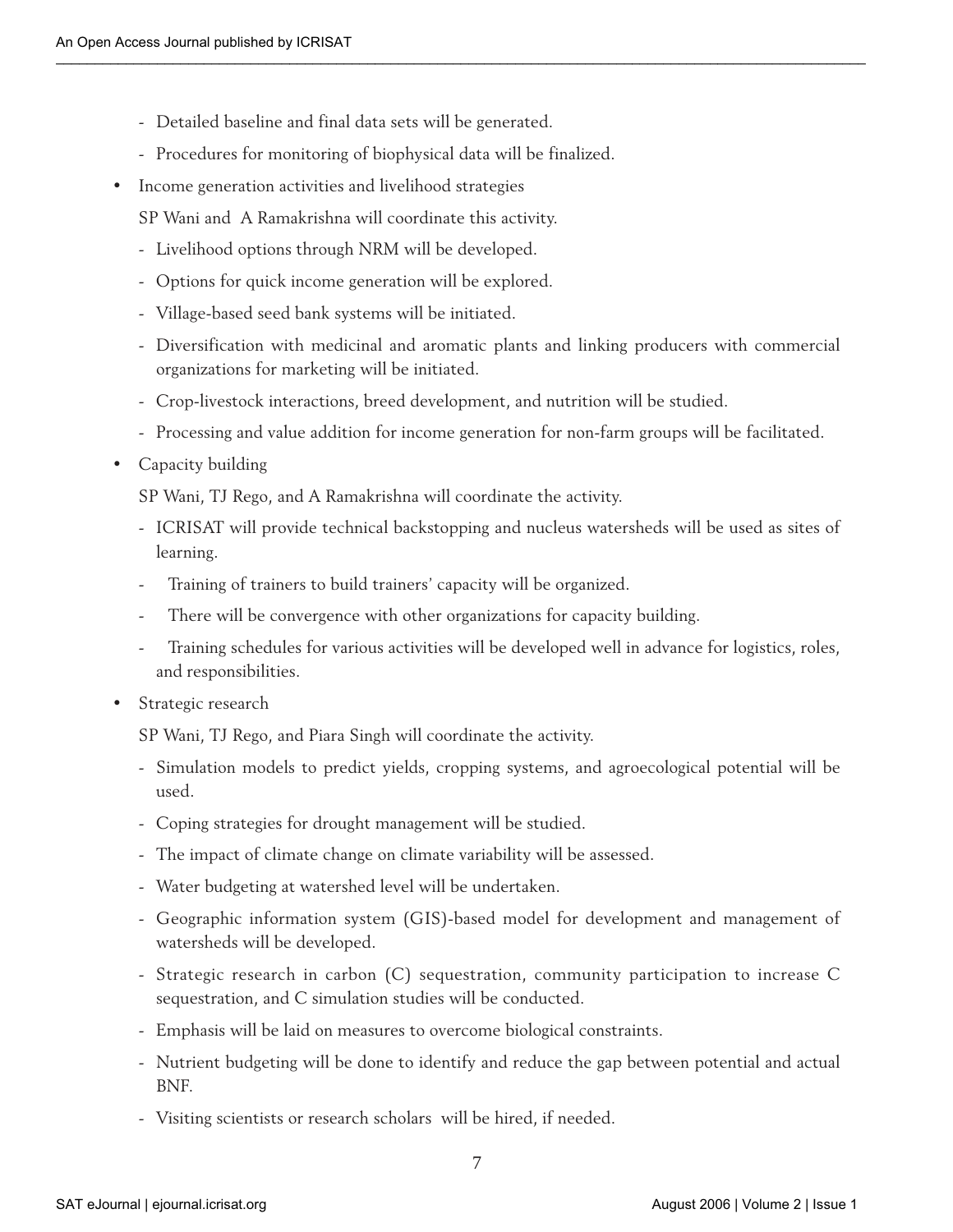# **Team Building Level 2**

# **Background**

Following the first level of the team building workshop for the core members (GT3 scientists) it was decided to extend the team building approach to include all ICRISAT Watershed Team members (scientists from other GTs). This workshop was planned to discuss the research activities in detail and prepare to discuss with NARS partners.

The Team Building Level 2 Workshop was held with the following objectives:

- **•** Gain a common vision of the watershed development programs being operated at ICRISAT and also the ICRISAT watershed team organization.
- **•** Develop an understanding of and appreciation for the efforts and initiatives of different activity teams.
- **•** Inculcate a team spirit among the members to achieve the goal of sustainable NRM for improved rural livelihoods.
- **•** Discuss the proposed strategies for the ensuing crop season.

# **Summary of the proceedings**

At the outset SP Wani welcomed the ICRISAT Watershed Team members and presented a brief report on the background of watershed development projects at ICRISAT and an update on the progress of the Tata and APRLP watershed projects (Appendixes 2a and 2b). He also presented the importance of team building and elements involved in the process. The points that emerged during the discussions that followed are summarized below:

- **•** Teamwork in NRM research at ICRISAT was initiated in 1995 and consolidated further under the ADB-funded project. ICRISAT has considerable experience in this field. It is important to harness this when many such projects are being implemented simultaneously.
- **•** The Tata and APRLP watersheds in the states of Madhya Pradesh, Rajasthan, and Andhra Pradesh are making steady progress since their inception. It was agreed to continue the good work vigorously as these states are experiencing severe drought.
- **•** Team building is very crucial to the success of multidisciplinary research projects. Team members need to be proactive in order to get a better output.
- **•** It was agreed to share different technology exchange experiences and prepare a compilation of such experiences which will serve as lessons for the project.
- **•** It was also agreed to compliment the strengths of the PIAs and accommodate their limitations to harness the synergy.
- **•** The Team Organization Structure was presented and explained in detail. The roles and responsibilities of team members and Activity Coordinator and Site Coordinator were circulated (Appendix 1c)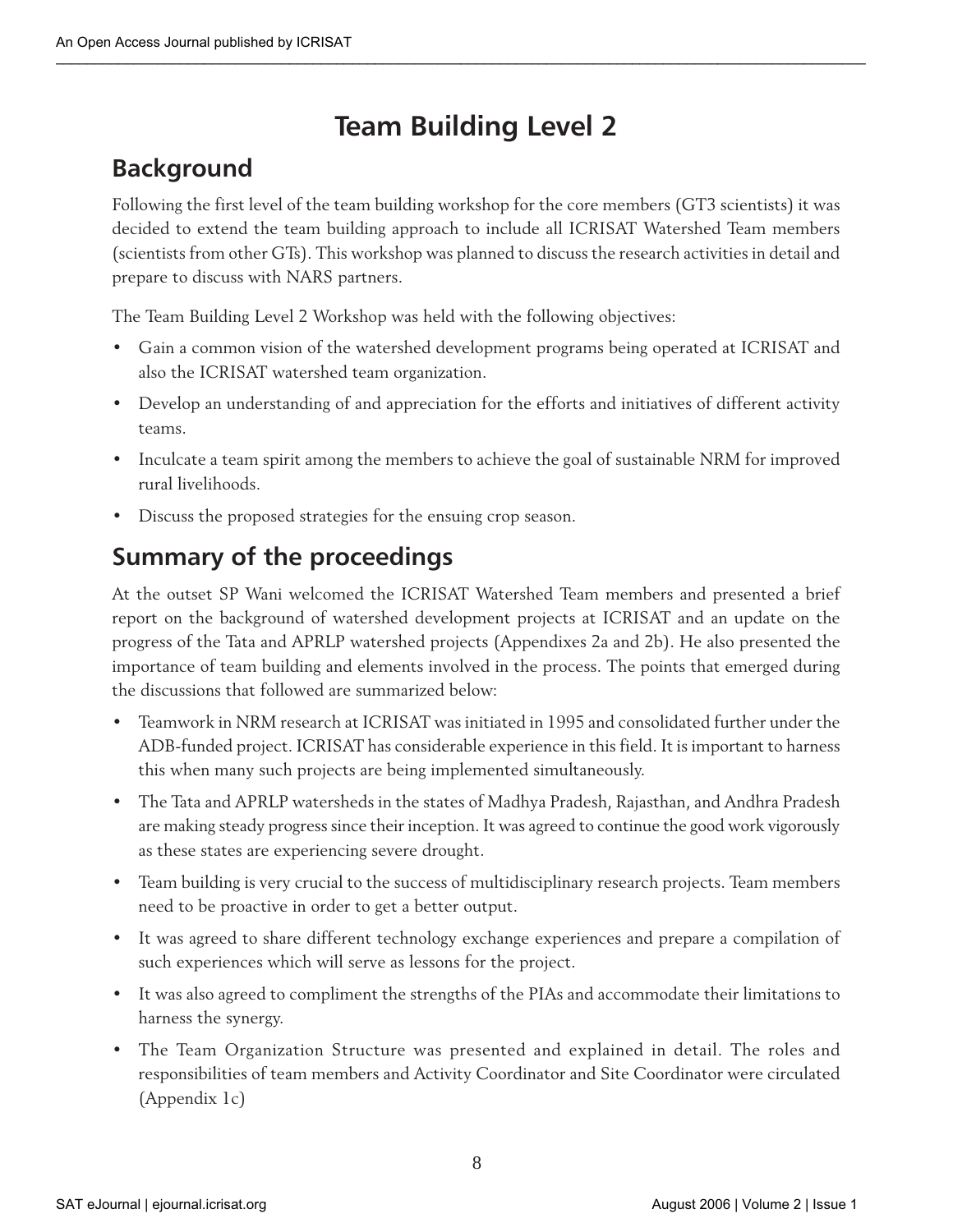The leaders of different activity groups briefly presented the progress of work and work plans for the ensuing season. The discussion during this session is summarized below:

- **•** Soil test results will be used to get the best outcome by drawing up best integrated nutrient management (INM) and cropping strategies in the next season.
- **•** A decision support system is being developed based on the nutrient balance studies so that sustainability can be achieved in terms of crop yields over the years. Lessons learned from watershed activities at Lalatora in which wheat was benefited in the soybean-based cropping system will be used to address such issues.
- The message of the Director General, ICRISAT to seriously deliberate on the issues of drought and strategies to cope with it was communicated to the group by CLL Gowda. The group agreed to develop effective action plans to address the issues and discuss these proactively with the Government of Andhra Pradesh.
- **•** The draft proposal for the National Challenge Programme to be led by ICRISAT is getting ready and is being sent to external referees. The proposal will be finalized after holding stakeholders meet during March 2003. As part of the program a Virtual University for Drought Management will be launched on 5 June 2003 coinciding with the World Environment Day. Besides India, Sri Lanka and Nepal will be partners in this effort.

Followed by a presentation on "Team organization and management" by SP Wani, presentations by Activity Groups continued. The discussions are summarized below:

- **•** Organization and management of team activity needs a smooth flow of information among the members of different groups. Hence, a good communication network may be set up by compiling email IDs and telephone numbers of all the members. Further, it was suggested that this activity might form a part of the ongoing effort to create an intranet-based communication network.
- **•** To improve the effectiveness of the teamwork it was suggested that members might try and adopt direct communication wherever appropriate and needed. Information should not be protected and should be disseminated freely for the benefit of all members.
- **•** It was suggested to rename the Project Monitoring Cell to Project Reporting Cell to facilitate report compiling, workshop/meeting-scheduling, etc., to meet donor requirements.
- **•** It was felt necessary to generate data on the cost effectiveness of soil and water conservation structures so that they can be used in modeling for decision support.
- **•** Seed requirement of various crops that are being planned for the ensuing kharif may be passed on to Belum VS Reddy. This will help to initiate steps to procure required quantity of seeds.
- Members expressed concern over the number of activities planned by the socioeconomic studies group. B Shiferaw clarified that these were not the ones prioritized but the overall summary of activities over the project period.
- **•** Biopesticide production at village level could be explored as an income generating micro-enterprise. Further, it was decided to train 4–5 village youth and farmers in each of the watershed villages as 'pest monitoring scouts'. This will aid pest monitoring during cropping season.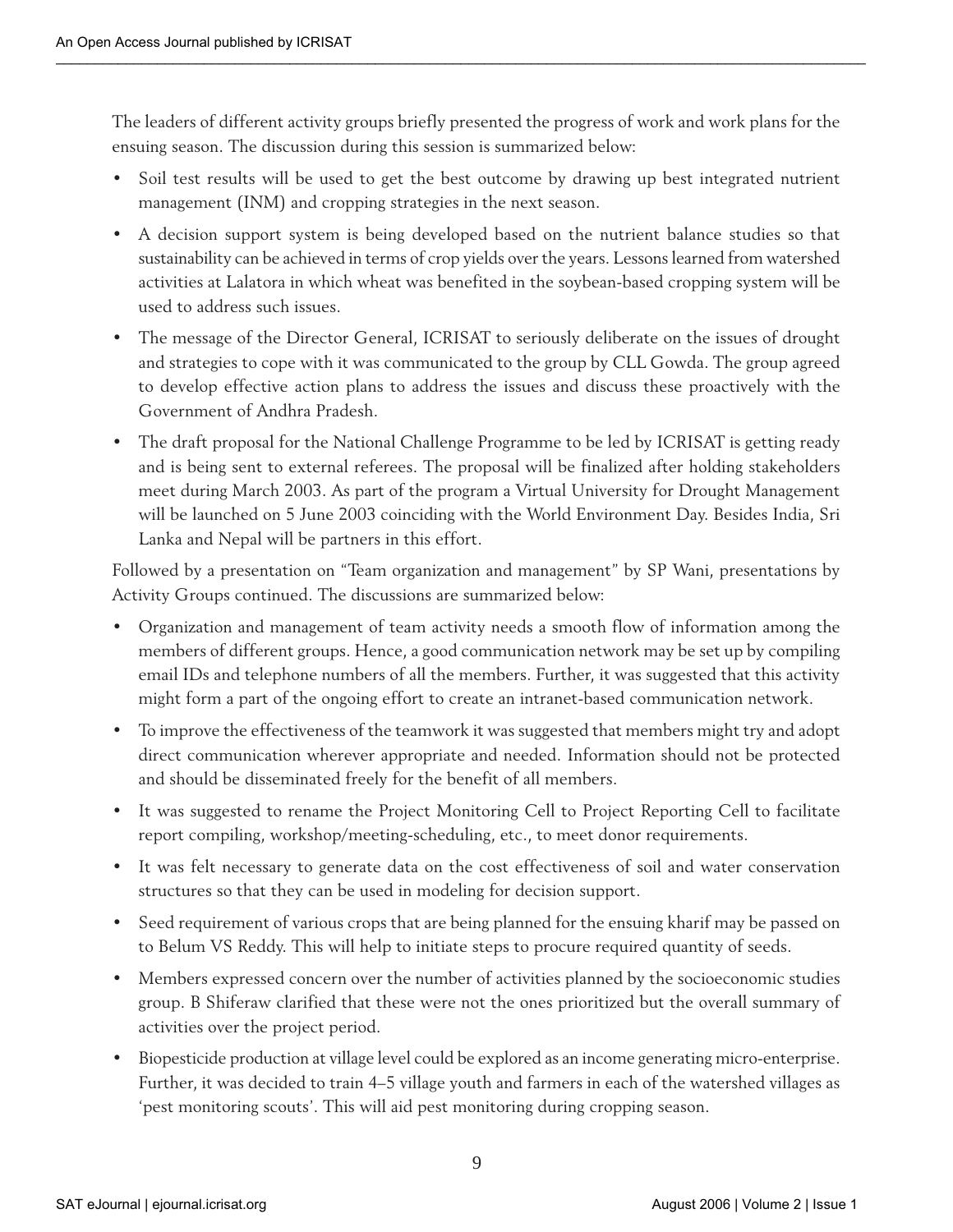- **•** The team agreed for a proposal of developing an intranet-based communication network to facilitate better coordination among team members besides aiding monitoring by the Project Coordinator.
- **•** The members were urged to participate in the capacity building activities that are undertaken as part of the project. The services of the research scholars, research associates, apprentices, and visiting scientists should be availed for mutual benefits.
- **•** There is a need to delineate the capacity building needs of various stakeholders involved in the project. It will help draw up need-based training programs.
- **•** An evaluation of the team building exercise was carried out by handing out questionnaires to all the participants at the end of the workshop. The details of the evaluation are in Appendixes 2c and 2d.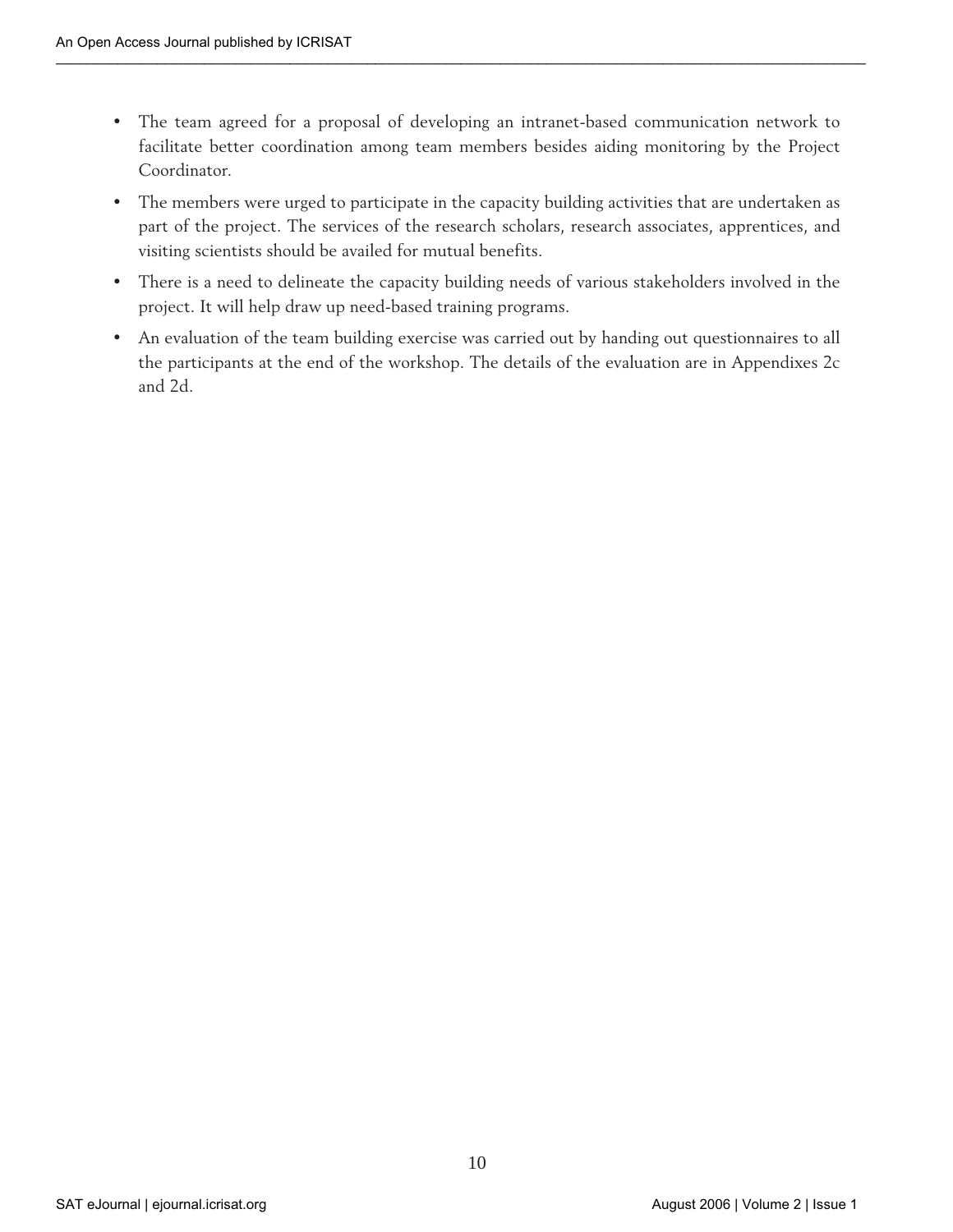# **Team Building Level 3**

# **Background**

After the two levels of team building workshop with the core team and the entire ICRISAT watershed team, the third level of team building workshop was conducted with other partners of the APRLP watershed consortium. The overall goal of this workshop was to develop a common understanding of the project goal and build effective activity teams for carrying out the planned program.

The Team Building Level 3 Workshop had the following specific objectives:

- Bring about a common vision of the APRLP watershed development program among consortium partners.
- Develop an understanding of and appreciation for the efforts and initiatives of different teams.
- Inculcate a team spirit among the members to achieve the goal of sustainable NRM for improved rural livelihoods.
- Discuss the proposed strategies for the ensuing crop season.

# **Summary of the proceedings**

SP Wani welcomed the consortium partners. HP Singh, Director, Central Research Institute for Dryland Agriculture (CRIDA) chaired the workshop (Appendixes 3a and 3b). William D Dar, Director General, ICRISAT in his inaugural address, stressed on the importance of convergence in natural resource management research. He called upon the partners to give their best and strive for the betterment of livelihoods of rural poor in the semi-arid tropics (SAT). He stated that the watershed development project is the flagship project of the institute, and emphasized on on-farm research on watershed basis. He expected that the team would make important breakthroughs in working with other partners and communities. The models that come out of the initiative must be scaleable to other countries in South Asia and sub-Saharan Africa with similar conditions. HP Singh appreciated the team building initiatives and hoped that this will usher in a new mode of working in partnership in issues concerning multi-stakeholders. SP Wani presented briefly the evolution of team-led research at ICRISAT and the importance of teamwork.

SP Wani updated the participants on the progress achieved in the Tata and APRLP watershed projects and called upon the partners to use the available data for scientific publications by giving due credit to the concerned institutes and scientists. The participants discussed the modalities of collaboration in different activities of watershed research and development. The following teams were constituted for taking up different activities.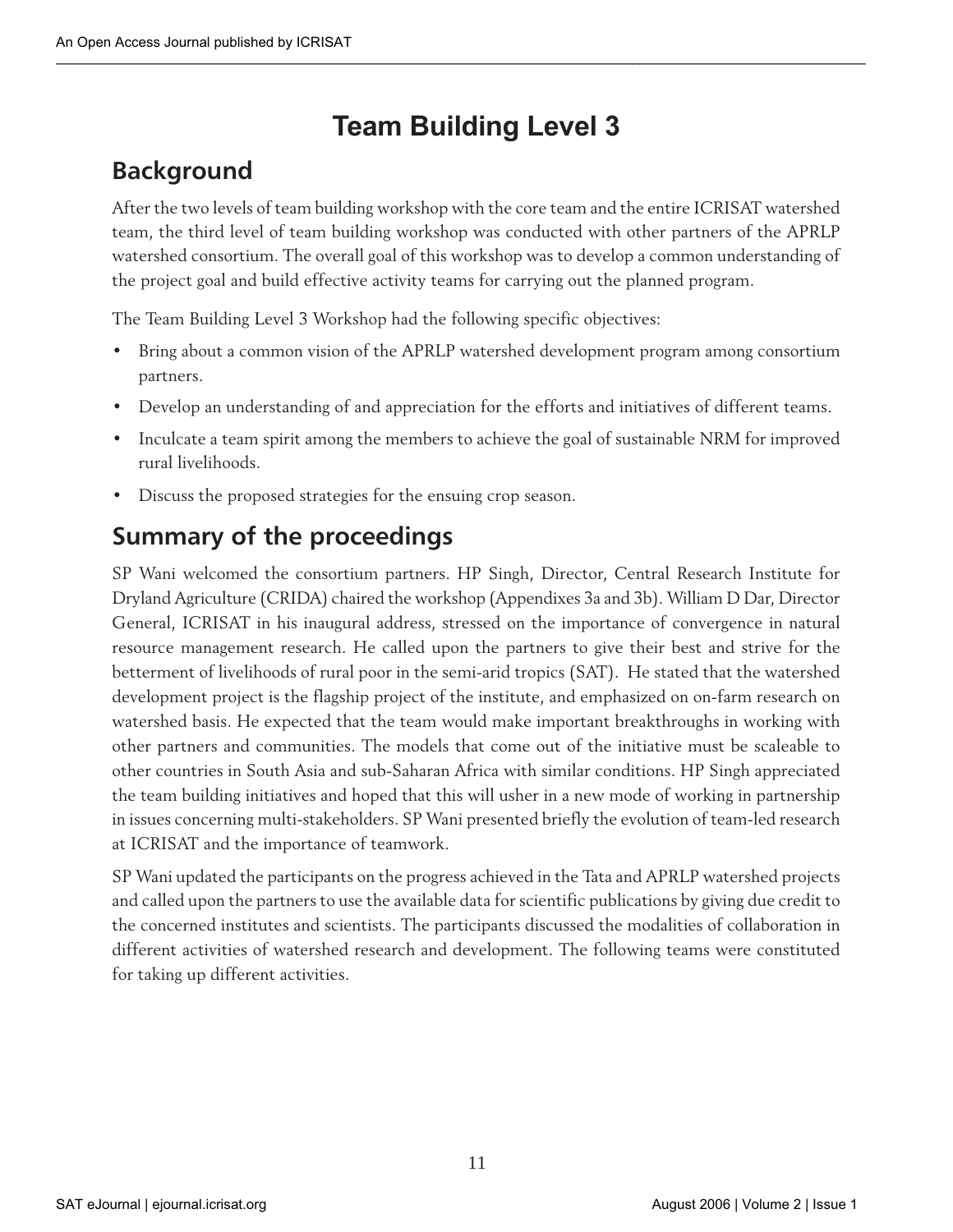| Sub-activitiy                       | Team members responsible                            |
|-------------------------------------|-----------------------------------------------------|
| GIS mapping                         | YS Ramakrishna, GGSN Rao (CRIDA); Raji Reddy        |
|                                     | (ANGRAU); RS Dwivedi (NRSA); and ICRISAT scientists |
| Assessment of natural resources and | V Veerabhadra Rao (Kurnool); T Ramprakash           |
| production systems                  | (Mahbubnagar); P Prasadini (ANGRAU); and            |
|                                     | <b>ICRISAT</b> scientists                           |
| Simulation studies                  | GGSN Rao, AVR Kesava Rao (CRIDA); Venkataramana,    |
|                                     | Sambasiva Reddy (ANGRAU); and ICRISAT scientists    |
| Field verification                  | Suhasini (Mahbubnagar); Madhava Swamy               |
|                                     | (ANGRAU-Kurnool); and ICRISAT scientists            |

### **Activity: Baseline survey and characterization Coordinator: Piara Singh**

### **Activity: Integrated land and water management Coordinator: P Pathak**

| Sub-activitiy                                                                                                       | Team members responsible                                                     |
|---------------------------------------------------------------------------------------------------------------------|------------------------------------------------------------------------------|
| Identification/development of land<br>and water management options for<br>different benchmark sites                 | Mohan Rao/Sarojini Devi (ANGRAU); and ICRISAT<br>scientists                  |
| Identification of technically and<br>economically superior runoff<br>harvesting and groundwater<br>recharge systems | Sarojini Devi (ANGRAU); K D Sharma (CRIDA); and<br><b>ICRISAT</b> scientists |
| Identification of systems for water-<br>use efficiency in relation to cropping<br>systems                           | Goverdhan (ANGRAU); and ICRISAT scientists                                   |
| Impact assessment of watershed<br>technologies                                                                      | KD Sharma (CRIDA); and ICRISAT scientists                                    |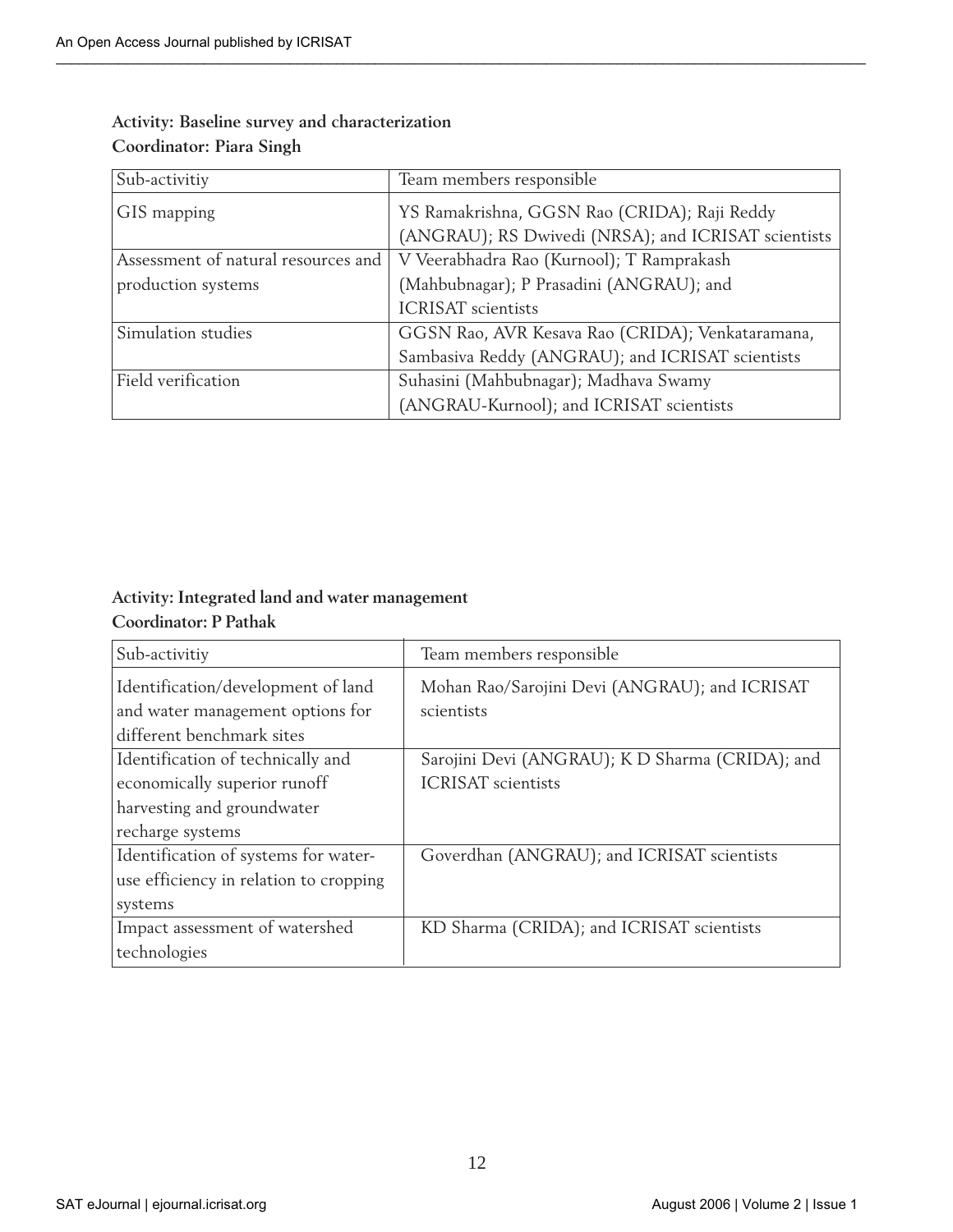| Sub-activitiy                         | Team members responsible                        |
|---------------------------------------|-------------------------------------------------|
| Soil sampling in all satellite        | T Ramprakash, M Singa Rao, Arun Sathe (ANGRAU); |
| watersheds                            | SS Balloli (CRIDA); and ICRISAT scientists      |
| Processing and analysis of samples    | T Ramprakash, M Singa Rao, Arun Sathe (ANGRAU); |
|                                       | SS Balloli (CRIDA); and ICRISAT scientists      |
| Crop response to nutrient application | T Ramprakash, M Singa Rao, Arun Sathe (ANGRAU); |
|                                       | SS Balloli (CRIDA); and ICRISAT scientists      |
| Dissemination of soil test results of | T Ramprakash, M Singa Rao, Arun Sathe (ANGRAU); |
| 2002                                  | SS Balloli (CRIDA); and ICRISAT scientists      |

#### **Activity: Integrated nutrient management Coordinators: TJ Rego and SP Wani**

### **Activity: Crop diversification and intensification Coordinator: A Ramakrishna**

| Sub-activitiy                       | Team members responsible                          |  |
|-------------------------------------|---------------------------------------------------|--|
| Exploring opportunities for         | Vishnuvardhan Reddy, others from Home Science and |  |
| intercropping, sequential cropping, | Dairy Science (ANGRAU);                           |  |
| and relay cropping                  | GR Korwar (CRIDA); and ICRISAT scientists         |  |
| Identification of appropriate crop  | Vishnuvardhan Reddy, others from Home Science     |  |
| rotations                           | and Dairy Science (ANGRAU);                       |  |
|                                     | GR Korwar (CRIDA); and ICRISAT scientists         |  |
| Increasing cropping intensity and   | Vishnuvardhan Reddy, others from Home Science     |  |
| introduction of new crops and       | and Dairy Science (ANGRAU);                       |  |
| cultivars                           | GR Korwar (CRIDA); and ICRISAT scientists         |  |
| Introduction of improved            | Vishnuvardhan Reddy, others from Home Science     |  |
| production and best-bet options     | and Dairy Science (ANGRAU);                       |  |
|                                     | GR Korwar (CRIDA); and ICRISAT scientists         |  |

**Activity: Income generation activities and impact of watershed management interventions Team members: B Shiferaw, B Ramkumar, SP Wani, and A Ramakrishna**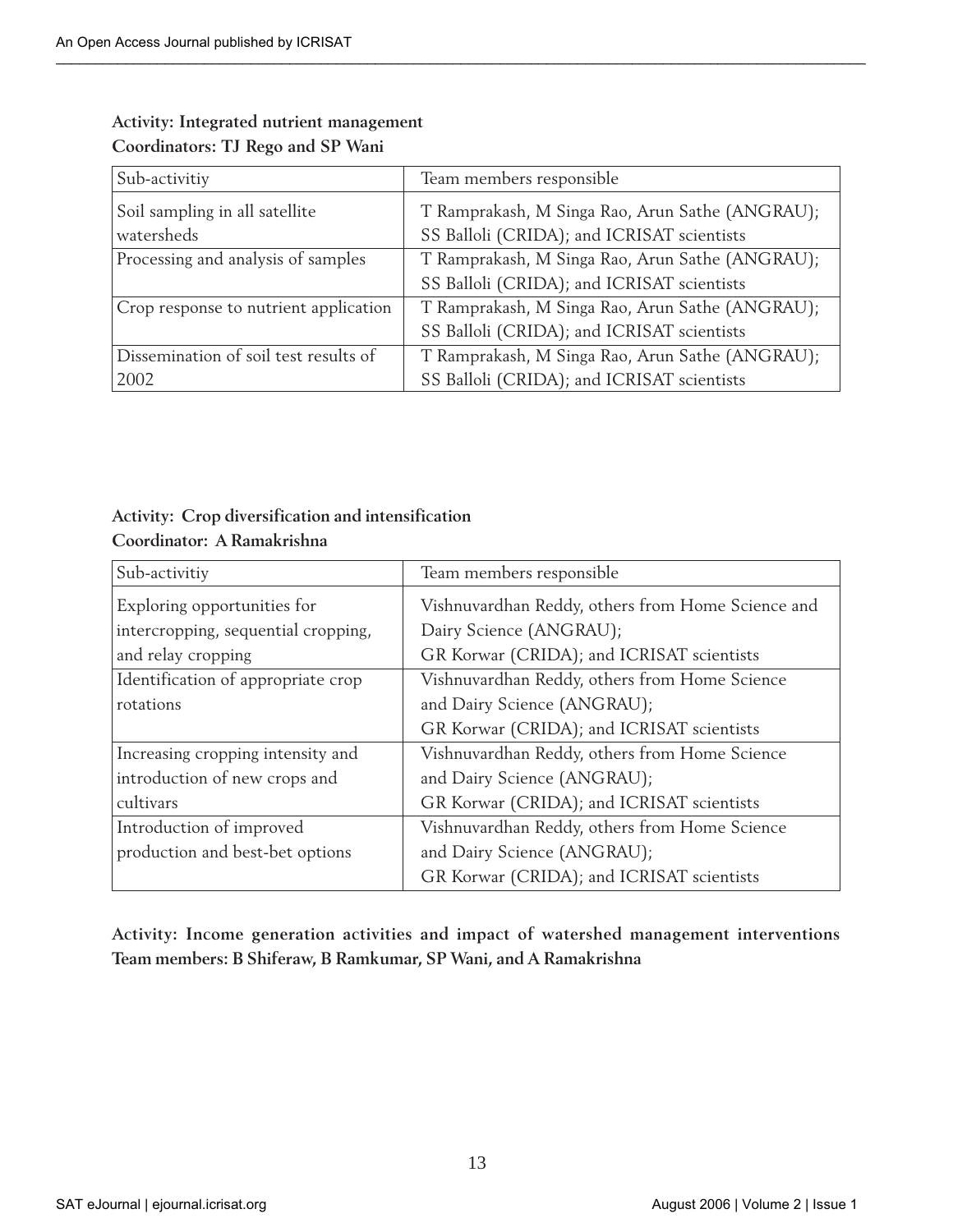### **Other important points**

- The Agricultural Research Station (ARS), Palem should intimate the list of crops and their varieties available with them for supply during kharif 2003 to Belum VS Reddy *(Action: M Venkat Reddy)*
- All the teams visiting villages should pass on information on pest/disease incidence to GV Ranga Rao.
- All the partners should participate, facilitate, and share their facilities and expertise for capacity building activities.
- The entire public awareness material and educational material should be distributed among all the partners.
- Details of nucleus watersheds and satellite watersheds should be shared with all partners.

Dyno Keatinge, Deputy Director General, ICRISAT presented "Concluding Remarks". He stressed the importance of teamwork with several vivid examples in different fields. He recognized that it was indeed a difficult task and appreciated the initiative of the ICRISAT-led APRLP Watershed Consortium for having taken up the task. He contrasted Africa's experience in NRM on watershed basis with that of India's experience and attributed India's success to the trust and sharing mechanism the communities have developed with researchers and development agencies. Finally, he emphasized that each team member should take the responsibility and that the decision-making authority must lie within the group.

The meeting was closed with a vote of thanks to the chair and all the consortium partners.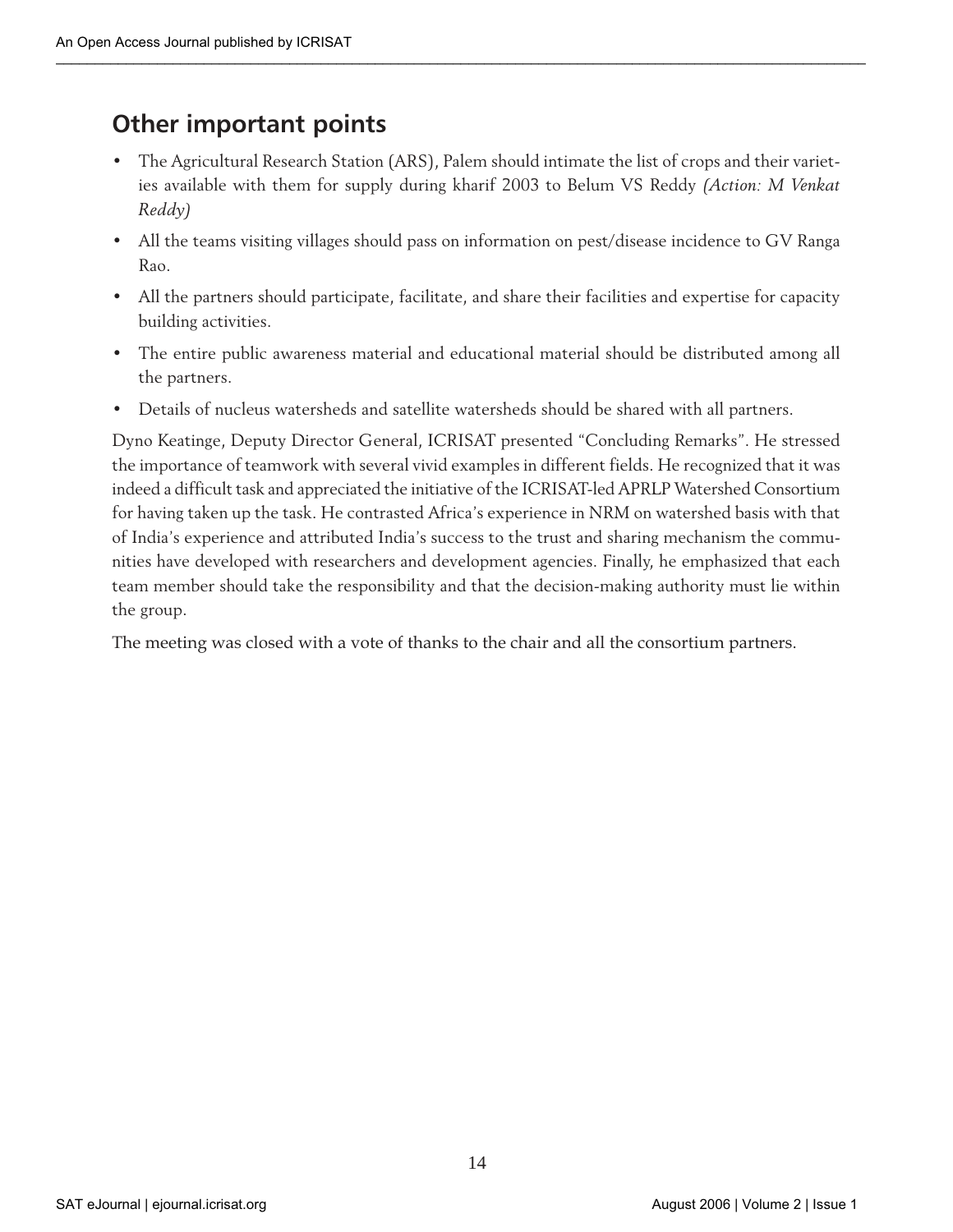# **Team Building Level 4**

### **Background**

The APRLP-ICRISAT Program was initiated in April 2002 with an overall objective of increasing the impact of the DFID-APRLP program in rural India to alleviate poverty through increased agricultural productivity and improved livelihood opportunities. The specific objectives of the Team Building Level 4 Workshop were:

- Bring about a common vision of the APRLP watershed development program among consortium partners including the PIAs/NGOs and Department of Agriculture.
- Develop an understanding of and appreciation for the efforts and initiatives of different teams.
- Inculcate a team spirit among the members to achieve the goal of sustainable NRM for improved rural livelihoods.
- Discuss the proposed strategies for the ensuing crop season.

The APRLP-ICRISAT Program has adopted the strategy of convergence in watersheds for improving the livelihoods of poor people residing in the target districts. The watersheds are used as entry points for convergence and the watershed management will be through an innovative farmer participatory approach (Wani et al. 2002c). Following a number of meetings with consortium partners for initiating the project work in 2002 rainy season, a series of team building workshops were planned to build the consortium to review the progress and to plan the work for 2003. This workshop was the fourth in the series of watershed team building and organizing workshop. The main purpose of holding this workshop in the Office of the Commissioner of Agriculture was to expand the consortium by involving the Department of Agriculture, Government of Andhra Pradesh as a key partner for sustainable increase of agricultural production and improving the livelihoods of farmers.

### **Summary of the discussions**

Before the meeting commenced on a formal note, SP Tucker initiated informal discussion on the new developments and challenges in APRLP in the wake of drought. Under the APRLP low-cost drips will be used for increasing productivity in the watersheds. Under new guidelines Rs 900,000 for each watershed is earmarked for increasing agricultural productivity. He also described the Chinese farming system model. The formal meeting started with a welcome by SP Wani (in place of Ms T K Sreedevi). On behalf of the APRLP-ICRISAT Consortium he welcomed S Bhattacharya, Commissioner of Agriculture and briefed about the consortium and the APRLP-ICRISAT Program. He also welcomed SP Tucker, HP Singh, and the staff of the Department of Agriculture and consortium partners and presented the objectives of the workshop followed by Essentials of Team Building and What it Involves to Build a Good Team (Appendixes 4a, 4b, and 4c). A brief progress of the wok done during 2002 and plans for 2003 were presented.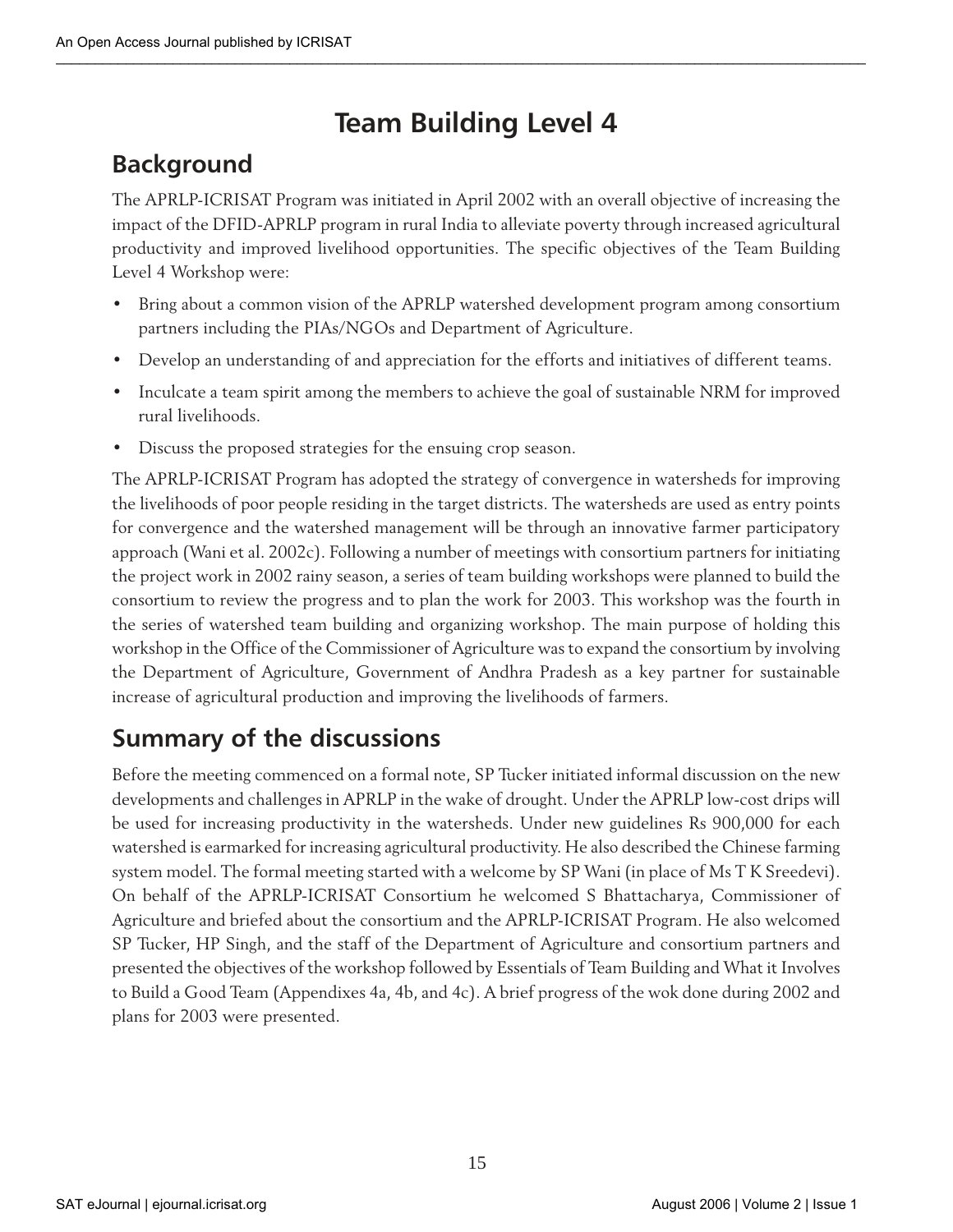#### **Achievements in 2002**

- Improved crops and varieties.
- Response to micronutrient amendments.
- Use of improved machinery for farming.
- Planting *Gliricidia* on farm bunds.
- Vermicomposting.
- Propagated integrated disease management (IDM) and IPM practices.
- Improved land management options such as contour planting, broad-bed and furrow (BBF), etc.
- Detailed household surveys for identifying socioeconomic constraints and potential options for livelihood.
- Value-addition and micro-enterprises.
- VSAT-based information center at Adarsha Society, Addakal.
- Capacity building for partners in nucleus and satellite watersheds.
- Follow up on the workshop: Coping strategies for drought.
	- **-** Develop computer-based training modules.
	- **-** The Telugu version on drought coping strategy is being upgraded.
	- **-** Video film will be made by the BR Ambedkar Open University (BRAOU) and will be telecast on TV.
	- **-** National Challenge Programme on drought management.
	- **-** Virtual University for drought management.
	- **-** Policy briefs for drought management.

#### **Initiatives in 2003**

- Up-scaling from nucleus watersheds to satellite watersheds.
- Develop soil sampling methods for watershed sampling.
- Establish one IPM village in each of the three districts.
- Evaluate options for crop and system diversification including agri-horticultural, silvipastoral, and agroforestry systems.
- Develop Decision Support System for nutrient needs for targeted yield.
- Evaluate molecular methods for assessing soil quality.
- GIS maps for all the nucleus watersheds with natural resource endowments and biophysical and socioeconomic constraints.
- Undertake yield gap analysis for groundnut, sorghum, and pigeonpea.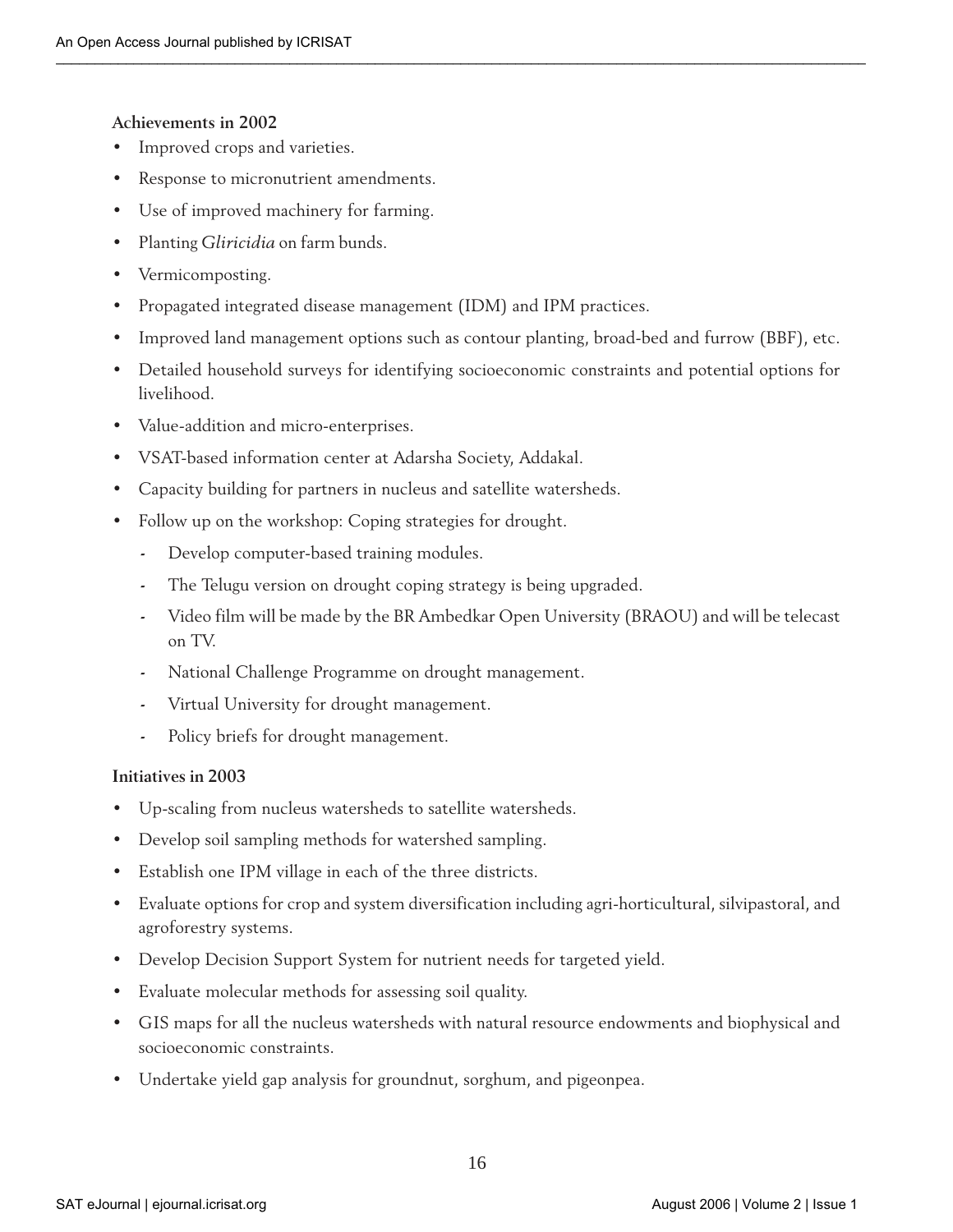- Initiate bio-economic modeling for identifying the drivers for adoption of new technologies.
- Prepare public awareness materials based on the earlier results for the benefit of development workers and farmers.

SP Tucker, Project Coordinator, APRLP set the scene for the workshop and appreciated the work done by the team. He highlighted the need for capitalizing on the gains achieved in 2002 and work out the strategy for 2003 to extend the benefits from 10 to 50 and to 2500 watersheds. The challenge is to ensure that the lessons learned from the APRLP-ICRISAT Program are extended to all APRLP watersheds. S Bhattacharya, Commissioner of Agriculture updated the gathering on the thrust areas of the department. The following are the salient points:

- District-wise soil maps are prepared in partnership with the National Bureau of Soil Survey and Land Use Planning (NBSS&LUP), Nagpur.
- The department has embarked on a micro soil-sampling plan with over 50000 soil samples being collected and analyzed for land-use planning. More emphasis is being laid on micronutrients.
- Trained officers are being deployed to check spurious pesticides.
- CDs and video films on new technologies are distributed to farmers' training schools.
- All the district agricultural offices are being networked and this communication network can be used by the project.
- The Joint Directors of Agriculture can be involved in the project in respective APRLP districts.
- Frequently asked questions in agriculture are being compiled with appropriate answers by expert panel.
- Fly ash is being popularized as a soil amendment.
- Green manure seeds are being distributed.
- Gypsum is being distributed for soil reclamation.
- About 2500 multipurpose extension officers are being recruited.
- Facilities at Farmers' Training Centers (FTCs) and CDs and video films can be used for conducting training under the APRLP.

S Bhattacharya appreciated the initiative of the APRLP-ICRISAT Program to converge in the watersheds and enthusiastically extended wholehearted support to the consortium. He nominated Narayana Chaudhary as the Nodal Officer for the project. He indicated that all his staff would share the necessary information with the APRLP-ICRISAT Program. The Agricultural Officers in the districts would be instructed to provide all the help to these programs as the aim of the Department of Agriculture also is to increase agricultural productivity and increase farmers' incomes. These are also the objectives of the APRLP.

HP Singh, Director, CRIDA commented that APRLP is not just another technology transfer program. It intends to bring out new innovations and institutions to transform rural livelihoods towards betterment. He was very appreciative of ICRISAT's efforts to bring the consortium partners together to address the complex issues in the watersheds. The consortium could be strengthened with the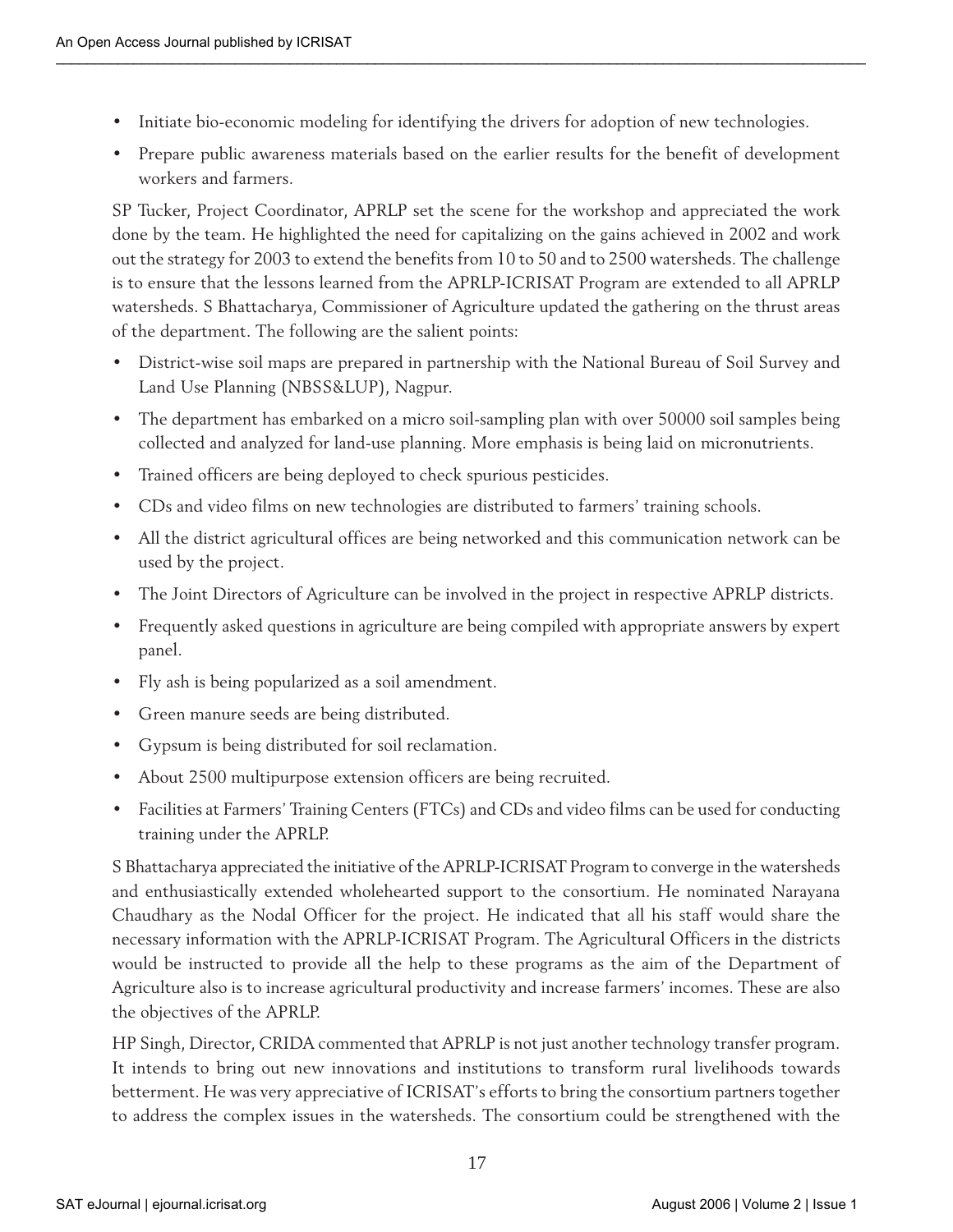support extended by S Bhattacharya to the APRLP watersheds. The session was concluded with vote of thanks by SP Wani to S Bhattacharya for extending wholehearted support and he promised to share all the information from the project with the Department of Agriculture. He also thanked SP Tucker for providing this opportunity to bring together the research institutions, development departments, civil society organizations, and farmers to develop an excellent model to enhance the benefits for the farmers from the APRLP project. Such a model will be useful for the country as well as other countries in the region. He also thanked HP Singh for contributing significantly and providing all the support to ensure that the consortium functions smoothly and also for extending all support from the premier dryland research institute in India. Finally, all the PIAs, staff of Acharya NG Ranga Agricultural University (ANGRAU) and ICRISAT were thanked. Contributions of A Padmaraju (Director of Research, ANGRAU) to consortium building process were specially appreciated.

# **Work plan 2003**

The work plan for kharif 2003 was discussed by the partners besides finalizing detailed operational plans with participation of PIAs and NGOs. The summary of the decisions arrived in the session are as follows:

### **Baseline survey and income generation activities**

- ICRISAT to share with the consortium partners the outcome of the analysis of the data collected so far. *(Action: SP Wani)*
- Society for Development of Drought Prone Area (SDDPA) and other PIAs to share the details of baseline survey conducted in the entire nucleus watersheds with the consortium. *(Action: All PIAs)*
- One Watershed Development Team (WDT) member will be trained along with data enumerators for conducting baseline survey so that the member can accompany the enumerators. *(Action: B Shiferaw,* ICRISAT*)*
- District Coordinators to ensure that the baseline survey questionnaires are sent to all the PIAs. *(Action: SP Wani, A Ramakrishna, and TJ Rego,* ICRISAT*)*
- APRLP to share the data that has already been collected from APRLP watersheds. *(Action: Venkat Rao,* APRLP*)*
- All the PIAs agreed to cooperate and provide logistical support for the baseline survey.

### **Crop diversification and intensification**

- All the PIAs to decide in consultation with the farmers the extent of area, crop, and seed required for kharif 2003 and communicate the same to respective district coordinators by **March first week** (District Coordinators: Mahbubnagar – SP Wani; Nalgonda – TJ Rego; and Kurnool – A Ramakrishna). Further the PIAs are to cooperate in seed distribution on cost basis.
- PIAs to be supplied with the list of available crops and varieties by **February second week** so that seeds will be supplied to the respective villages by third week of May. *(Action: District Coordinators)*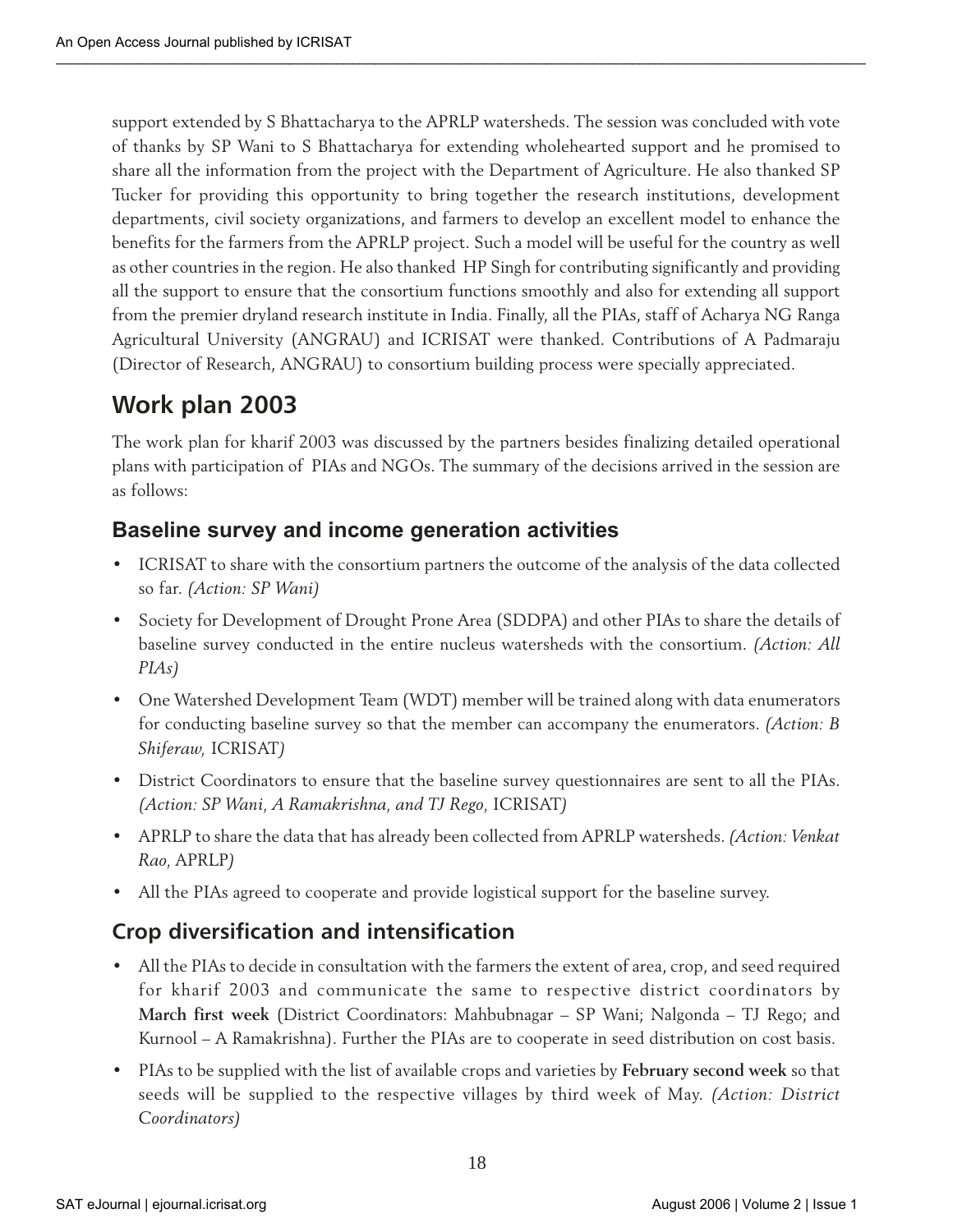- PIAs to distribute the seeds, collect money, and deposit it with district coordinators.
- ARS, Mudhol to be contacted for arboreum cotton seeds. *(Action: M Venkat Reddy, ANGRAU/ SS Balloli, CRIDA)*

### **Integrated nutrient management**

- Soil samples to be analyzed for response-based micronutrient application. Fertilizer requirement to be assessed based on analysis, recommendations, and farmers' needs. The activity to start from **third week of February**. PIAs to provide necessary logistical support. TJ Rego to inform the detailed schedule of the activity well in advance.
- Planting of *Gliricidia* for green manure should be encouraged under income generating activities. All the PIAs should mobilize planting of at least 10,000 plants on field boundaries. A nursery could be started in each watershed as an income generating activity. All PIAs agreed to raise 50,000 seedlings whereas Stephen Livera, SDDPA took the challenge to raise 100,000 *Gliricidia* seedlings for planting. Pongamia may also be tried as a green manure crop on wastelands under income generating activities.
- Vermicomposting should be encouraged in each watershed by availing the support of the state agricultural department and this activity could be strengthened as an income generating activity in each watershed.

### **Integrated pest and disease management**

• PIAs to help identify at least two farmers in each village for training in integrated pest and disease management (IPDM) so that training course can be conducted before kharif 2003 for monitoring insects and diseases. The selected farmers act as para-IPDM workers in villages. It was decided to select at least one nucleus watershed in each district to make it a complete IPDM watershed. Based on the criteria for social mobilization, participation, and suitability, the villages need to be identified and suggested to the District Coordinators by **first week of March 2003.** *(Action: All PIAs)*

### **Land and water management**

- All the nucleus and satellite watersheds should ensure introduction of new implements and arrange for training farmers to operate the machines. This will go a long way in increasing the efficiency of agricultural operations in rainfed areas. *(Action: District Coordinators)*
- Sub-soiler should be tried in red *chilka* soils and can be evaluated in selected farms in Mahbubnagar district. It must be ensured that those fields where this will distinctly bring out the benefits should be selected. 'Need driven' should be the guiding principle for all on-farm trials. Singa Rao took the responsibility to organize machines for undertaking trials. *(Action: Singa Rao, ANGRAU and District Coordinators)*
- Planting of stylo on field bunds should be encouraged in all the watersheds. *(Action: All PIAs and District Coordinators)*
- Location and farmers' needs to be identified for laying out BBF and other land management options by **February end** by all PIAs. *( Action: P Pathak, ICRISAT)*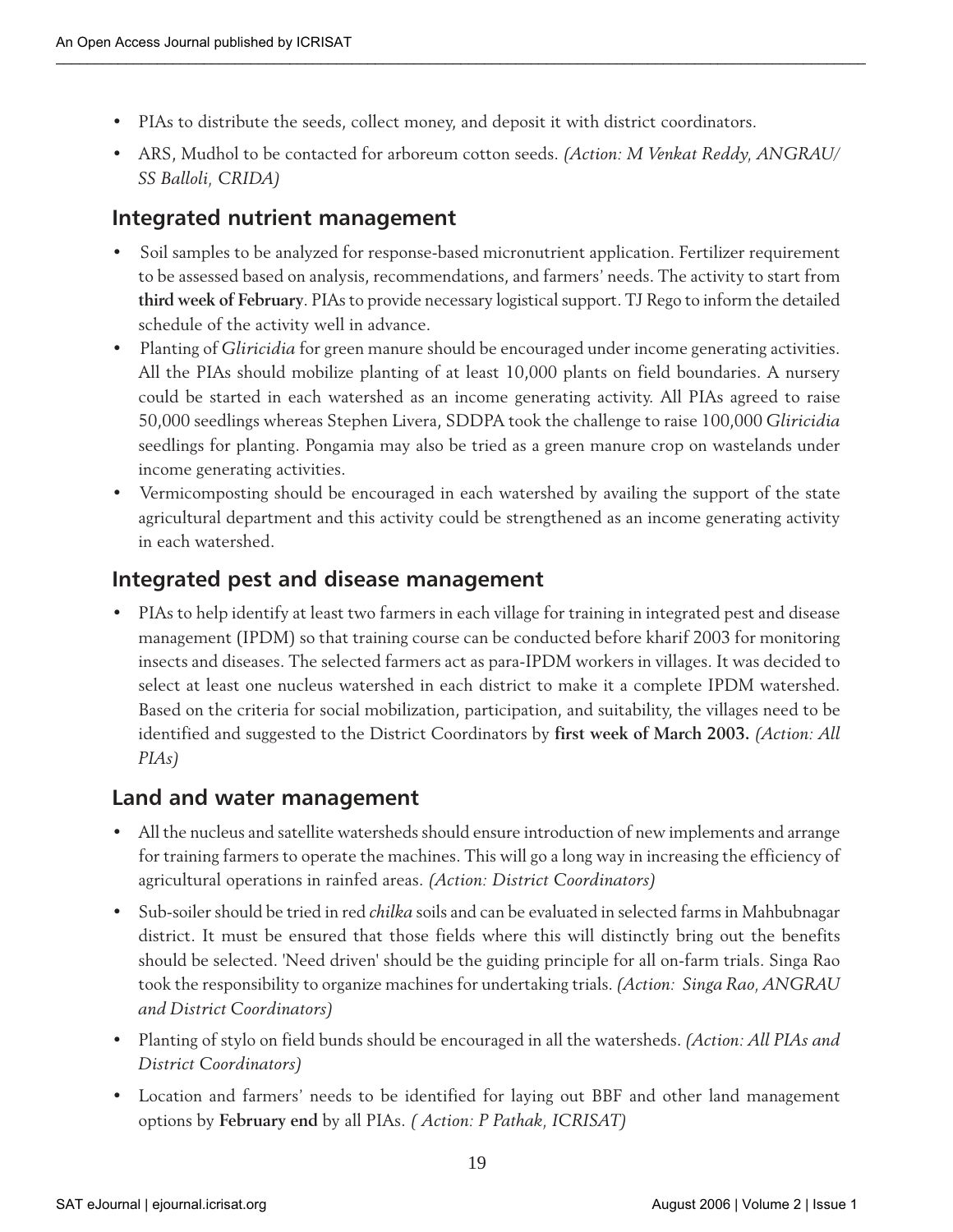- Identification of open wells and bore wells and arrange for geo-referencing of the same to monitor groundwater situation in the watershed villages. Selected villagers need to be trained for monitoring groundwater levels in watersheds. Groundwater department of the Government of Andhra Pradesh may also be contacted and requested to set up devices in APRLP watersheds to monitor groundwater levels. *(Action: P Pathak/PIAs)*
- Installation of automatic runoff and weather stations in nucleus watersheds to be taken up before **15 May 2003.** *(Action: District Coordinators and P Pathak)*

### **Strategies for up-scaling the nucleus watershed to satellite watersheds**

The 10 APRLP nucleus watersheds need to be scaled-up to 40 satellite watersheds making the total number to 50 by kharif 2003. To achieve this suggestions were invited from all the PIAs. The summary of the discussion is given below:

- The capacity building needs of farmers with respect to soil, water, crop, and nutrient management should be identified by the PIAs and communicated to respective District Coordinators by **15 March 2003**.
- Farmers from the selected satellite watersheds should be invited to participate in field days. Demonstrations should be conducted in nucleus watersheds.
- A two-day workshop should be conducted at all the nucleus watersheds in which the farmers from the satellite watersheds will be invited as participants. During this event farmers of nucleus watershed will act as resource persons. Seed requirements may be collected from the farmers of satellite watersheds during this event.
- PIAs of nucleus watersheds should initiate meetings and call the farmers from satellite watersheds.
- Field exposure visits should be conducted for the farmers of satellite watersheds.
- Video films depicting successful watershed projects should be shown in satellite watersheds.

### **Other points discussed**

- PIAs to inform **within the next 15 days** about the telephone connectivity and power situation in their watershed villages for initiating work on computer connectivity.
- ICRISAT to run a documentation workshop for all the 9 PIAs **within the next 15 days.**
- To request the Commissioner of Agriculture to write to the officers of APRLP districts for extending cooperation to the project work. *(Action: SP Wani)*

The meeting came to a close at 1630.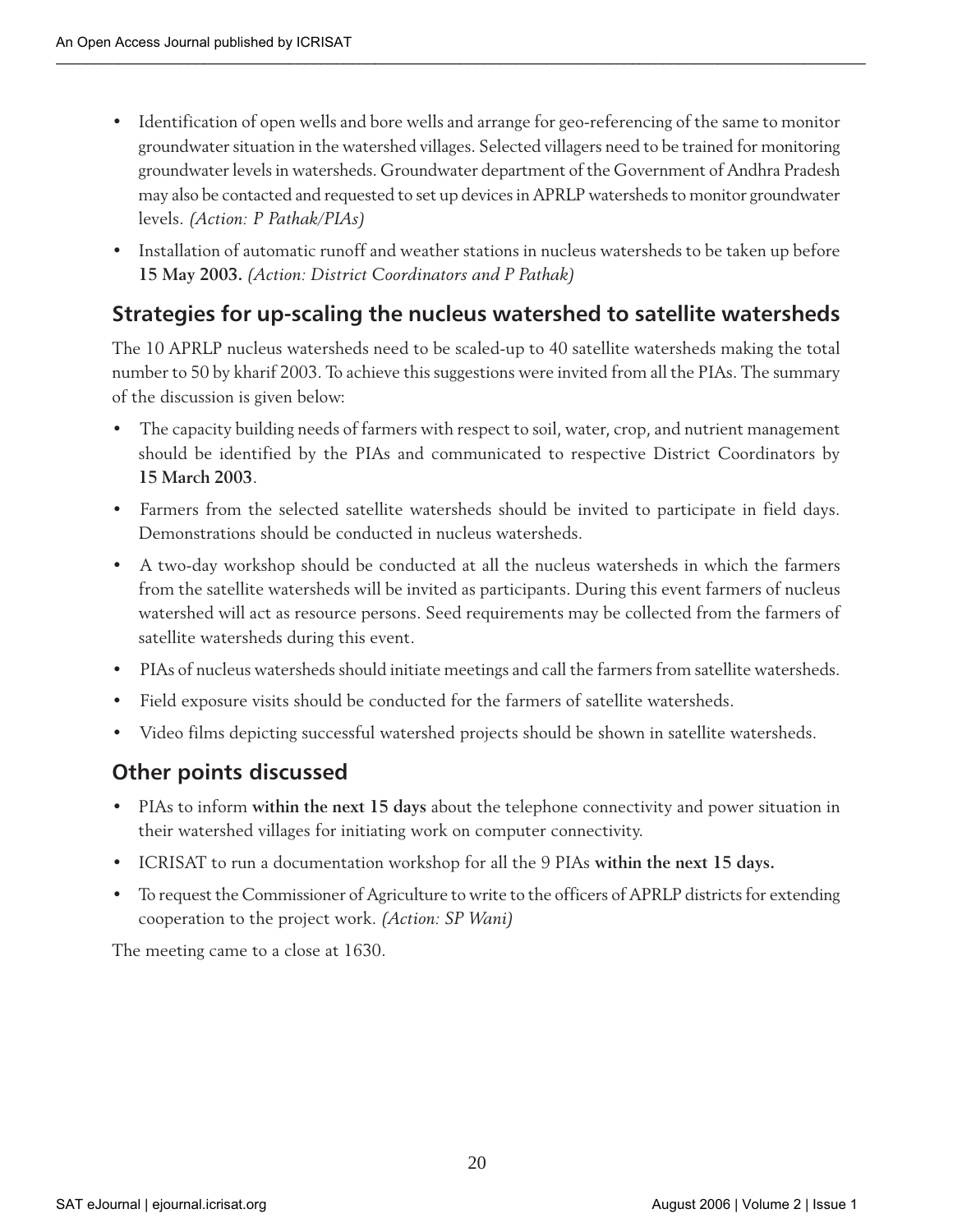# **Learnings from Team Building Workshops: Developing a Productive Team**

### **Team building**

Team building is an effort in which a team studies its own process of working together and acts to create a climate that encourages and values the contributions of team members. Their energies are directed toward problem solving, task effectiveness, and maximizing the use of all members' resources to achieve the team's purpose. Sound team building recognizes that it is not possible to fully separate one's performance from that of others.

Team building works best when the following conditions are met.

- 1. There is a high level of interdependence among team members. The team is working on important tasks in which each team member has a commitment and teamwork is critical for achieving the desired results.
- 2. The team leader has good people skills, is committed to developing a team approach, and allocates time to team building activities. Team management is seen as a shared function, and team members are given the opportunity to exercise leadership when their experiences and skills are appropriate to the needs of the team.
- 3. Each team member is capable and willing to contribute information, skills, and experiences that provide an appropriate mix for achieving the team's purpose.
- 4. The team develops an environment in which people feel relaxed and are able to be direct and open in their communications.
- 5. Team members develop a mutual trust for each other and believe that other team members have skills and capabilities to contribute to the team.
- 6. Both the team and individual members are prepared to take risks and are allowed to develop their abilities and skills.
- 7. The team is clear about its important goals and establishes performance targets that are achievable.
- 8. Team member roles are defined, and effective ways to solve problems and communicate are developed and supported by all team members.
- 9. Team members know how to examine the team and individual errors and weaknesses without making personal attacks. This will enable the group to learn from individual experiences.
- 10. Team efforts are devoted to the achievement of results, and team performance is frequently evaluated to see where improvements can be made.
- 11. The team has the capacity to create new ideas through group interaction and the influence of outside people. Good ideas are followed up, and people are rewarded for taking innovative risks.

Each member of the team knows that he or she can influence the team agenda. There is a feeling of trust and equal influence among team members that facilitates open and honest communication. This allows each member to provide their technical knowledge and skills in helping to solve the problem,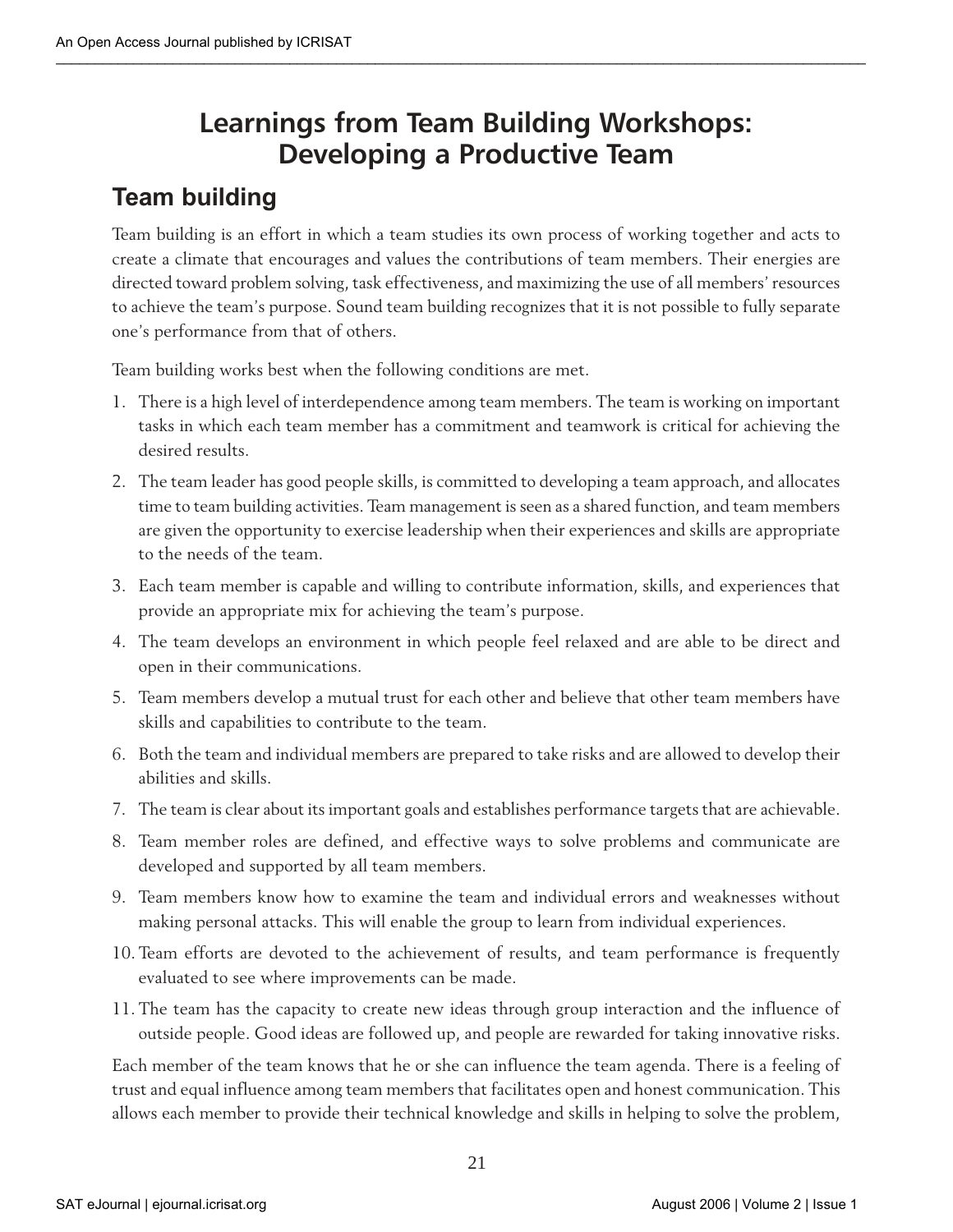complete the project, and develop new programs. During this process, team building can be facilitated as members evaluate their working relationship as a team and then develop and articulate guidelines that will lead to increased productivity and team member cooperation.

As part of this process, team members need to learn how to be willing to manage conflict, evaluate performance of the group, and provide feedback and support that will encourage each member to meet their commitment to the team and the organization. Team performance can best be evaluated if the team develops a model of excellence against which its performance can be measured.

The team leader should be the liaison between the team and upper management. The team leader needs to know and work with upper management to obtain its full commitment in support of the team's program. However, when this happens, team members must realize that they have a major responsibility to make maximum use of the resources and support provided. The team leader can encourage team member growth, and should be willing to take some risk by having members whose resources are relevant to the immediate task and provide leadership. The team leader should be fair, supportive, and recognized by team members as one who can make final judgments, work with upper management, and give direction to the team as needed.

As team members build commitment, trust, and support for one another, it will allow them to develop and accomplish desired results. This commitment, trust, and self-determination by each team member is critical in achieving a sustained high level of performance. Team members will learn to appreciate one another and will help keep one another on track. The team will have developed its working methods so that they become an informal set of guidelines.

### **A focused team**

When the team resources are focused and members are all working to accomplish the same purpose, teamwork can be very rewarding and productive. This is best accomplished when team members use a proactive approach rather than a reactive approach.

The proactive approach manifests such characteristics as given below:

1. The team members take a very positive approach in jointly determining the way they will work together as a team and their goals. When individuals and the entire team choose to operate this way and are willing to set petty differences aside, unbelievable results become possible.

When individuals adopt this attitude and commit to use their resources, knowledge, and skills to contribute to the goals of the team, alignment with the team's overall purpose comes about. This will not happen unless the team leader as well as team members choose to do so.

- 2. Having a well-defined purpose or vision of what the team will accomplish is a very powerful force for the team leader and members. Goals are aligned with the team purpose, and team members are empowered to accomplish the goals. This process leads to a high level of team productivity.
- 3. Team members have a positive attitude toward change and are willing to accept and allow change to occur as needed to accomplish desired results.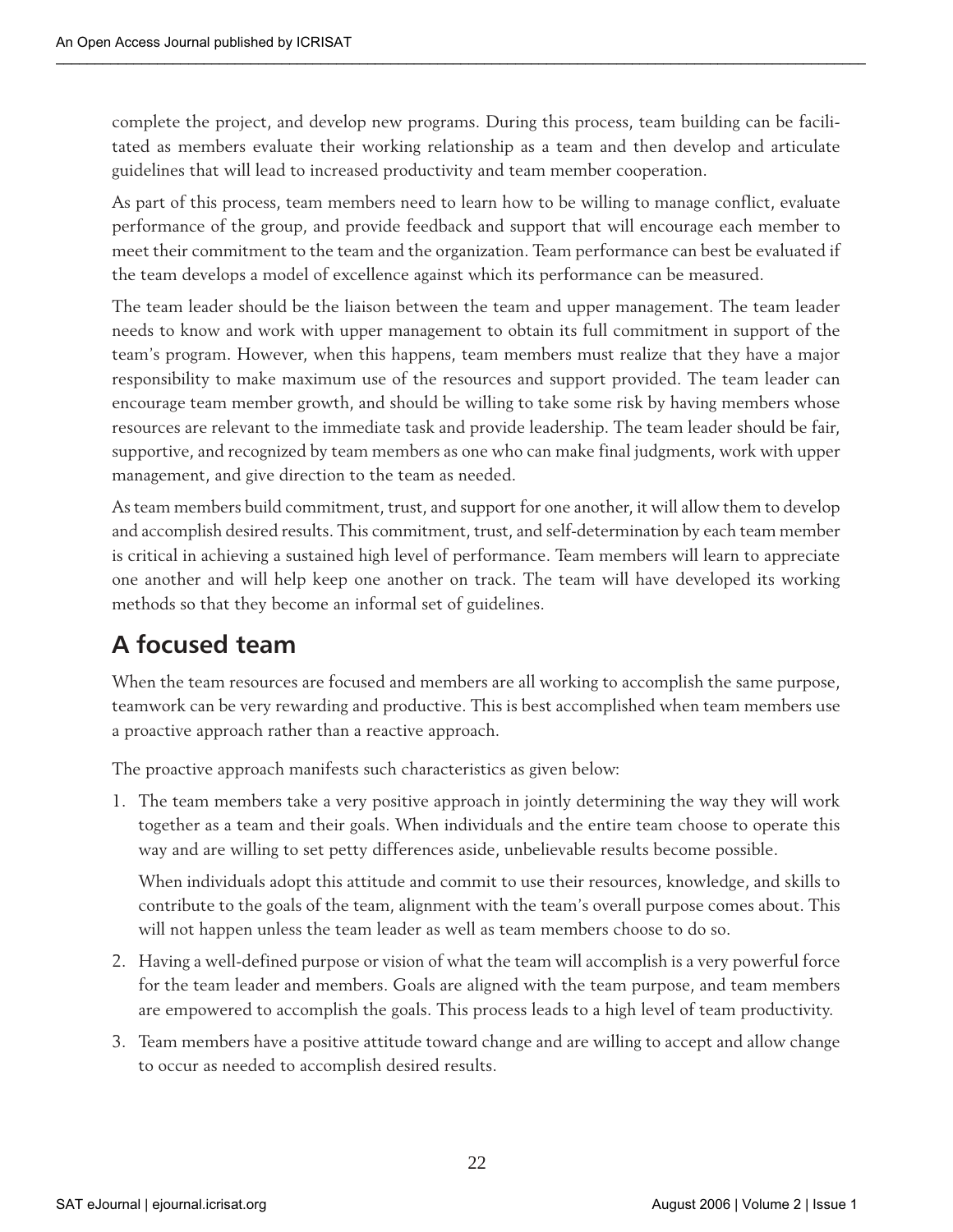- 4. Team members understand that patience is required, and that for some goals, a long-term commitment is needed to accomplish the desired results.
- 5. Interests of both the team leader and team members are focused on desired results rather than on short-term problem-solving activities.

If people learn to focus simultaneously on both the current situation and the desired results, problems that arise will be solved as part of the total process of achieving the desired results.

- 6. The members have a strong feeling of control within the team. They are able to establish priorities and then commit time and resources for accomplishing these tasks.
- 7. Team members verbally and publicly support each other. Each member recognizes that negative comments about other members will break the team harmony.

Team leaders and members that make a conscious, sustained effort to make these seven characteristics a part of their mind set will find that both creativity and accomplishment of desired results will be much higher than it would be otherwise.

### **Team leader**

There are several ways in which the team leader can contribute to creating a positive climate within the team. One of the most powerful forces is to put forward, in cooperation with team members, an exciting vision/purpose of what the team is to achieve. Once the vision is developed, it needs to be kept in front of the team members as a reminder of what they wish to accomplish.

The team leader, where possible, should help select or influence the composition of team members. Selection should be based on willingness of people to work in a team and the resources, both skills and technical components, they are able to bring to the team.

The team leader can provide the leadership for helping the team develop, understand, and accept a set of principles that will contribute to their success. This set of principles should include norms for operating within the group, criteria for evaluating success, standards for determining quality of performance, and an identified reward system to recognize the team's successes.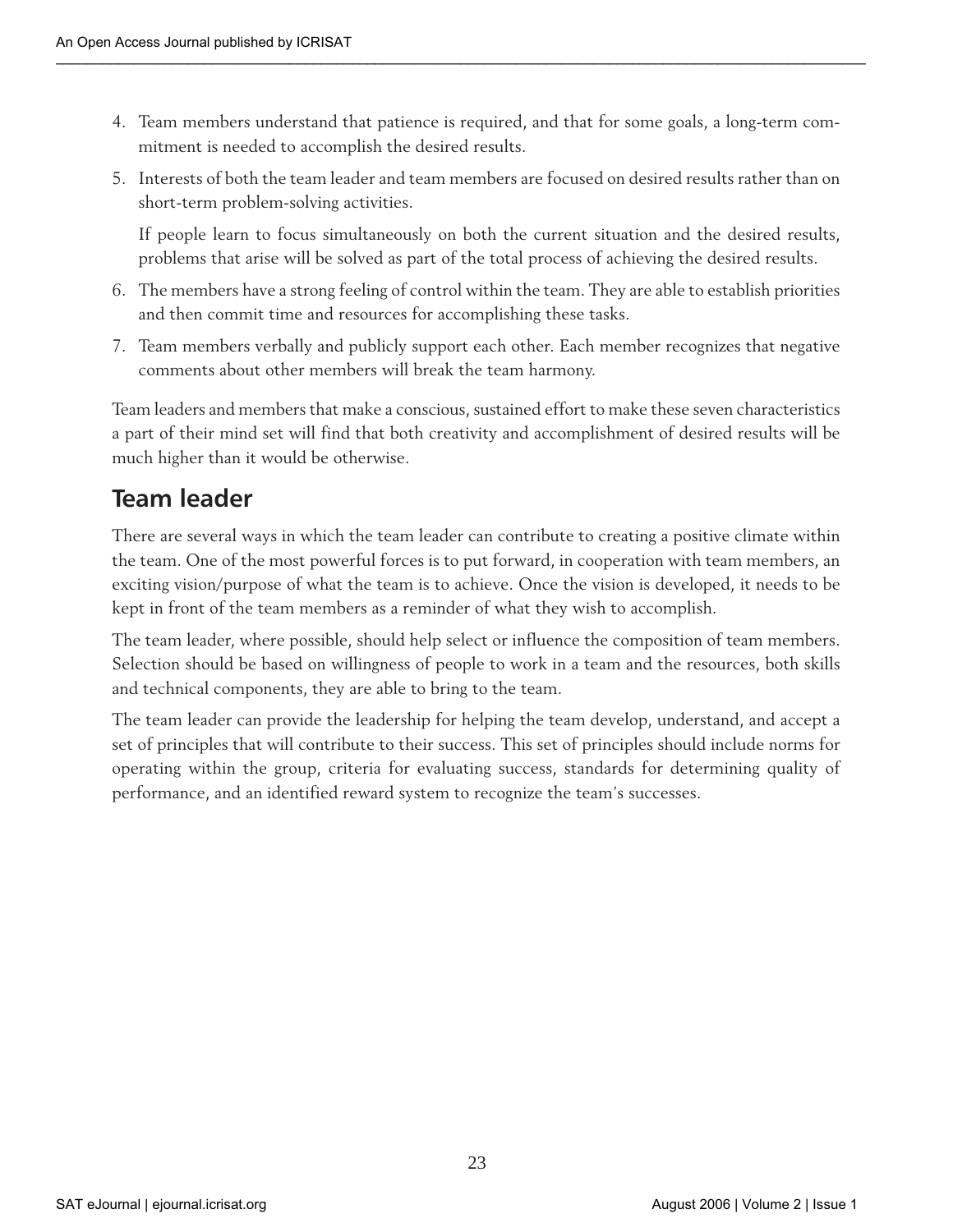# **References**

- **Dixit S, Ramachandran C, Sastri G,** and **Singh HP.** 2001. Natural resources management vs. social resources management: The watershed paradox. Pages 69–78 *in* Management issues in rainfed agriculture in India (Vedini KH, ed.). Hyderabad, India: National Institute for Agricultural Extension Management (MANAGE).
- **Farrington J** and **Lobo C.** 1997. Scaling up participatory watershed development in India: lessons from the Indo-German Watershed Development Program. Natural Resource Perspective, Number 17, February 1997. London, UK: ODI.
- **Joshi PK, Tewari L, Jha AK,** and **Shiyani RL.** 2000. Meta analysis to assess impact of watershed. *In* Workshop on Institutions for Greater Impact of Technologies. New Delhi, India: National Centre for Agricultural Economics and Policy Research.
- **Olson, M.** 1971. The logic of collective action: public goods and theory of groups (revised edition). New York, USA: Schocken Books.
- **Singh HP.** 1998. Management of rainfed areas. Pages 539–578 *in* Fifty years of natural resource management research (Singh GB and Sharma BR, eds.). New Delhi, India: Indian Council of Agricultural Research (ICAR).
- **Wani SP.** 2002. Improving the livelihoods: New partnerships for win-win solutions for natural resource management. Pages 736–739 *in* Food and environment. Extended summaries vol. 2. Second International Agronomy Congress on Balancing Food and Environmental Security - A Continuing Challenge, 26–30 November 2002, New Delhi, India. New Delhi, India: National Academy of Agricultural Sciences.
- **Wani SP, Pathak P, Tam HM, Ramakrishna A, Singh P,** and **Sreedevi TK.** 2002a. Integrated watershed management for minimizing land degradation and sustaining productivity in Asia. Pages 207–230 *in* Integrated land management in dry areas: proceedings of a Joint UNU-CAS International Workshop, 8-13 September 2001, Beijing China (Zafar Adeel, ed.). Tokyo, Japan: United Nations University.
- **Wani SP, Sreedevi TK, Singh HP, Pathak P,** and **Rego TJ.** 2002b. Innovative farmer participatory integrated watershed management model: Adarsha Watershed, Kothapally, India *–* A success story! Patancheru 502 324, Andhra Pradesh, India: International Crops Research Institute for the Semi-Arid Tropics. 24 pp.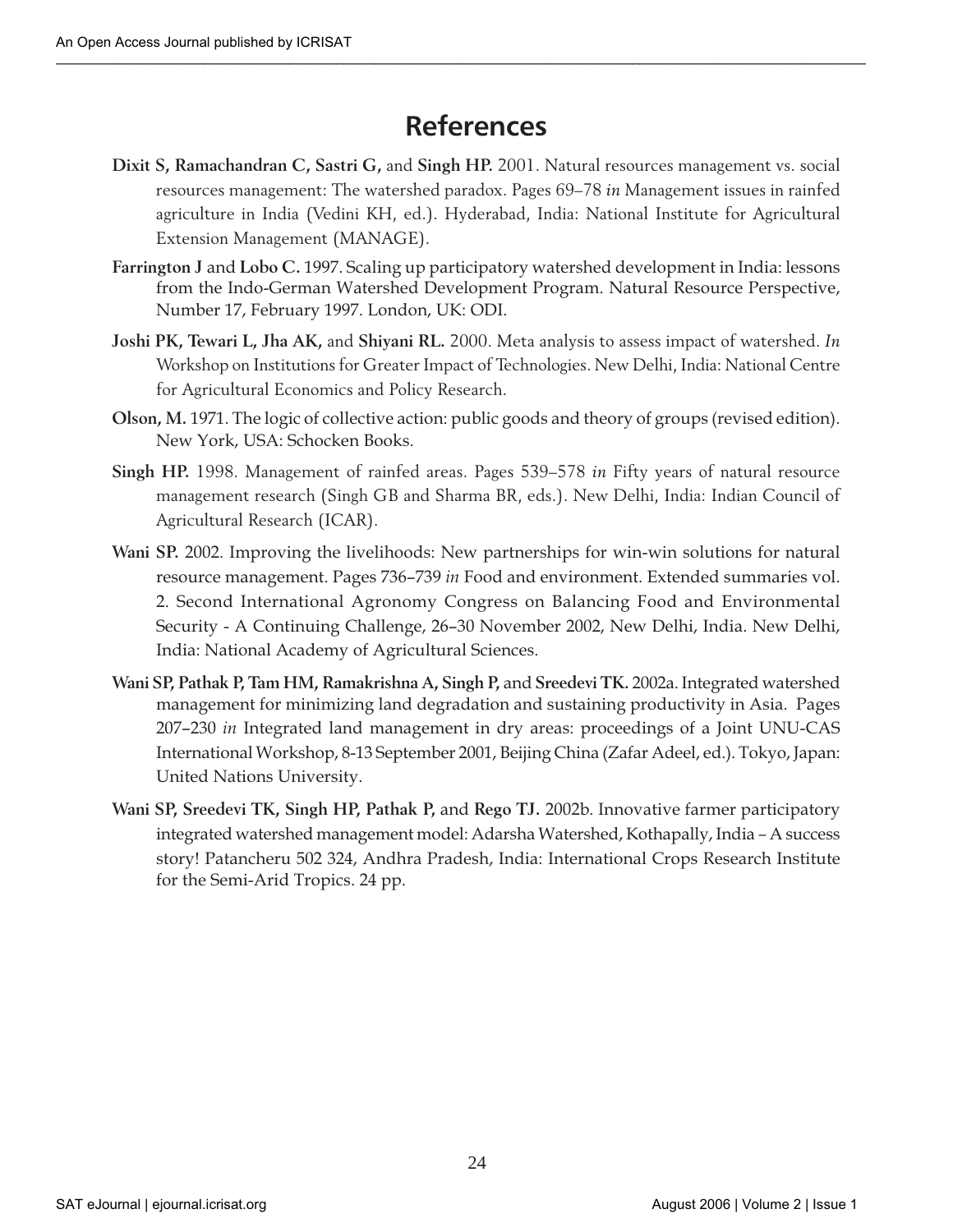### **Appendix 1a**

# **Team Building Level 1**

#### **ICRISAT Watershed Team Building and Organizing Workshop**

*18 January 2003 ICRISAT Center, Patancheru, India*

# **Workshop Program**

| 0915-0930 | Welcome and objectives of the workshop                     |                                        |
|-----------|------------------------------------------------------------|----------------------------------------|
| 0930-1015 | Team building: what it involves                            |                                        |
| 1015-1030 | Discussion                                                 |                                        |
| 1030-1100 | Tea                                                        |                                        |
| 1100-1230 | Team organization and management                           |                                        |
| 1230-1330 | Lunch                                                      |                                        |
| 1330-1630 | Strategy for building the nucleus watersheds               |                                        |
|           | Characterization of watersheds                             | Piara Singh                            |
|           | Integrated rainwater management                            | P Pathak                               |
|           | Integrated nutrient management                             | TJ Rego and SP Wani                    |
|           | Integration of income generation activities                | B Shiferaw and SP Wani                 |
|           | and livelihood strategies                                  |                                        |
|           | Crop diversification                                       | A Ramakrishna                          |
| 1530-1545 | Tea                                                        |                                        |
|           | Integrated pest and disease management                     | GV Ranga Rao                           |
|           | Monitoring and impact assessment                           | P Pathak, B Shiferaw,<br>and SP Wani   |
|           | Institutional and policy needs for watershed<br>management | B Shiferaw and SP Wani                 |
| 1630-1730 | Strategy for scaling-up from nucleus to                    |                                        |
|           | satellite watersheds                                       |                                        |
|           | Human resource development                                 | SP Wani, A Ramakrishna,<br>and TJ Rego |
| 1730-1830 | Strategic research in on-farm watersheds                   |                                        |
|           | Environmental studies                                      | SP Wani and TJ Rego                    |
|           | Simulation modeling                                        | Piara Singh and B Shiferaw             |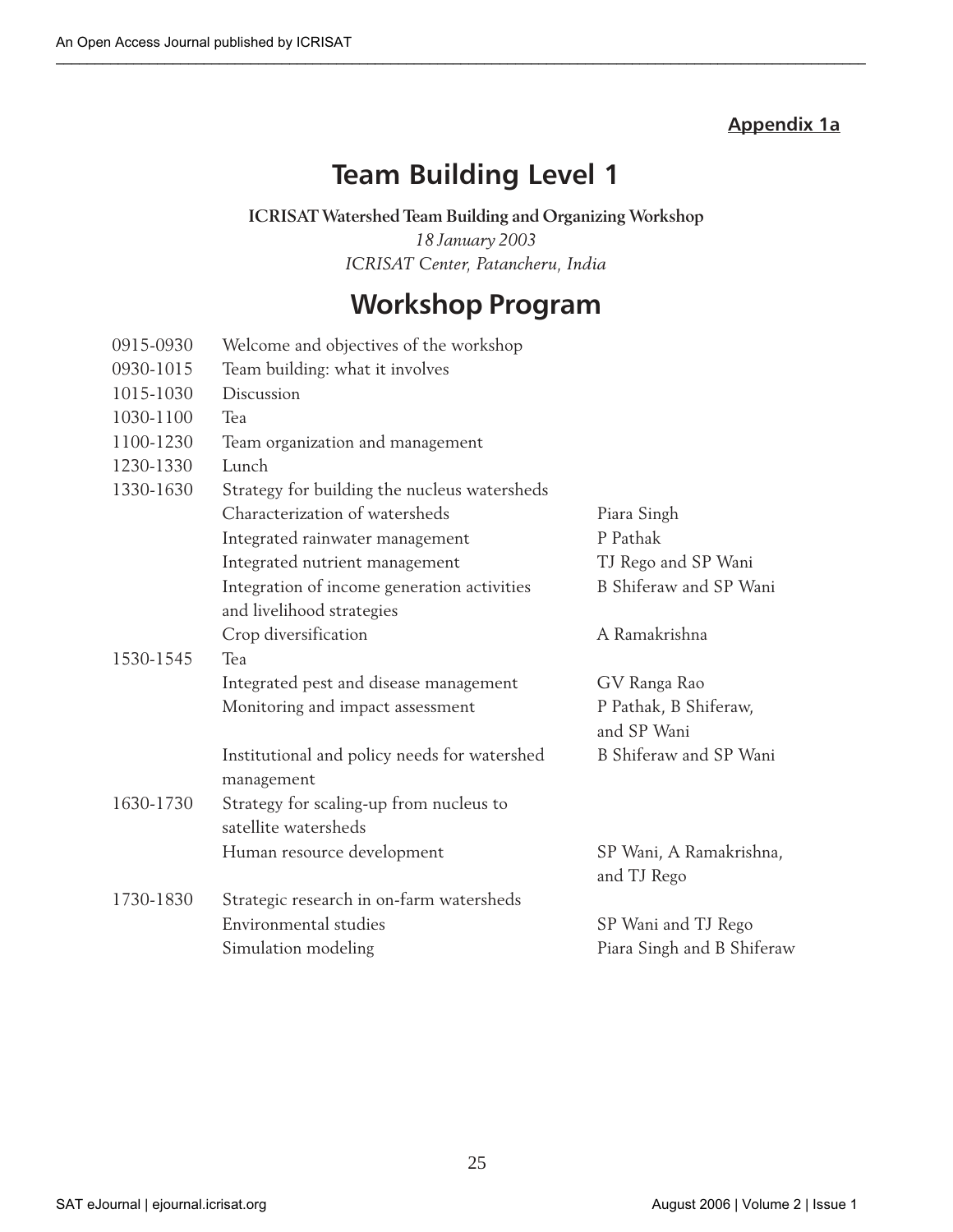### **Appendix 1b**

# **Team Building Level 1**

### **ICRISAT Watershed Team Building and Organizing Workshop** *18 January 2003 ICRISAT Center, Patancheru, India*

# **Participants**

#### **ICRISAT**

SP Wani

TJ Rego

P Pathak

A Ramakrishna

Piara Singh

B Shiferaw

GV Ranga Rao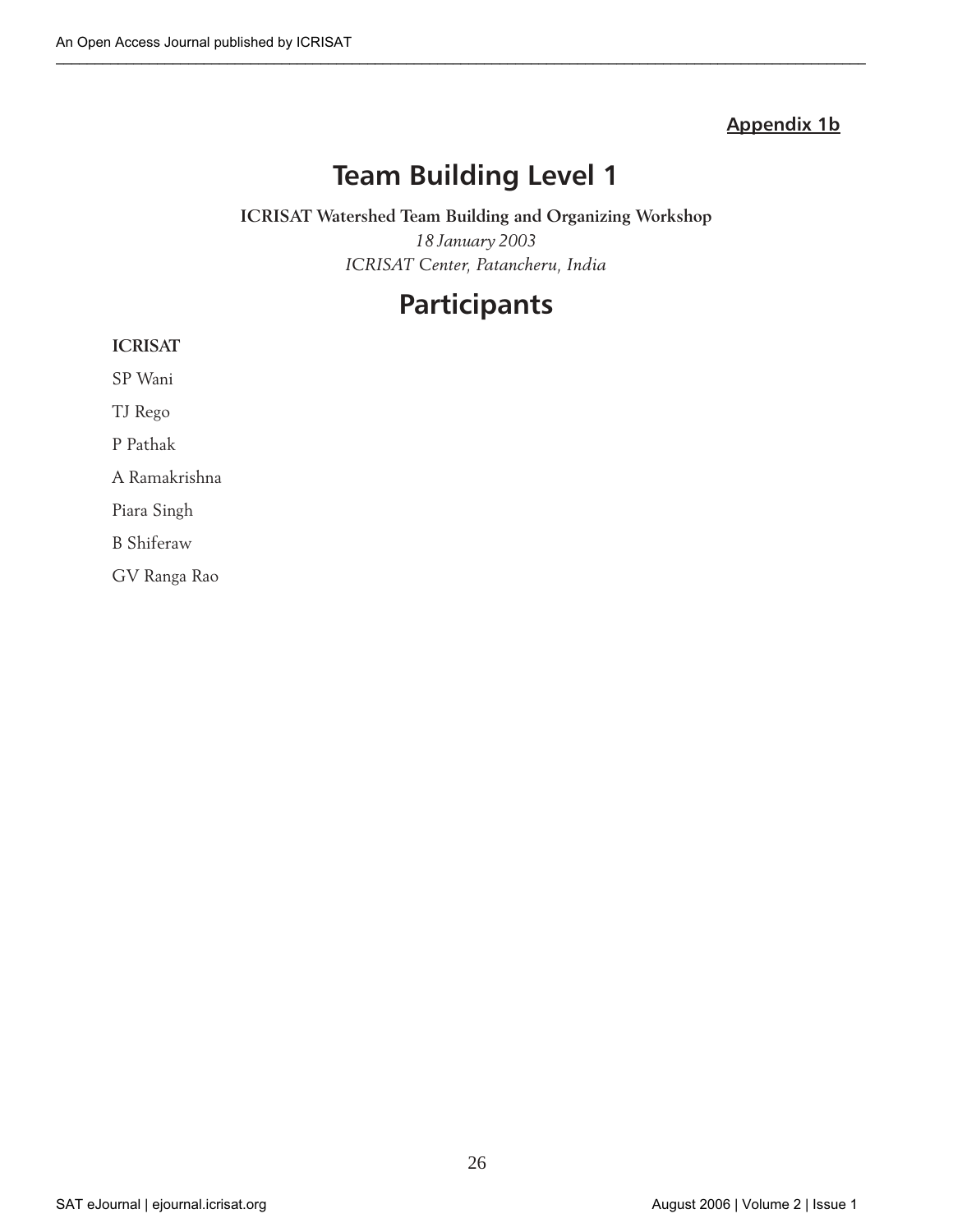### **Appendix 1c**

# **Team Building Level 1**

### **ICRISAT Watershed Team Building and Organizing Workshop** *18 January 2003 ICRISAT Center, Patancheru, India*

# **Terms of Reference**

### **Team Member**

### **Role**

A team is a group of scientists working in an inter-disciplinary setting towards a defined output and having a shared work plan. A team member is a scientist (and associate) who is a member of a group of scientists working to achieve a clearly defined output. The primary responsibility of a team member is to contribute to the timely attainment of clearly defined output(s) of a given activity or project as an indispensable actor in the team.

### **Functions**

- Plan and develop sub-activities based on his/her expertise and together with other team members.
- Execute the activities as a key player in the team and in collaboration with all relevant project or activity partners.
- Contribute to development of concept notes, training materials, report writing, and review of progress in a given project or activity.
- Assist the team in his/her areas of expertise as and when required.
- Assist in liaising with government and non-government agencies, NARS and other partners and stakeholders.
- Perform other tasks useful to the team assigned by the Activity Coordinator, Project Leader/ Theme Leader, or Regional Theme Coordinator from time to time.
- Actively undertake training activities in the area of his/her specialization and also explain the team's work to visitors as needed.

# **Site Coordinator**

### **Role**

• The role of Site Coordinator is to assist the Project Leader in effective delivery of planned activities at the site through facilitating the activities of Activity Coordinators.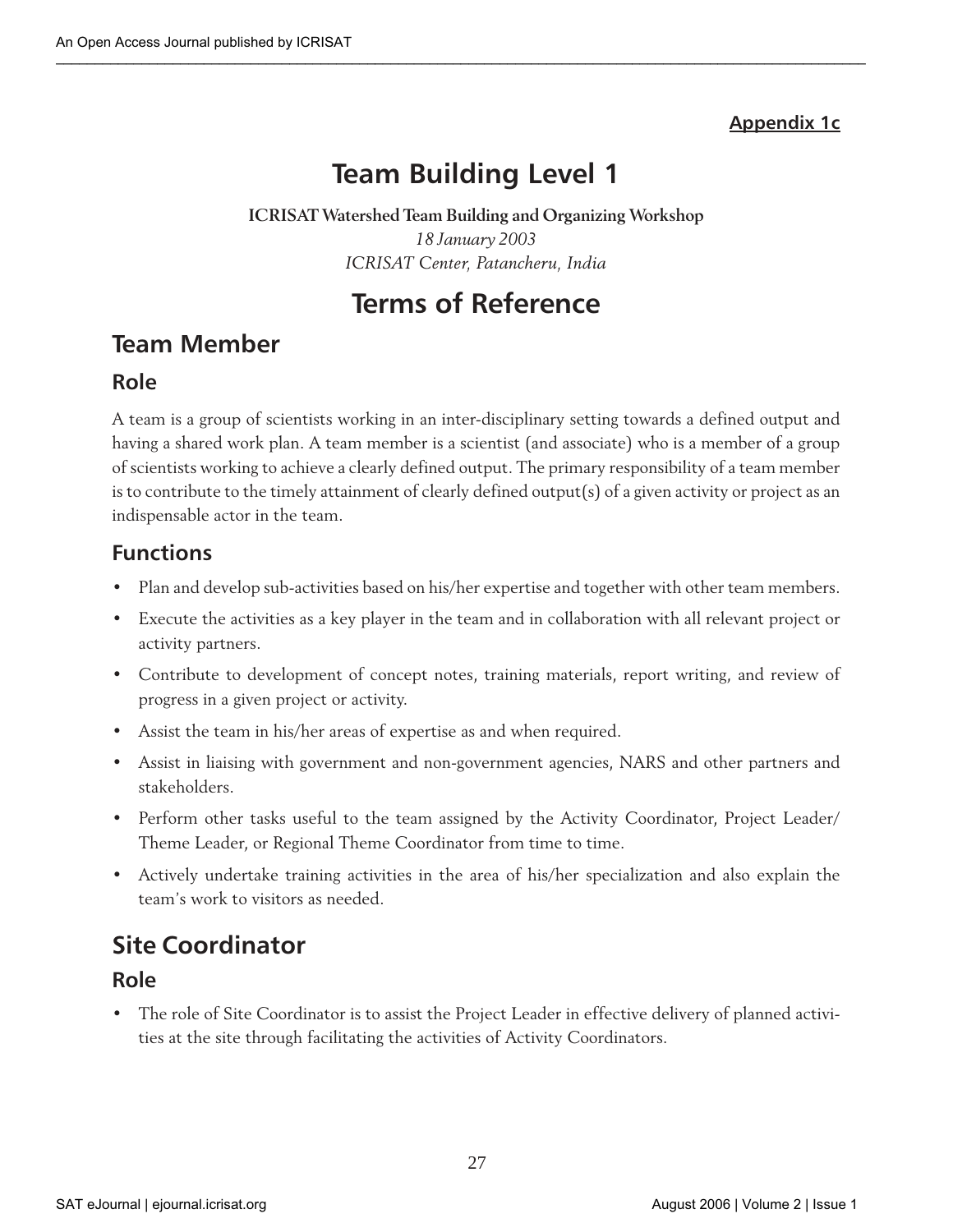### **Functions**

- As a representative of Project Leader, liaise with government, NARS and project implementing agencies/NGOs for smooth planning and execution of project activities at the sites and exploring funding opportunities.
- Assist Project Leader to prepare the work plans, ensure proper execution of the planned activities, and in reporting the progress.
- Impart training in the area of his/her specialization and also explain the research work to visitors.
- Liaise with various Activity Coordinators and ICRISAT staff, PIAs, and NGOs located at the site for smooth operations and timely completion of planned activities.
- Facilitate organizing field days, training courses, and workshops at the site.
- Facilitate visits of project implementing staff/farmers/other officials to ICRISAT and ICRISAT staff to site and assist in organizing logistical support for ICRISAT staff's visits.
- Perform other tasks.

# **Activity Coordinator**

### **Role**

• The primary responsibility of Activity Coordinator is to assist the Project Leader by coordinating for planning, reporting, and assessing the progress of the research activities in the area of his/her expertise.

### **Functions**

- Facilitate planning, reviewing, and progress monitoring of the activities in the specified research area as per the project plans.
- Coordinate compilation, synthesis, and preparations of activity reports in the desired formats.
- Explore funding opportunities in the area of his/her specialization, prepare proposals, and assist the Project Leader for proposal preparation and fund raising.
- Serve as a focal point for communication with activity team members, Site Coordinator, and Project Leader for efficient delivery of activity outputs.
- Assist the Project Leader to organize specified training courses, workshops, field days, and in preparation of necessary literature, public awareness materials, manuals and proceedings; and explain the work to visitors.
- Perform other tasks assigned by the Project Leader/Regional Theme Coordinator/Theme Leader from time to time.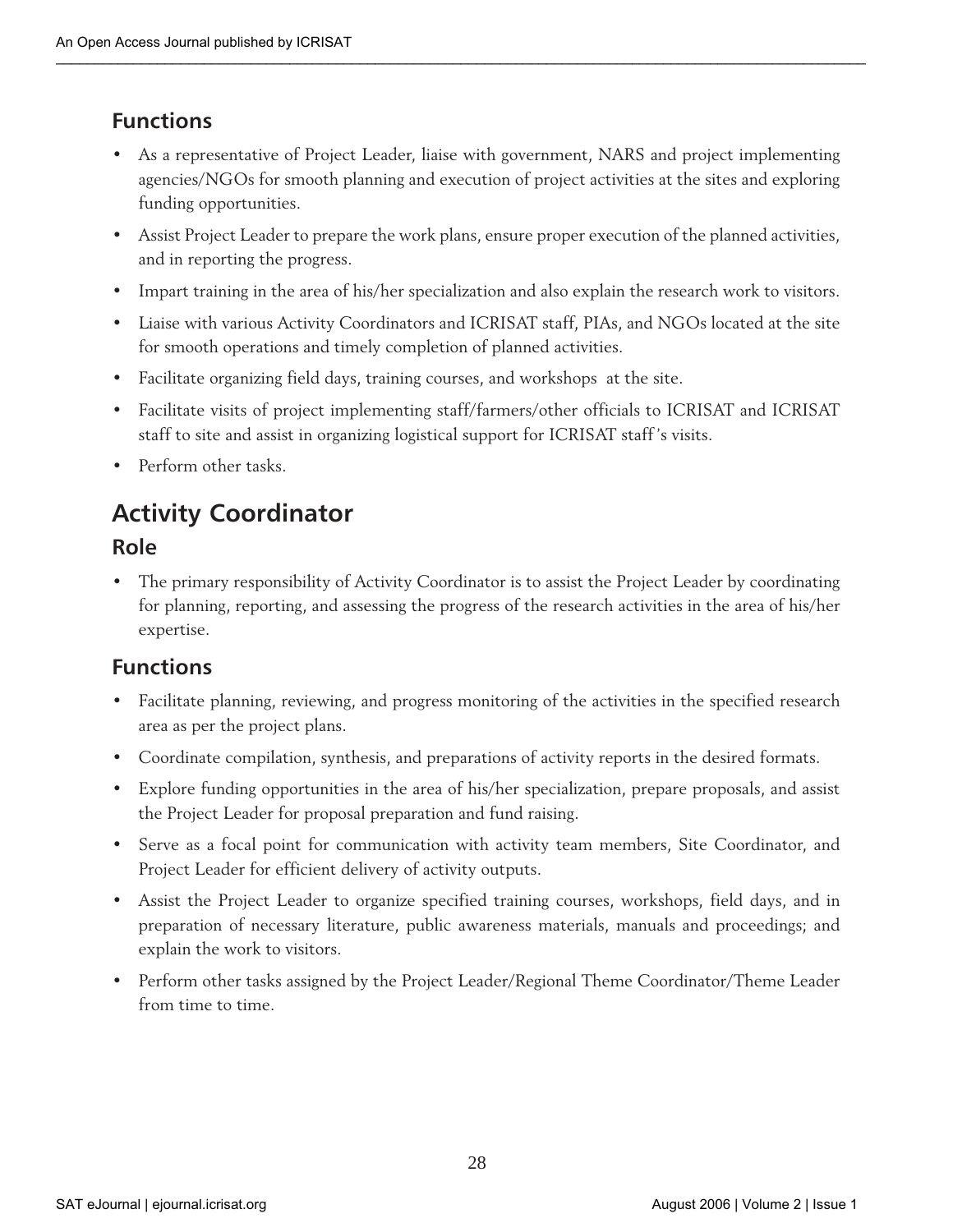### **Appendix 1d**

# **Team Organization**



29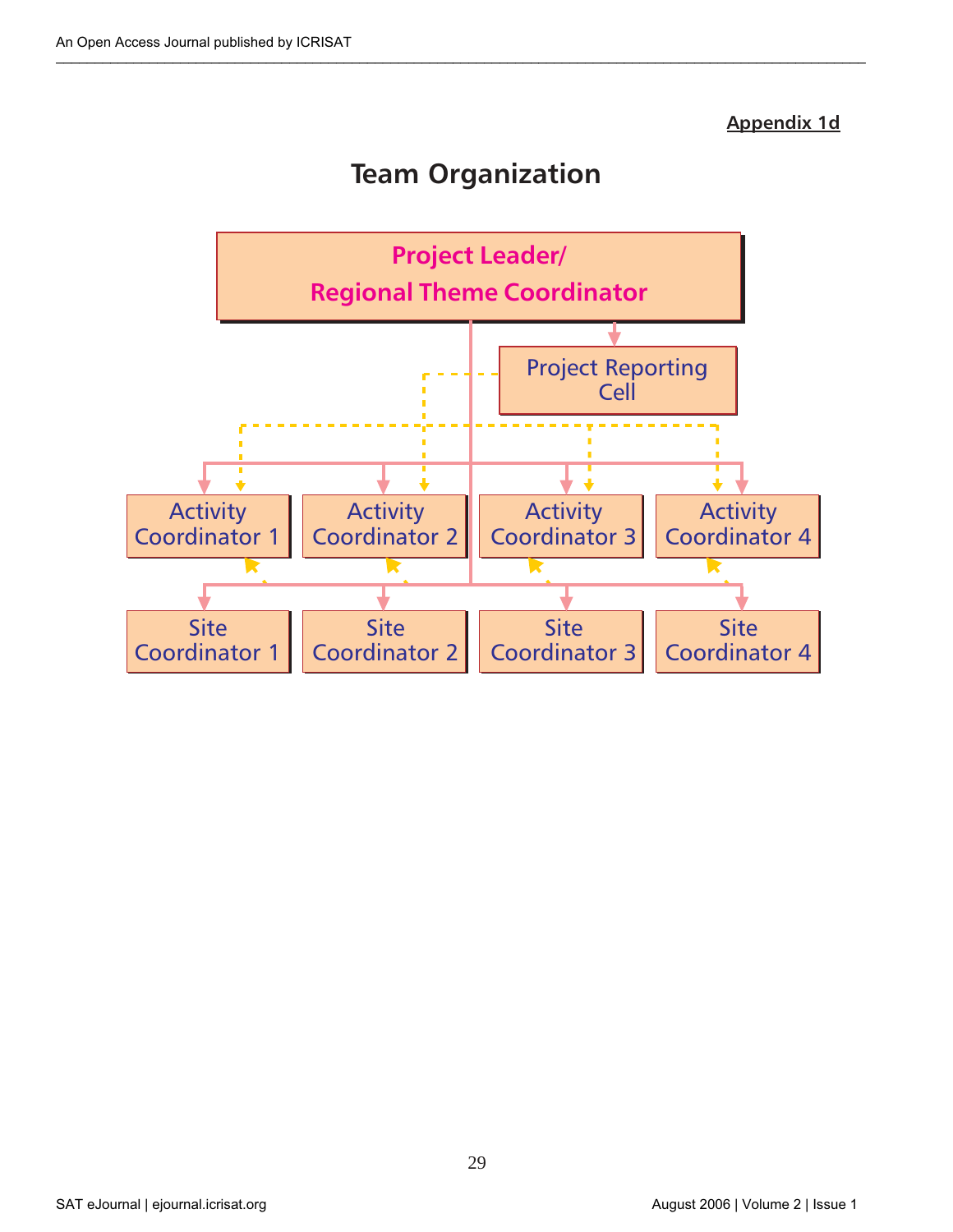#### **Appendix 2a**

# **Team Building Level 2**

#### **ICRISAT Watershed Team Building and Organizing Workshop**

*28 January 2003 ICRISAT Center, Patancheru, India*

# **Workshop Program**

- 1100-1115 Welcome and objectives of the workshop
- 1115-1130 Update on Tata and APRLP watersheds
- 1130-1230 Team building: what it involves Discussion
- 1230-1330 Lunch
- 1330-1400 Team organization and management
- 1400-1615 Strategy for building the nucleus and satellite watersheds *(Tea break: 1530-1550)*
	- Baseline surveys and characterization
	- Land and water management
	- Integrated nutrient management
	- Crop diversification and intensification
	- Integrated pest management
	- Information and communication technology
	- Farmer participatory selection of varieties
	- Income generating activities and livelihood strategies
	- Capacity building
	- Institutional and policy needs for watershed management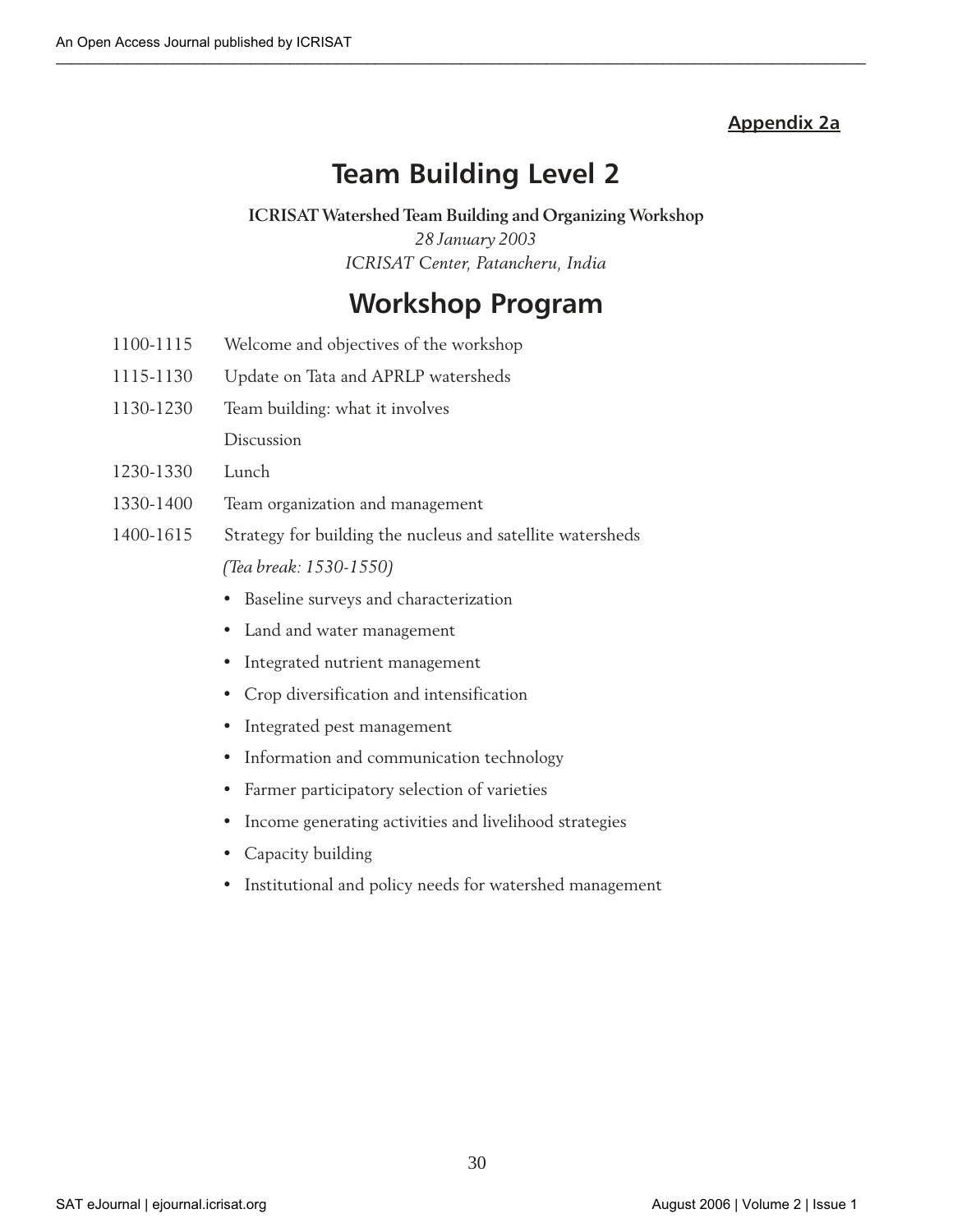### **Appendix 2b**

# **Team Building Level 2**

### **ICRISAT Watershed Team Building and Organizing Workshop**

*28 January 2003 ICRISAT Center, Patancheru, India*

# **Participants**

| <b>ICRISAT</b>    | K Padmaja         |
|-------------------|-------------------|
| SP Wani           | LS Jangawad       |
| KL Sahrawat       | L Mohan Reddy     |
| Belum VS Reddy    | G Pardhasaradhi   |
| CLL Gowda         | S Raghavendra Rao |
| V Balaji          | MS Kumar          |
| A Ramakrishna     | K Srinivas        |
| <b>B</b> Shiferaw | Ch Srinivasa Rao  |
| GV Ranga Rao      | V Rameshwar Rao   |
| P Pathak          | Irshad Ahmad      |
| Piara Singh       | <b>B</b> Ramkumar |
| TJ Rego           | Ch Ravinder Reddy |
| GD Nageswara Rao  | Sreenath Dixit    |

#### SAT eJournal | ejournal.icrisat.org | Notice 1 | August 2006 | Volume 2 | Issue 1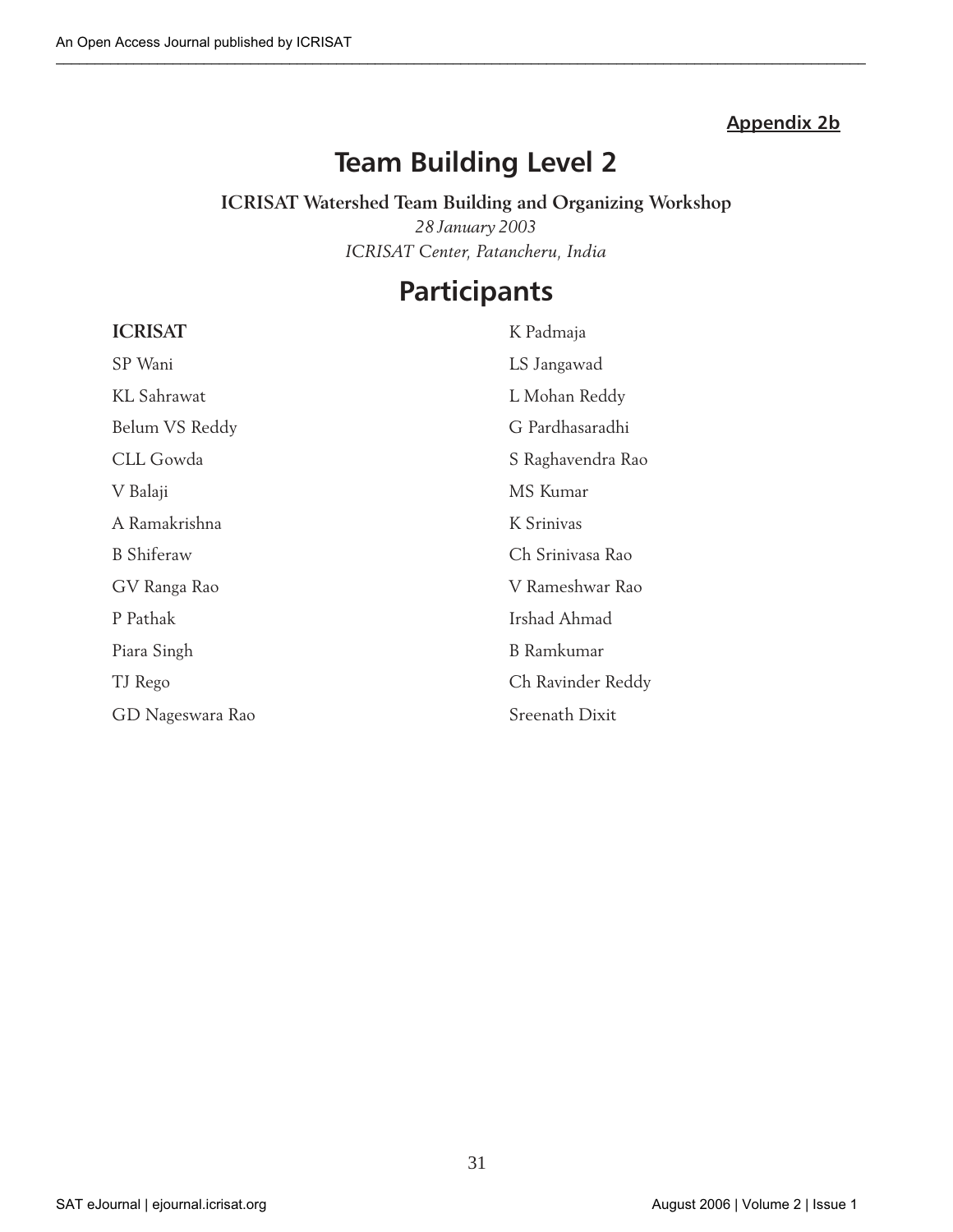### **Appendix 2c**

# **Team Building Level 2**

### **ICRISAT Watershed Team Building and Organizing Workshop**

*28 January 2003 ICRISAT Center, Patancheru, India*

# **Evaluation Sheet**

You will appreciate that the workshop was a sincere effort towards building an effective **ICRISAT Watershed Team** to address the challenges of working as a team. We all are aware that we have a long way to go. Together we are sure of achieving the desired goal. But we need to take a close look at our efforts at every step to improve further. This Evaluation Sheet helps us do that. Please spare a few minutes to give your frank opinion.

| 1. Do you think the Team Building workshop was useful?<br>Yes / No                       |           |                          |          |  |  |
|------------------------------------------------------------------------------------------|-----------|--------------------------|----------|--|--|
| If Yes, to what extent?                                                                  |           |                          |          |  |  |
| Fully                                                                                    | Partially | <b>Failed to achieve</b> |          |  |  |
| 2. Whether goals and objectives of the project are clear now?<br>If Yes, to what extent? |           |                          | Yes / No |  |  |
| Fully                                                                                    | Partially | Not clear                |          |  |  |

- 3. What should be the frequency of such meetings? Please Specify.
- 4. Is the present way of conducting Team Building appropriate in your view? **Yes / No** If **No**, will you please suggest ways of improving the process?
- 5. Do you think we need an external expert to help us build an effective team? **Yes/No**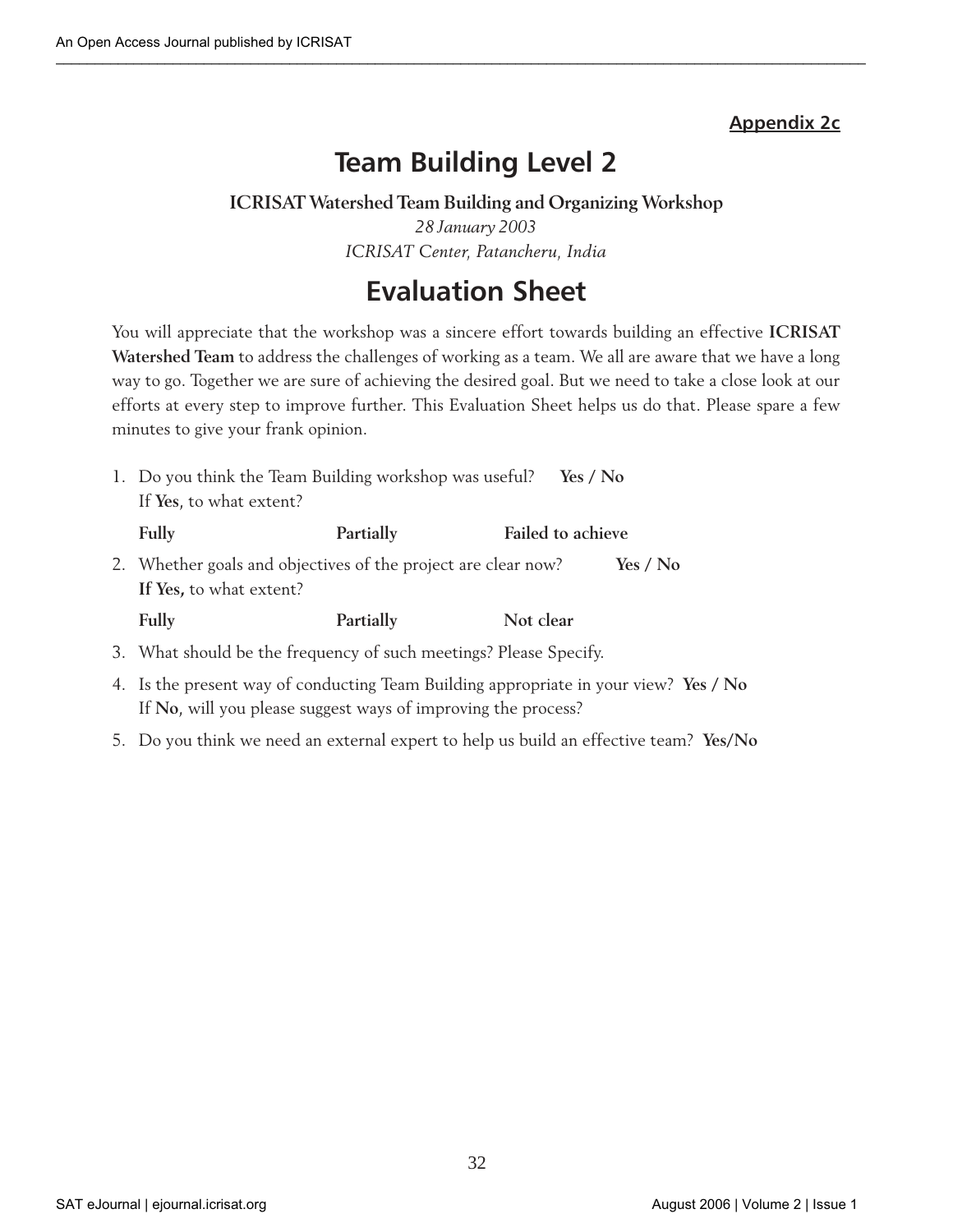| Evaluate Your Team Development                              |                                          |              |                |                |                |   |                                               |
|-------------------------------------------------------------|------------------------------------------|--------------|----------------|----------------|----------------|---|-----------------------------------------------|
| <b>Rating Team Development</b>                              |                                          |              |                |                |                |   |                                               |
| How do you feel about your team's progress? (Circle rating) |                                          |              |                |                |                |   |                                               |
| 1. Team's purpose                                           |                                          |              |                |                |                |   |                                               |
|                                                             | I'm uncertain                            | 1            | $\overline{2}$ | 3              | $\overline{4}$ | 5 | I'm clear                                     |
|                                                             | 2. Team membership                       |              |                |                |                |   |                                               |
|                                                             | I'm out                                  | 1            | $\overline{2}$ | 3              | $\overline{4}$ | 5 | I'm in                                        |
|                                                             | 3. Communications                        |              |                |                |                |   |                                               |
|                                                             | Very guarded                             | 1            | $\overline{2}$ | 3              | $\overline{4}$ | 5 | Very open                                     |
|                                                             | 4. Team goals                            |              |                |                |                |   |                                               |
|                                                             | Set from above                           | 1            | $\overline{2}$ | $\mathfrak{Z}$ | $\overline{4}$ | 5 | Emerged through team interaction              |
|                                                             | 5. Use of team member's skills           |              |                |                |                |   |                                               |
|                                                             | Poor use                                 | 1            | $\overline{2}$ | 3              | $\overline{4}$ | 5 | Good use                                      |
| 6. Support                                                  |                                          |              |                |                |                |   |                                               |
|                                                             | Little help for individuals              | 1            | $\overline{2}$ | 3              | $\overline{4}$ | 5 | High level of support for<br>individuals      |
| 7. Conflict                                                 |                                          |              |                |                |                |   |                                               |
|                                                             | Difficult issues are avoided             | $\mathbf{1}$ | $\overline{2}$ | 3              | $\overline{4}$ | 5 | Problems are discussed openly<br>and directly |
|                                                             | 8. Influence on decisions                |              |                |                |                |   |                                               |
|                                                             | By few members                           | 1            | $\overline{2}$ | 3              | $\overline{4}$ | 5 | By all members                                |
|                                                             | 9. Risk taking                           |              |                |                |                |   |                                               |
|                                                             | Not encouraged                           | 1            | $\overline{2}$ | $\overline{3}$ | $\overline{4}$ | 5 | Encouraged and supported                      |
|                                                             | 10. Working on relationships with others |              |                |                |                |   |                                               |
|                                                             | Little effort                            | l            | $\overline{2}$ | 3              | $\overline{4}$ | 5 | High level of effort                          |
| 11. Distribution of leadership                              |                                          |              |                |                |                |   |                                               |
|                                                             | Limited                                  | 1            | $\overline{2}$ | 3              | $\overline{4}$ | 5 | Shared                                        |
|                                                             | 12. Useful feedback                      |              |                |                |                |   |                                               |
|                                                             | Very little                              | 1            | $\overline{2}$ | 3              | $\overline{4}$ | 5 | Considerable                                  |
|                                                             |                                          |              |                |                |                |   |                                               |

Name: \_\_\_\_\_\_\_\_\_\_\_\_\_\_\_\_\_\_\_\_\_\_\_\_\_\_\_\_\_\_\_\_\_\_\_ Date:\_\_\_\_\_\_\_\_\_\_\_\_\_\_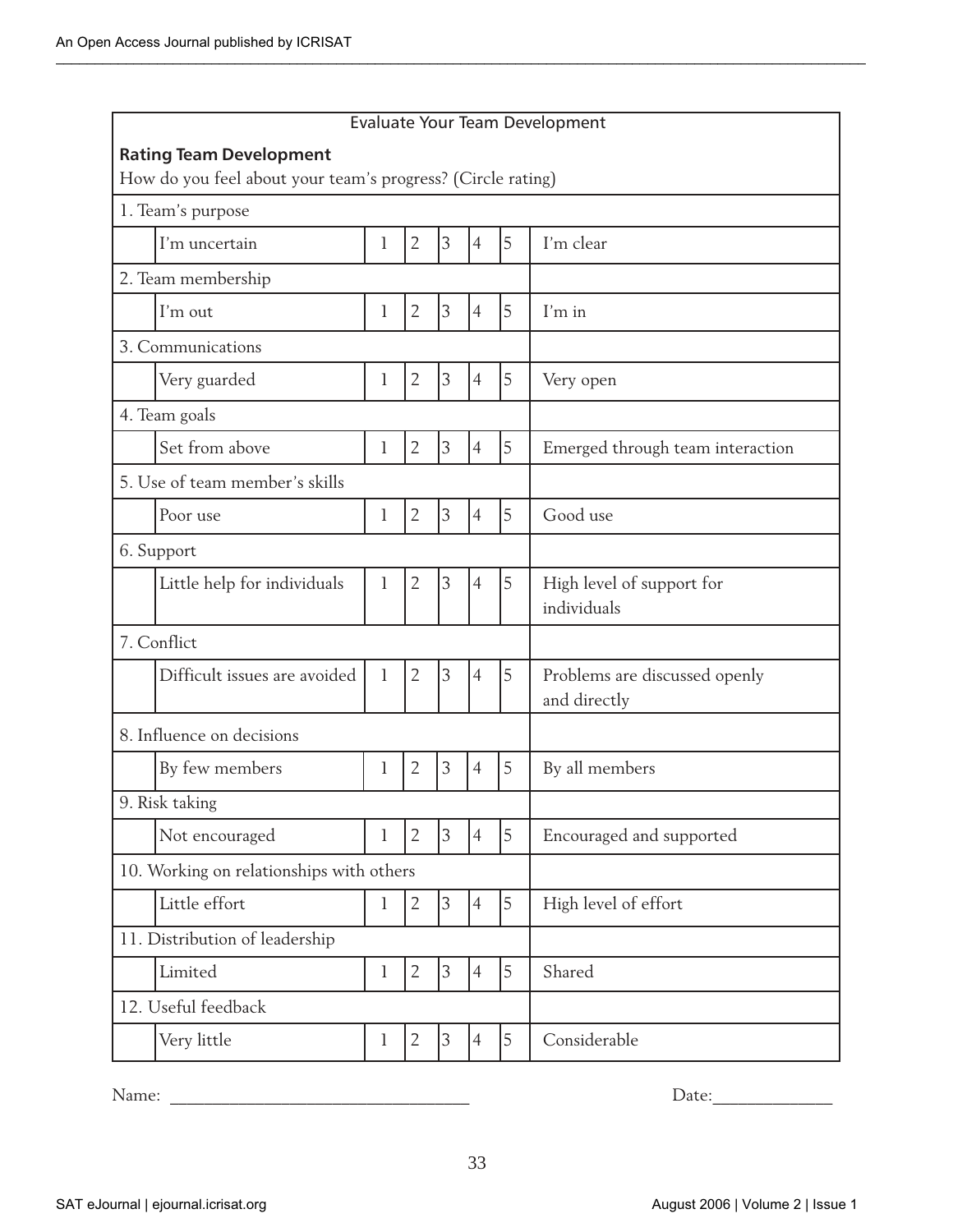### **Appendix 2d**

# **Team Building Level 2**

**ICRISAT Watershed Team Building and Organizing Workshop** *28 January 2003 ICRISAT Center, Patancheru, India*

# **Evaluation Report**

- All the members (100%) felt that the ICRISAT Watershed Team Building Workshop was **useful.** Over 70% of the participants (16 members) responded that the workshop was **fully** useful while the rest (6 members) said it was partially useful.
- All the members (100%) felt that the **goals and objectives** of the ICRISAT Watershed projects were **clear**. Over 80% of them responded that the goals and objectives of the projects were **fully** clear.
- Majority of the members felt it was necessary for all the members to meet at least once in **3-6** months and discuss the progress and bottlenecks.

Almost everyone agreed that the way team building is being approached was right and opined (77%) that there was **no need** to hire external experts to conduct team building exercise.

The overall scores for **Team Development** on the extent of

- understanding of **team's purpose** - **91%**
- feeling about the **team membership 85%**
- **openness of communications 76%**
- team interaction in **goal setting 70%**
- using team **member's skills 79%**
- **team support for individuals 70%**
- conflicts are resolved **openly and directly 81%**
- their influence in **decision making** - **76%**
- encouragement for **risk taking 82%**
- team members' effort for improving **working relations** with others **86%**
- **shared leadership 86%**
- the **feedback** is useful **75%**

It is important to note and improve on the areas with less than 80% score. They are **openness of communication, team goal setting, team support for individuals, decision making, and useful feedback.**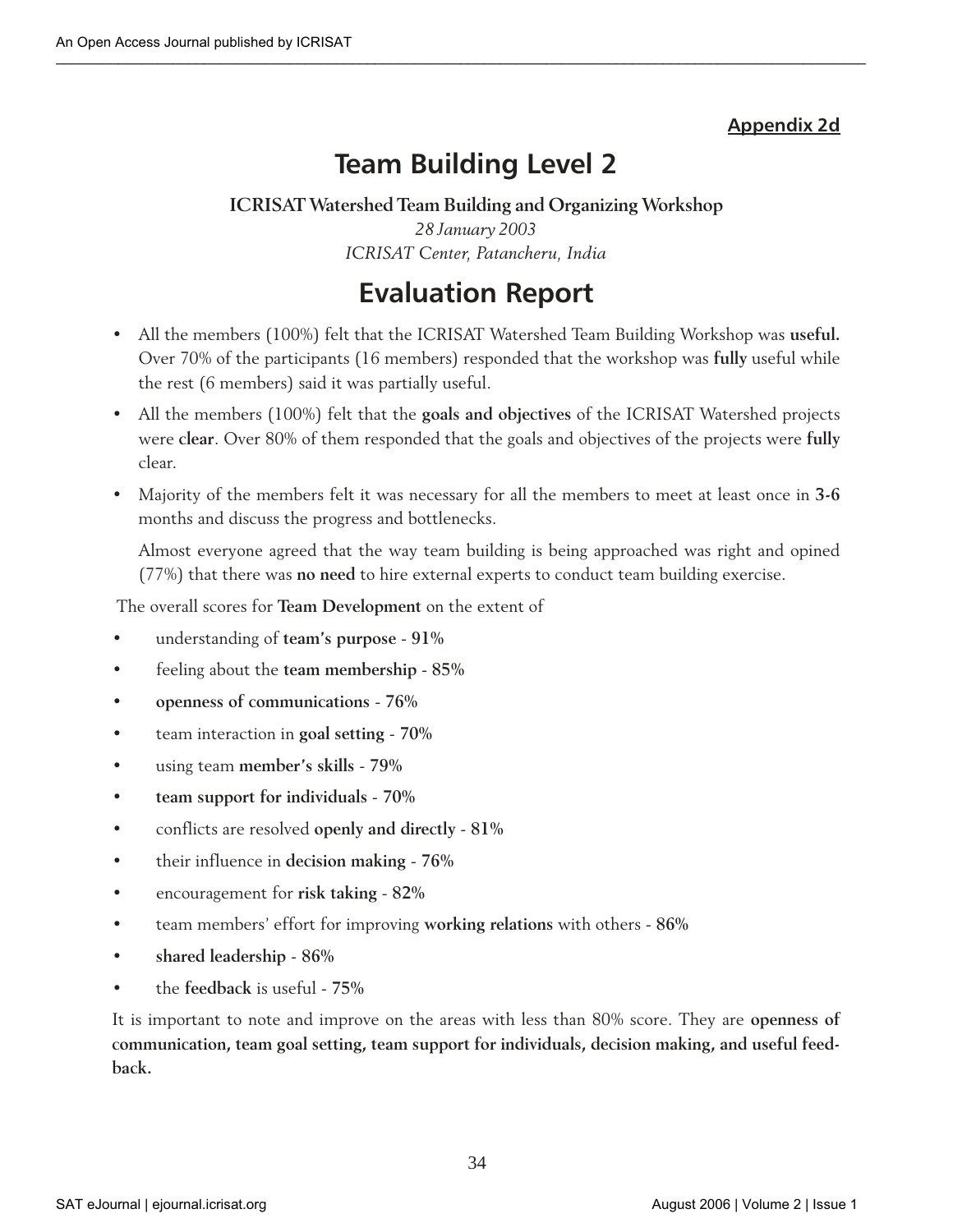### **Appendix 3a**

# **Team Building Level 3**

### **ICRISAT Watershed Team Building and Organizing Workshop**

*31 January 2003 ICRISAT Center, Patancheru, India*

# **Workshop Program**

### **Chair: HP Singh**

| 0900-0910 | Welcome and objectives of the workshop                                                              | SP Wani     |
|-----------|-----------------------------------------------------------------------------------------------------|-------------|
| 0910-0930 | Inaugural address                                                                                   | WD Dar      |
| 0930-0950 | Update on Tata and APRLP watersheds                                                                 | SP Wani     |
| 0950-1015 | Tea                                                                                                 |             |
| 1015-1100 | Team building: what it involves                                                                     | SP Wani     |
| 1100-1630 | Strategy for building the nucleus and satellite watersheds<br>(Lunch: 1230-1330 and Tea: 1530-1545) |             |
|           | • Baseline surveys and characterization                                                             | Piara Singh |
|           | • Land and water management                                                                         | P Pathak    |

|           | • Land and water management                    | P Pathak          |
|-----------|------------------------------------------------|-------------------|
|           | • Integrated nutrient management               | TJ Rego           |
|           | • Crop diversification and intensification     | A Ramakrishna     |
|           | • Integrated pest management                   | GV Ranga Rao      |
|           | • Information and communication technology     | V Balaji          |
|           | • Farmer participatory selection of varieties  | Belum VS Reddy    |
|           | • Income generating activities and livelihood  | <b>B</b> Shiferaw |
|           | strategies, institutional and policy needs for |                   |
|           | watershed management                           |                   |
|           | • Capacity building                            | SP Wani           |
| 1630-1640 | Concluding remarks                             | Dyno Keatinge     |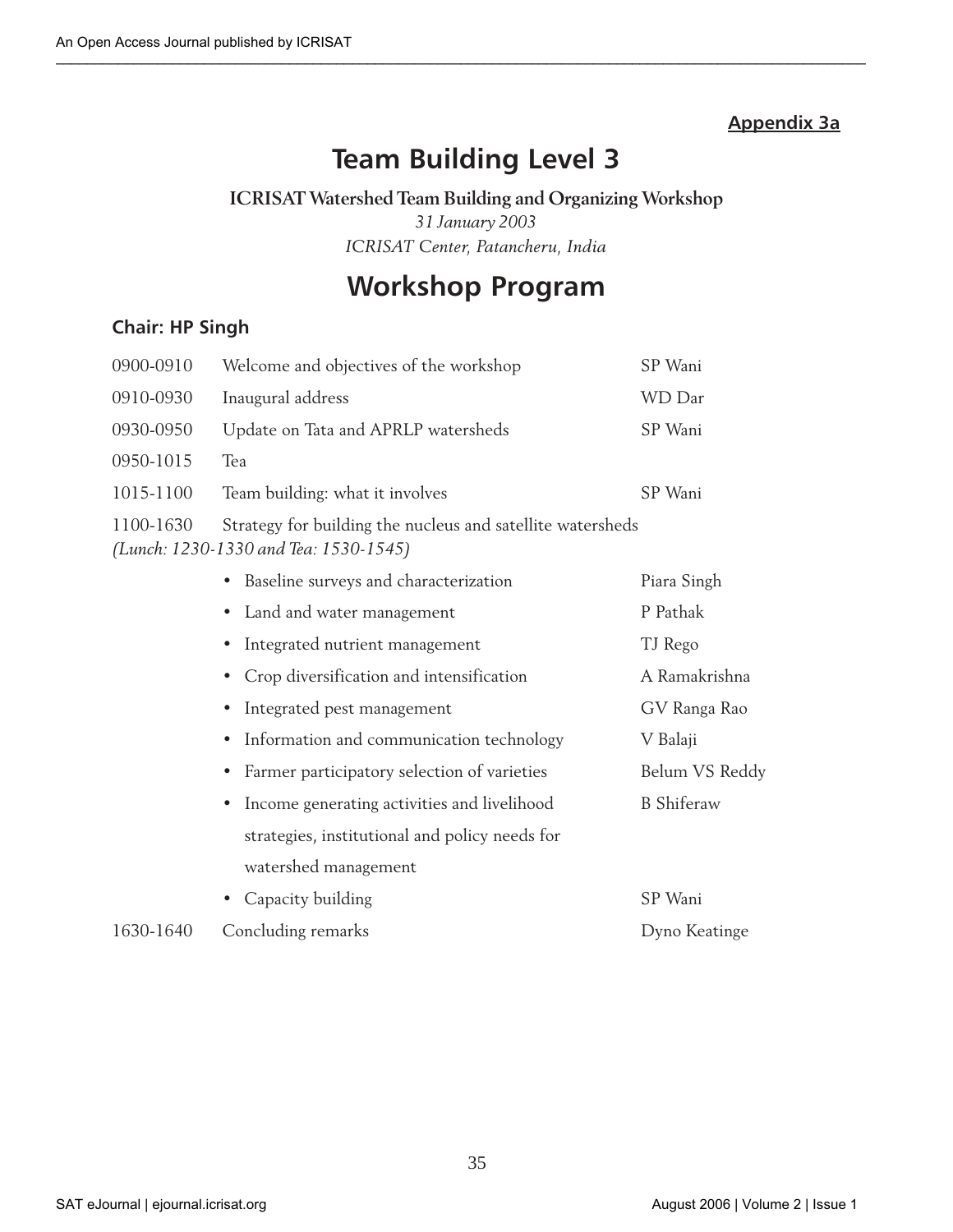### **Appendix 3b**

# **Team Building Level 3**

### **ICRISAT Watershed Team Building and Organizing Workshop** *31 January 2003 ICRISAT Center, Patancheru, India*

# **Participants**

| <b>ICRISAT</b>     | P Parthasarathy Rao |
|--------------------|---------------------|
| William D Dar      | Ch Ravinder Reddy   |
| SP Wani            | Sreenath Dixit      |
| <b>KL</b> Sahrawat | <b>CRIDA</b>        |
| Belum VS Reddy     | HP Singh            |
| A Ramakrishna      | <b>GR</b> Korwar    |
| V Balaji           | <b>GGSN Rao</b>     |
| <b>B</b> Shiferaw  | SS Balloli          |
| GV Ranga Rao       | <b>ANGRAU</b>       |
| P Pathak           | A Padmaraju         |
| Piara Singh        | M Singa Rao         |
| TJ Rego            | M Venkat Reddy      |
| KV Padmaja         | T Ramprakash        |
| <b>B</b> Ramkumar  | <b>NRSA</b>         |
| <b>KPC</b> Rao     | RS Dwivedi          |

36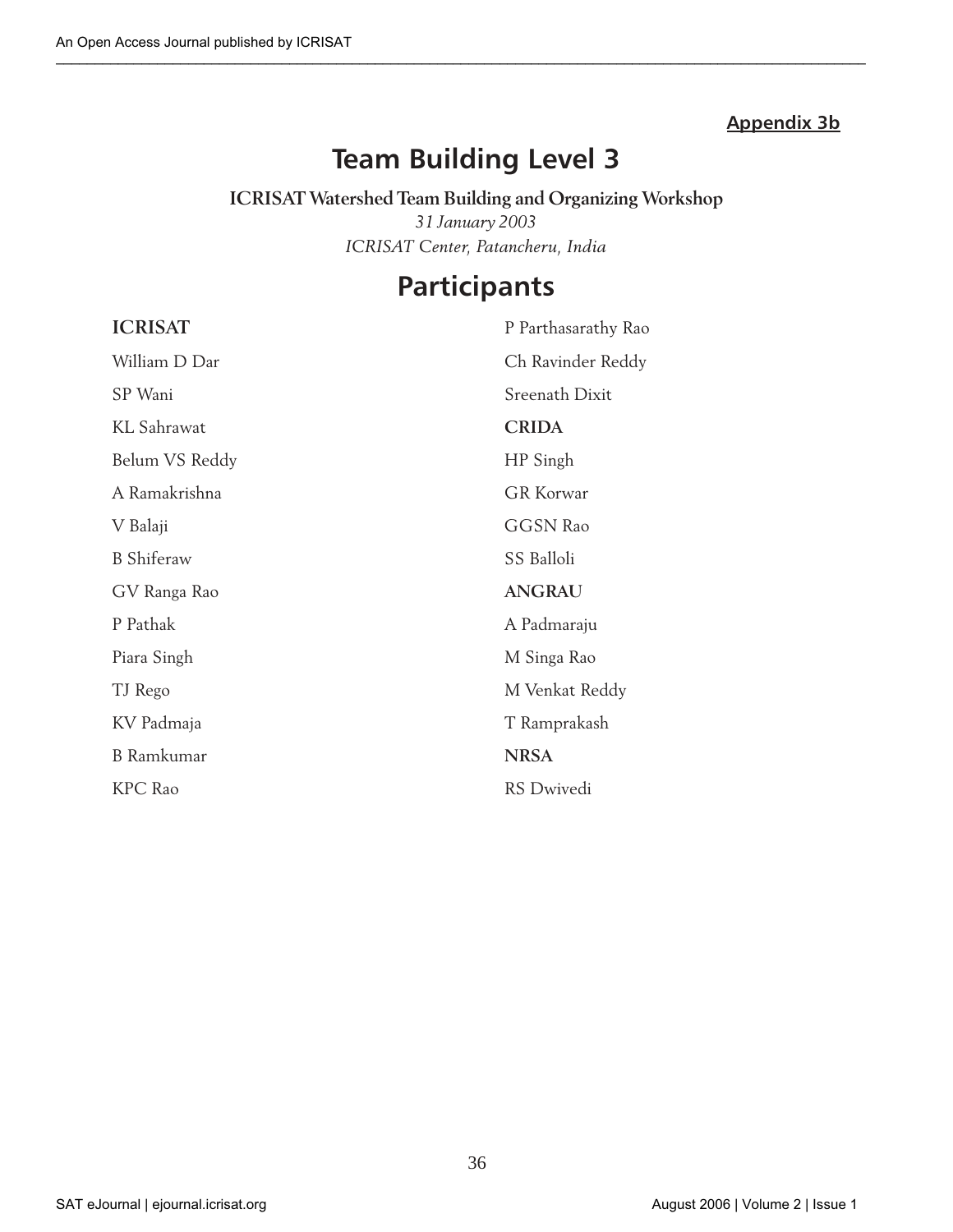### **Appendix 4a**

# **Team Building Level 4**

#### **ICRISAT Watershed Team Building and Organizing Workshop**

*1 February 2003*

*Office of the Commissioner of Agriculture, Fateh Maidan, Hyderabad, India*

# **Workshop Program**

| 1015-1025 | Welcome                                                                                             | T K Sreedevi   |
|-----------|-----------------------------------------------------------------------------------------------------|----------------|
| 1025-1045 | Objectives of the workshop                                                                          | SP Wani        |
| 1045-1105 | Scene setting for the workshop                                                                      | SP Tucker      |
| 1105-1130 | Update on APRLP nucleus watersheds                                                                  | SP Wani        |
| 1130-1140 | Tea                                                                                                 |                |
| 1140-1200 | Convergence with Department of Agriculture                                                          | S Bhattacharya |
| 1200-1630 | Strategy for building the nucleus and satellite watersheds<br>(Lunch: 1230-1330 and Tea: 1530-1545) |                |
|           | Baseline surveys and characterization                                                               | Piara Singh    |
|           | Land and water management<br>$\bullet$                                                              | P Pathak       |
|           | Integrated nutrient management<br>$\bullet$                                                         | TJ Rego        |
|           | Crop diversification and intensification<br>$\bullet$                                               | A Ramakrishna  |
|           | Integrated pest management                                                                          | GV Ranga Rao   |
|           | Information and communication technology<br>$\bullet$                                               | V Balaji       |
|           | Farmer participatory selection of varieties<br>$\bullet$                                            | Belum VS Reddy |
|           | Income generating activities and livelihood strategies, B Shiferaw<br>$\bullet$                     |                |
|           | institutional and policy needs for watershed                                                        |                |
|           | management                                                                                          |                |
|           | Capacity building                                                                                   | SP Wani        |
| 1630-1640 | Concluding remarks                                                                                  | SP Wani        |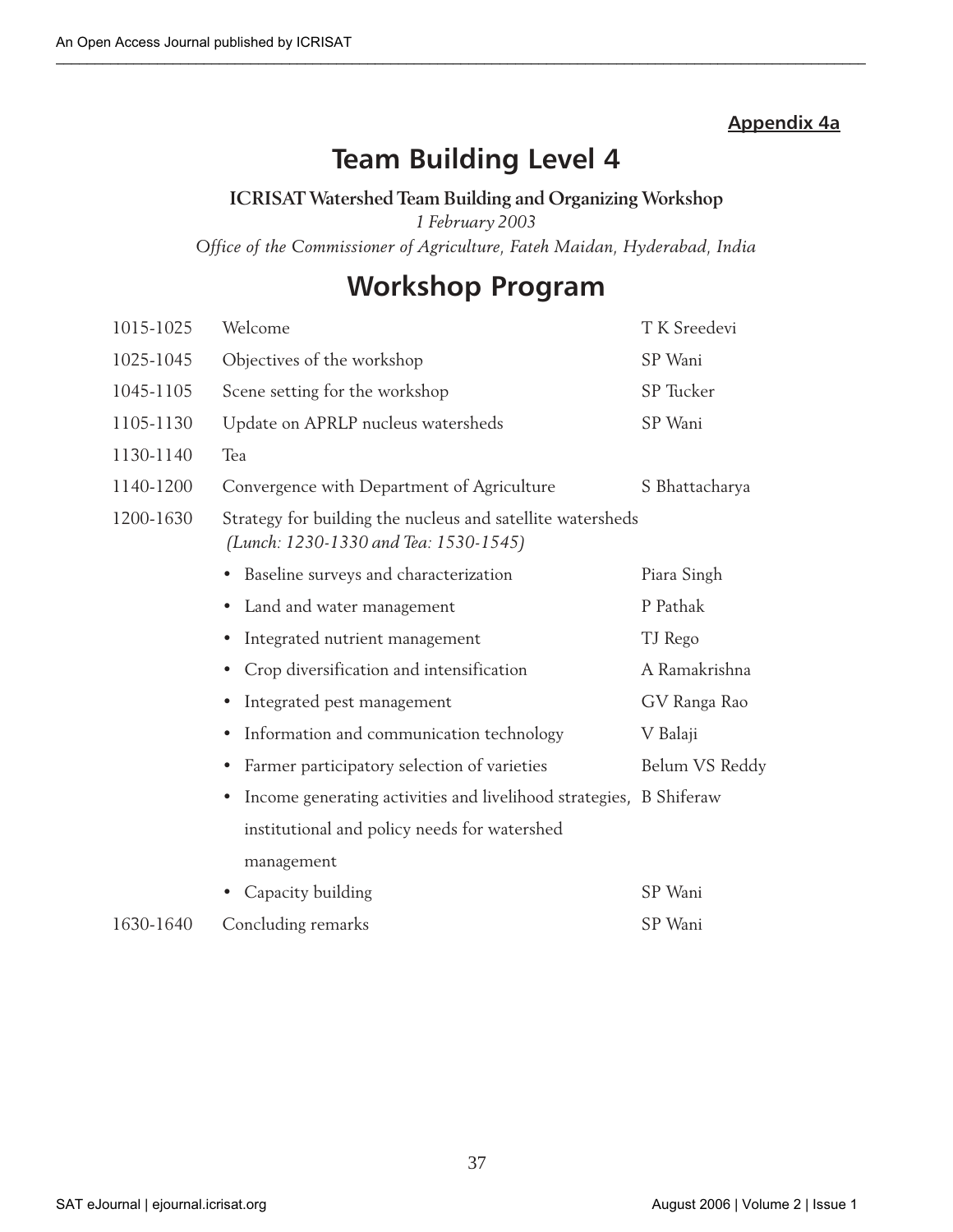### **Appendix 4b**

# **Team Building Level 4**

**ICRISAT Watershed Team Building and Organizing Workshop** *1 February 2003 Office of the Commissioner of Agriculture, Fateh Maidan, Hyderabad, India*

### **Participants**

### **ICRISAT** GR Korwar

| SP Wani                    | <b>GGSN Rao</b>    |
|----------------------------|--------------------|
| <b>KL</b> Sahrawat         | SS Balloli         |
| A Ramakrishna              | <b>ANGRAU</b>      |
| <b>B</b> Shiferaw          | M Singa Rao        |
| GV Ranga Rao               | M Venkat Reddy     |
| P Pathak                   | T Ramprakash       |
| Piara Singh                | <b>SDDPA</b>       |
| TJ Rego                    | Stephen Livera     |
| <b>B</b> Ramkumar          | Disha              |
| P Parthasarathy Rao        | B Pragnananda      |
| Ch Ravinder Reddy          | <b>PEACE</b>       |
| <b>Sreenath Dixit</b>      | K Narsanna         |
| <b>APRLP</b>               | K Nimmaiah         |
| SP Tucker                  | <b>DPAP</b>        |
| N Srinivas                 | P Santosh Kumar    |
| Venkat Rao                 | <b>BAIF</b>        |
| Directorate of Agriculture | B Shivarudrappa    |
| S Bhattacharya             | <b>PIAs</b>        |
| Narayan Choudari           | B Dharmendra Singh |
| Vikram                     | P Roman            |
| <b>CRIDA</b>               |                    |
| HP Singh                   |                    |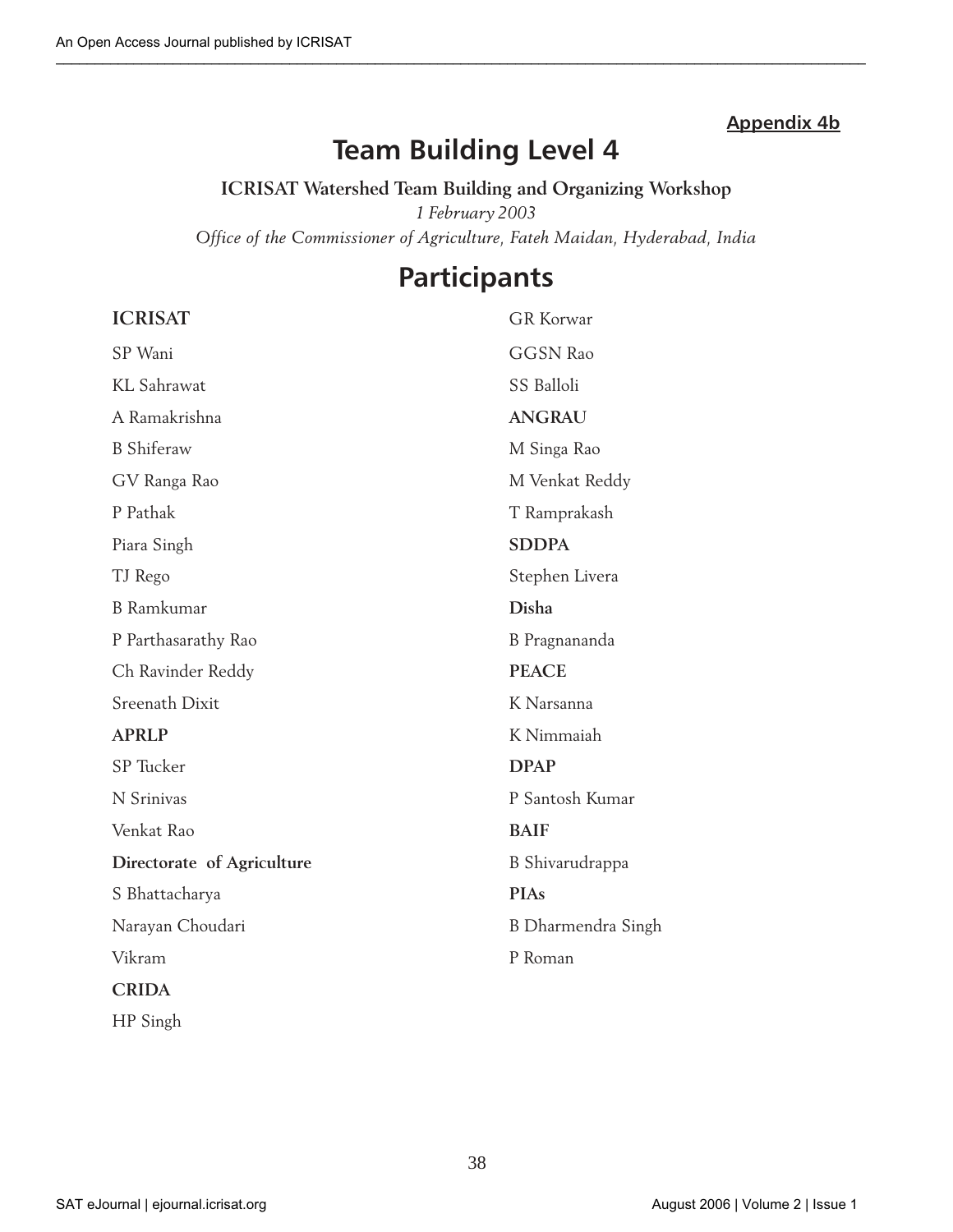### **Appendix 4c**

# **Team Building Level 4**

**ICRISAT Watershed Team Building and Organizing Workshop** *1 February 2003 Office of the Commissioner of Agriculture, Fateh Maidan, Hyderabad, India*

# **Presentations**





The overall objective is to transform our consortium team in to the Migral Consortium Team in ICRISAT to Improve the livelihoods of poor people in the SAT through sustainable management of natural resources by adopting holistic integrated genetic and natural resource management approach using watersheds as converging points

### **Team Building:** What it Involves?

- > What is a team?
- What is a model consortium team?
- How to build good consortium teams?



Team won the best resource mobiliser award

### The Specific Objectives are:

- To organize and prepare the team to efficiently achieve the set goals
- To elevate the pitch for the team to face the challenge and get equipped to cope with the changing scenario



Compalling Vision: Sense of purpose, trust, and commitment among the team.

SAT eJournal | ejournal.icrisat.org | November 2 | Issue 1 | August 2006 | Volume 2 | Issue 1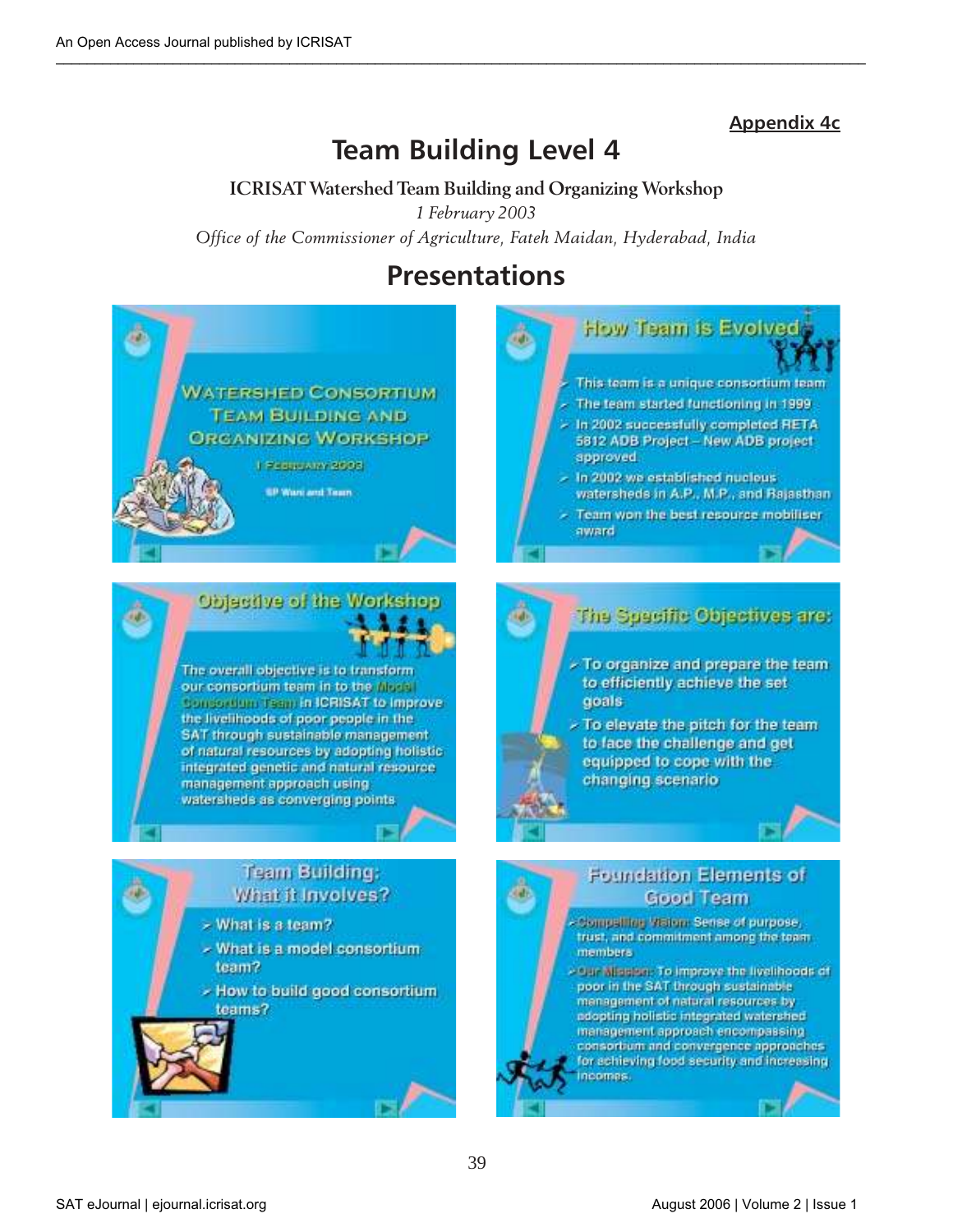#### **Foundation Elements of** Good Team range

strong and Shared Leaderships Leadership should help the members understand and appreciate the motivation and interests, concerns, and social and cultural norms of the individual members and the organization



# Foundation Elements of

#### Good Team comes

Interestiga and involvingent of all mentuers. Roles and responsibilities of team members and team leader should be clear. When all team members are full contributors, the team is more likely to have fun together and to enjoy their work. with one another.

Matrice Algariance of the bytelena and Algarian Favoritism must be avoided, and challenge to the team is to enhance, not lower, the self-esteem of each member

### **This Consortium**

- « Is technically and socially the right combination
- · Believes in on-ground results with farmers
- « Does scientific monitoring and impact assessment
- + Will deliver tangible benefits to the farmers and APRLP
- . Will provide invaluable learnings for other projects and will produce international<br>public goals (PGs) for NRMP

Next





Compfer

#### Foundation Elements of Good Team rooms

- Open communication: Channels of communication must be open to everyone, especially to the leader. Use all communication channels to pass on information, make suggestions, and

bring-up new ideas -Altention to groupse and content

#### **Altriusi innus**

Constructive conflict resolution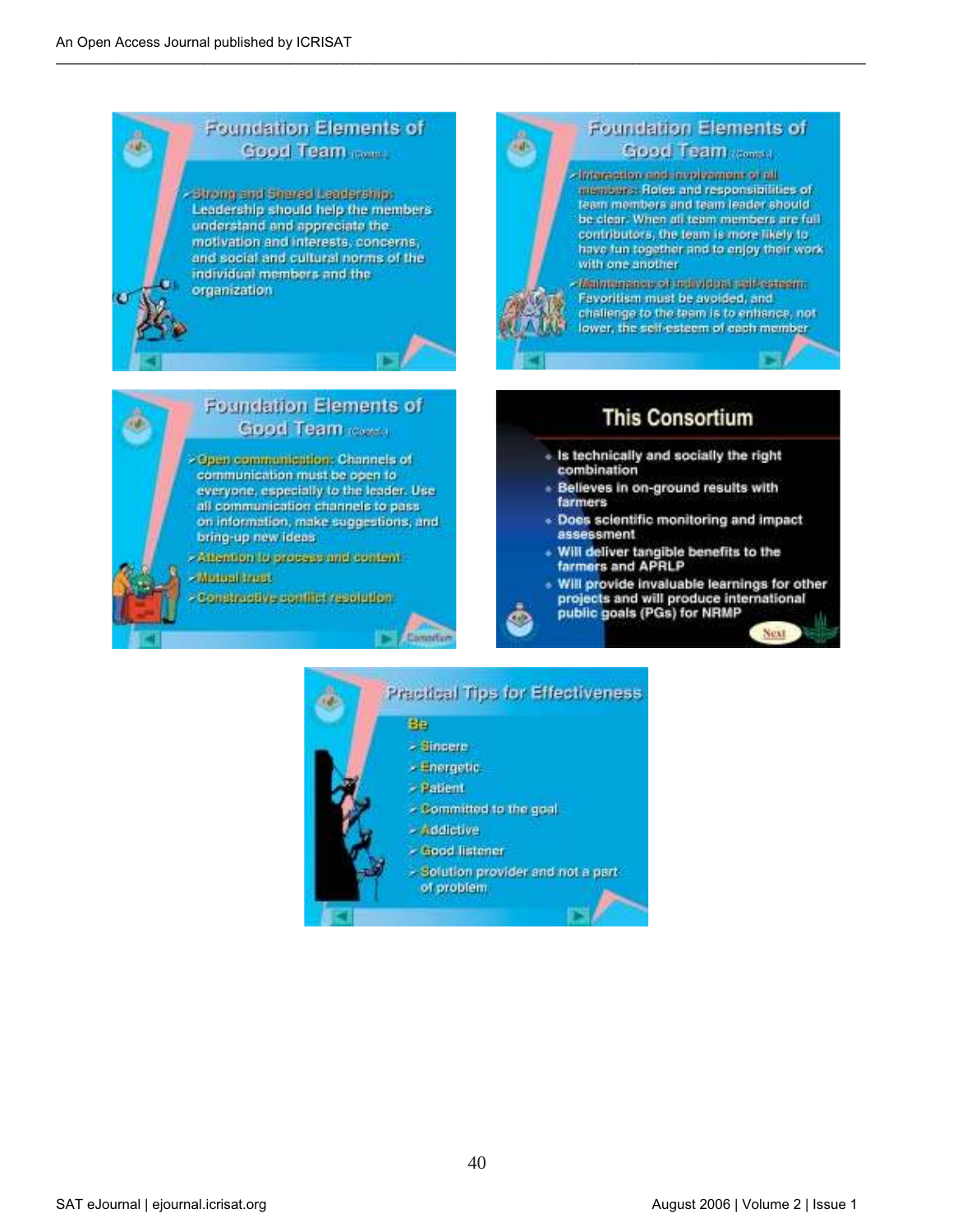# **Improving Livelihoods through Convergence in Watersheds: An Overview**













- Activity 1: Selection of benchmark watersheds and collection of baseline data
- Activity 2: Quantify agroecological and natural resource-Баяна
- Activity 3: Integration of soil and water management for increasing crop productivity
- Activity 4: Integration of nutrient management strategies and on-farm generation of N-rich organic matter for<br>austaining systems' productivity and for improving soil quality
- Activity 5: Integration of pest and disease management for increasing the systems' productivity
- Activity 6: Farmer-participatory selection of crop varieties Activity 7: Matching livestock feed technologies with rural
- livelihoods
- Activity 8: Monitoring changes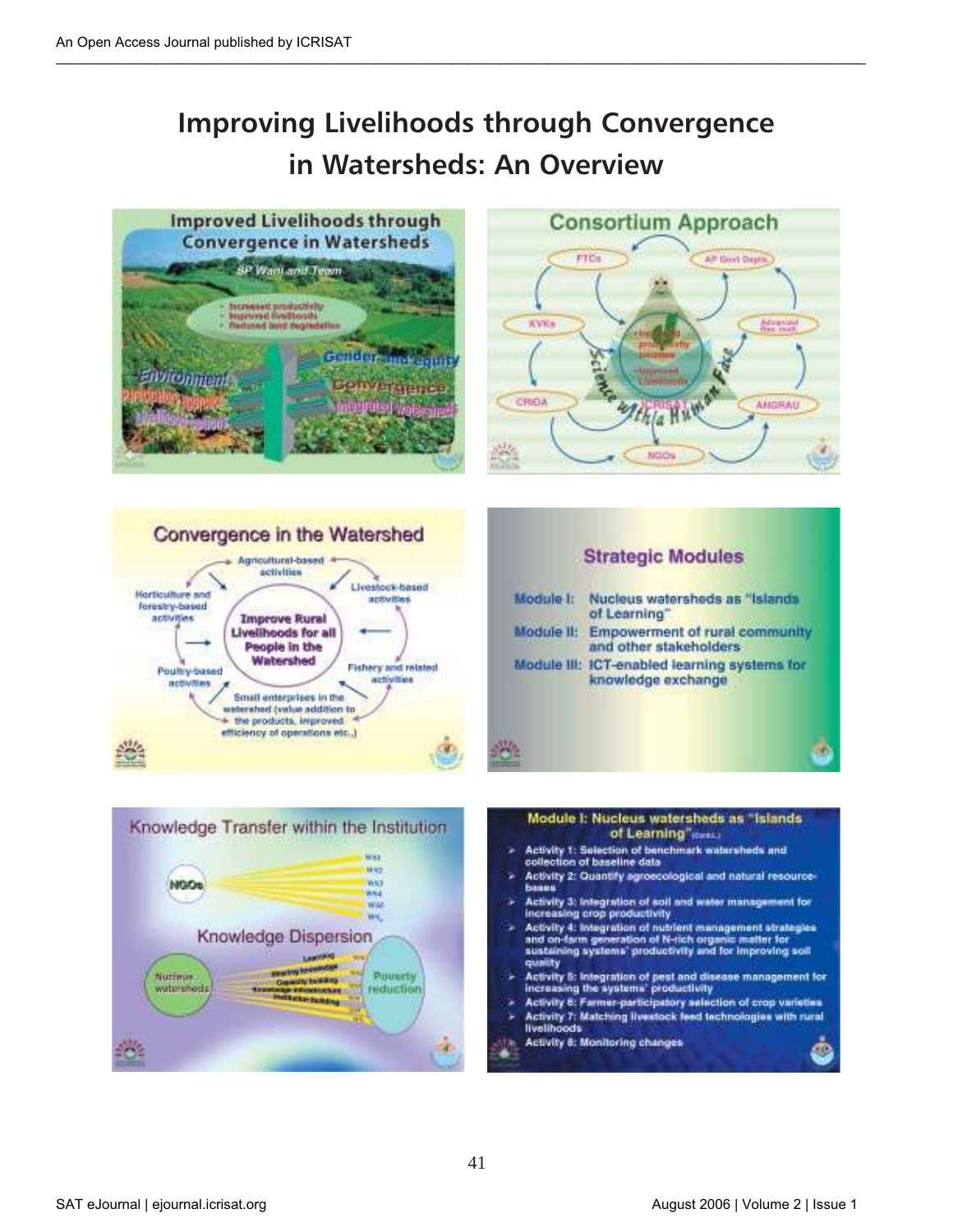







### Important Issues to be Addressed

#### How to

- $\geq$  increase productivity
- $\ge$  increase employment opportunities
- $\ge$  combat desertification
- $>$  improve rural livelihoods
- > achieve equity and address gender *issues*
- $\triangleright$  reduce mainutrition

#### **Malleboinpally Watershed**

#### **Location and Extent**

- > Jadcheria mandal, Mahabubnagar district
- Area 500 ha
- 1 Nucleus & 6 Satellite micro-watersheds
- > Consortium in watershed research
	- · DPAP Mahabubnagar, Govt. Departments, ANGRAU, NRSA, CRIDA, APRLP, ICRISAT and BAIF

у.

n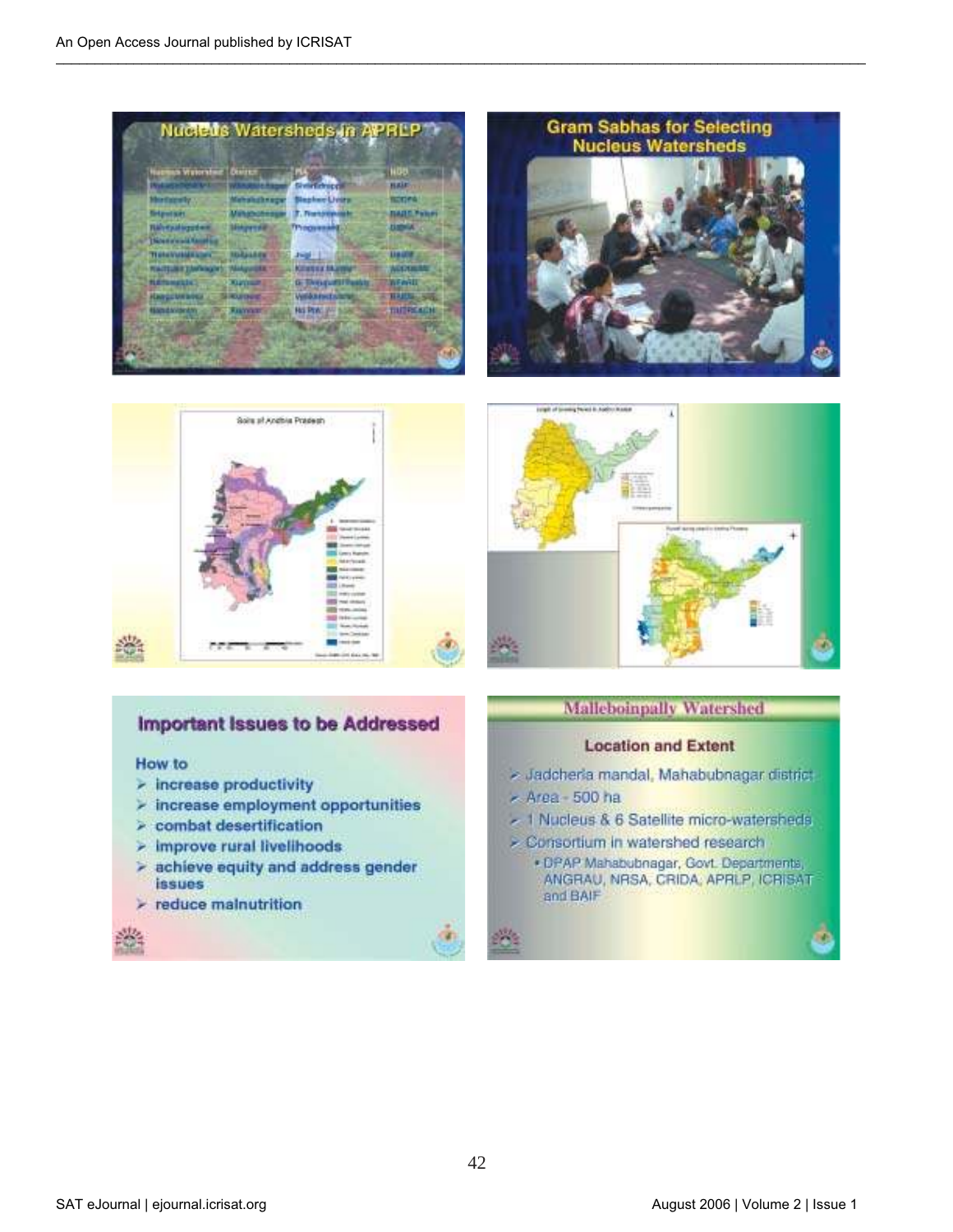





**Watersheds** 



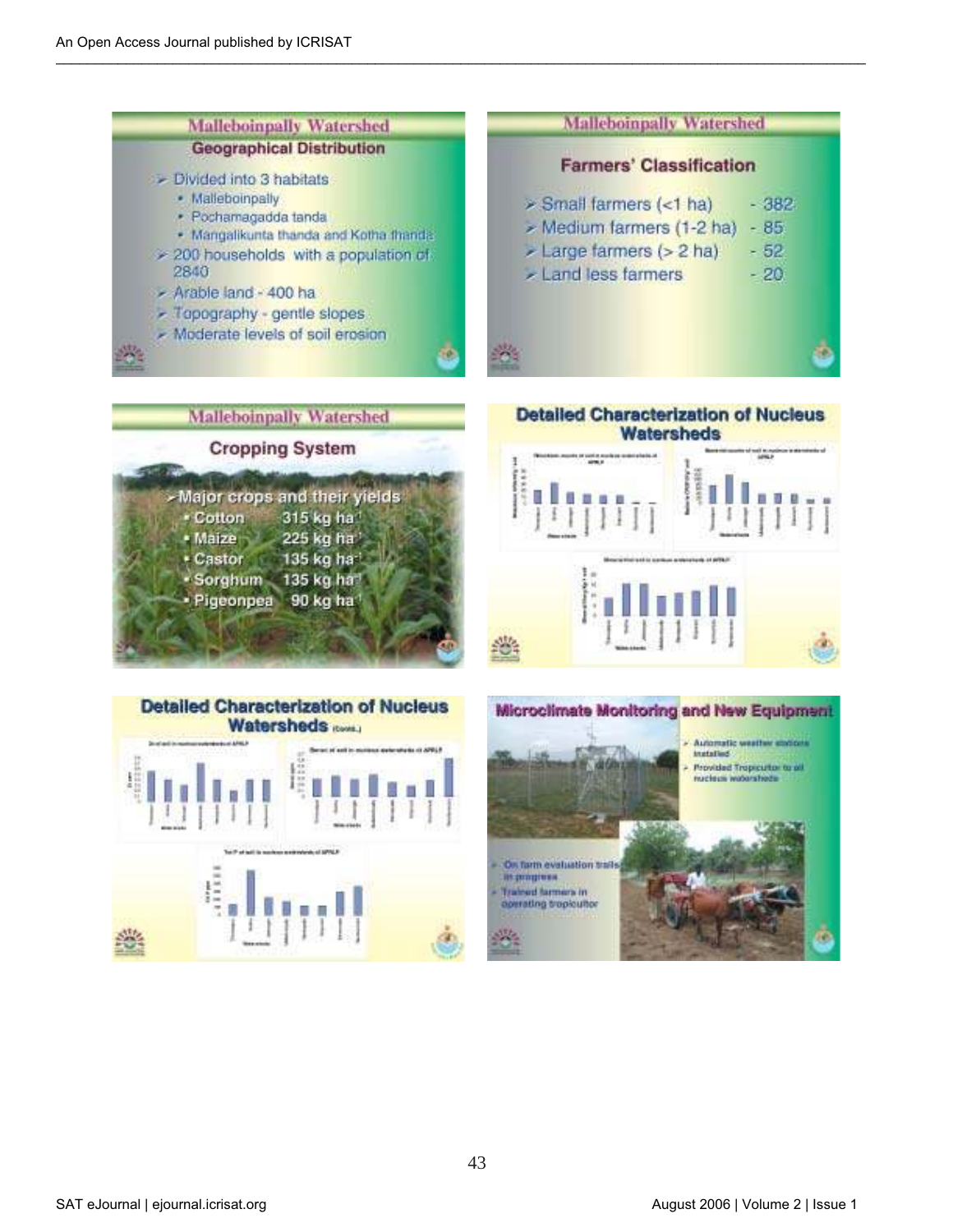





Increased greengram yield due to amendment with<br>micronutrients, Nemikal, Nalgonda, rainy season 2002

| Fareway                                                           | <b>Gonese</b>   | Classics global (ling-fear-fi         |                |
|-------------------------------------------------------------------|-----------------|---------------------------------------|----------------|
|                                                                   |                 | All microwakterin<br><b>LEWISH 64</b> | <b>Nikmman</b> |
| <b>Villadorch</b>                                                 | <b>TBD</b>      | <b>NOR</b>                            | 27             |
| <b>Witnibale Fledible</b>                                         | 1080            | $1$                                   | ŧr.            |
| 0. Lakehouse                                                      | 1080            | <b>Hill</b>                           | 45             |
| A. Versatz Ready                                                  | TWO <sup></sup> | 1004                                  | 44             |
| <b>N. Krishna Rockis</b>                                          | 460             | 1008                                  | æ              |
| V. Flow Rackty.                                                   | 550             | 1138                                  | .,             |
| V. Earl Earnig                                                    | 885             | 1118                                  | ü              |
| <b>Scheinung</b>                                                  | tear-           | 38.59                                 | m              |
| <b>N. Vidsmager Ray</b>                                           | 210             | w                                     | m              |
| Mean:                                                             | m               | <b>TIME</b>                           | ain.           |
| responsed famous graw toget earliest an against improved variety. |                 |                                       |                |

| increased greengram yield due to amendment with      |
|------------------------------------------------------|
| micronutrients, Nemikal, Nalgonda, rainy season 2002 |

| Fareway                                                        | <b>Gonevil</b>  | Chairs you'd big for ?                |                |
|----------------------------------------------------------------|-----------------|---------------------------------------|----------------|
|                                                                |                 | All microwakterin<br><b>LEWISH 64</b> | <b>Nikmman</b> |
| <b>Villadake</b>                                               | 780             | <b>NIAK</b>                           | 27             |
| V Venhale Fledity                                              | 1080            | $1$                                   | ŦF.            |
| <b>C. Lakehanalah</b>                                          | 1000            | <b>Him</b>                            | 45             |
| A. Versatz Ready                                               | TWO <sup></sup> | <b>MAK</b>                            | 44             |
| <b>N. Kirlukrus Riockits</b>                                   | 460             | 1006                                  | æ              |
| V. Flow Rackty.                                                | 550             | 1138                                  |                |
| V. Karl Rachip                                                 | sso.            | 1118                                  | u              |
| <b>Bibliograph</b>                                             | tetri           | 1878                                  | m              |
| <b>N. Vidsmager Ran</b>                                        | 219             | w                                     | 韗              |
| Mean:                                                          | m               | 1118.                                 | 845            |
| finished fames graw local earlies as against legional vaciety. |                 |                                       |                |

#### **Community-based Seed Banks**

| <b><i><u>Manage Blutest</u></i></b> | <b>Basethy</b><br>In- | Giantet bill<br>$-1$    | <b>Science</b><br><b>TENT</b> |
|-------------------------------------|-----------------------|-------------------------|-------------------------------|
| <b>PVM BOY</b>                      | 2.08                  | Manabookraige: Magonda. |                               |
| 8.58                                | 2.09                  |                         |                               |
| 87.VER                              | T.H.                  |                         |                               |
| ICENTAR                             | $-0.78$               |                         |                               |
| CRE'TE                              | 1.08                  |                         |                               |
| <b>IPSI4 1</b>                      | 2.00                  |                         |                               |
| 00.05196                            | 5.29                  |                         | <b>Sisan'l Indow</b>          |
| <b>ICSR AIRS</b>                    | 8.45                  |                         |                               |
| <b>NTAL</b>                         | 9, 18                 | <b>ALC</b>              | $\sim$                        |
| <b>BILLY FAIR</b>                   | 1.04                  | Execute                 | <b>Rabi</b>                   |
| <b>BAN Veer</b>                     | 5.00                  |                         |                               |
| <b>NTJLE</b>                        | <b>H38</b>            |                         |                               |
| funkt:                              | om m                  |                         |                               |
| To the supported                    |                       |                         |                               |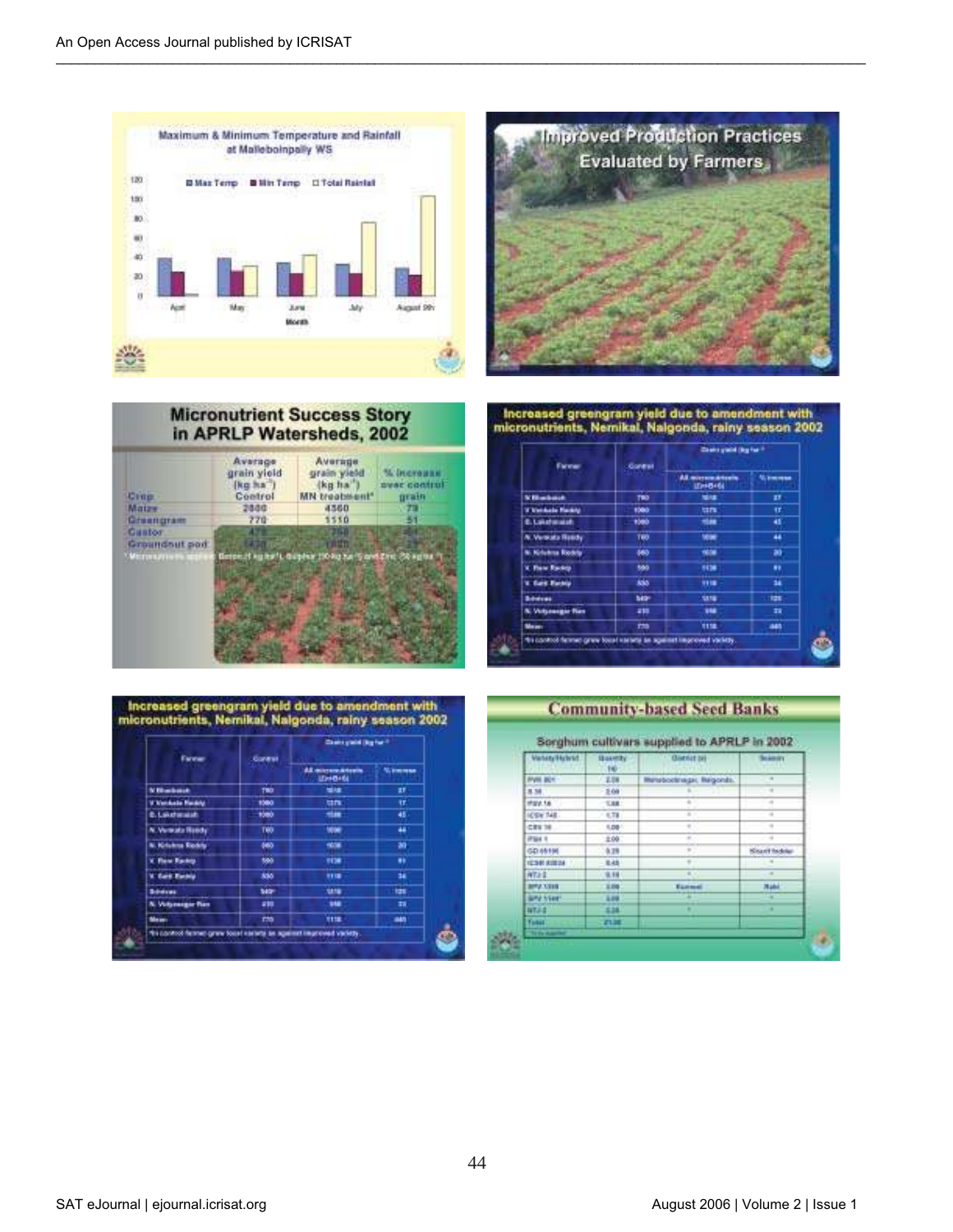| Line number        | <b>Quantify</b><br><b>tur</b> | Districtia)                             |
|--------------------|-------------------------------|-----------------------------------------|
| <b>SCPL 85010</b>  | 6.0                           | Mahabubnagar,<br>Nalgonda, and Kurnoul. |
| <b>ICPL 87119:</b> | 1.0                           |                                         |
| ICPL 96058         | 1.0                           |                                         |
| ICPL 80063         | 1.6                           |                                         |

#### **Community-based Seed Banks**

Groundnut varieties supplied to APRLP in 2002

| ICGS 76               | 15.0<br><b>REAL</b> | Mahabubnagar,<br>Nalgonda, and<br>Kurnpol |
|-----------------------|---------------------|-------------------------------------------|
| ICOV 96590<br>ICOS 11 | 10.0                |                                           |
|                       | $-6.0$<br>. .       |                                           |









Exposure visits for the farmers from nucleus. watersheds (450 farmers visited ICRISAT watersheds)



**Village level meetings** were held with men and women farmers



**Strategy for scaling-up from Nucleus to** Satellite Watersbeds > Farmers were trained for identifying major insects and monitoring of pheromone traps